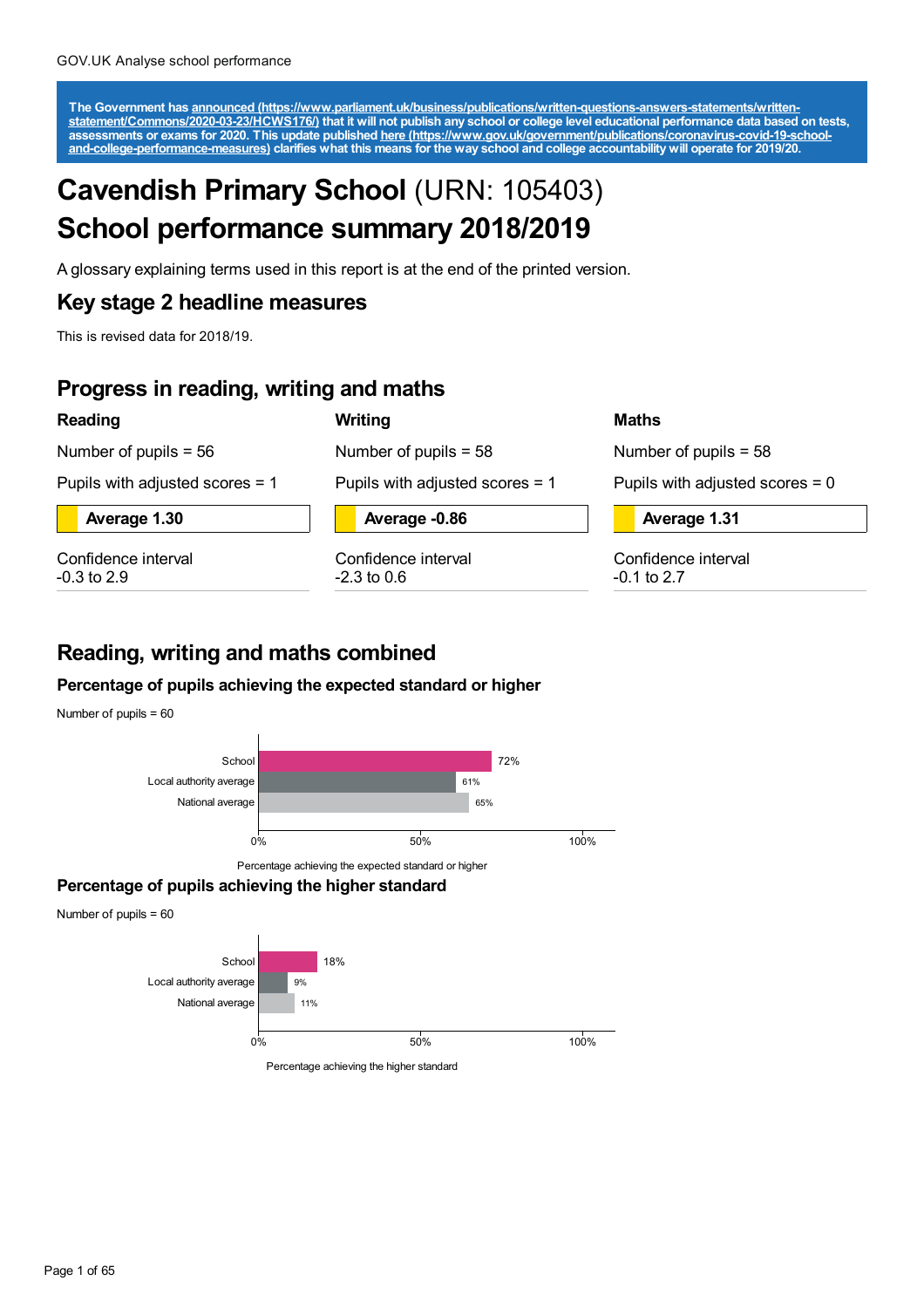# **Average scaled score in:**

## **Reading**

Number of pupils = 60





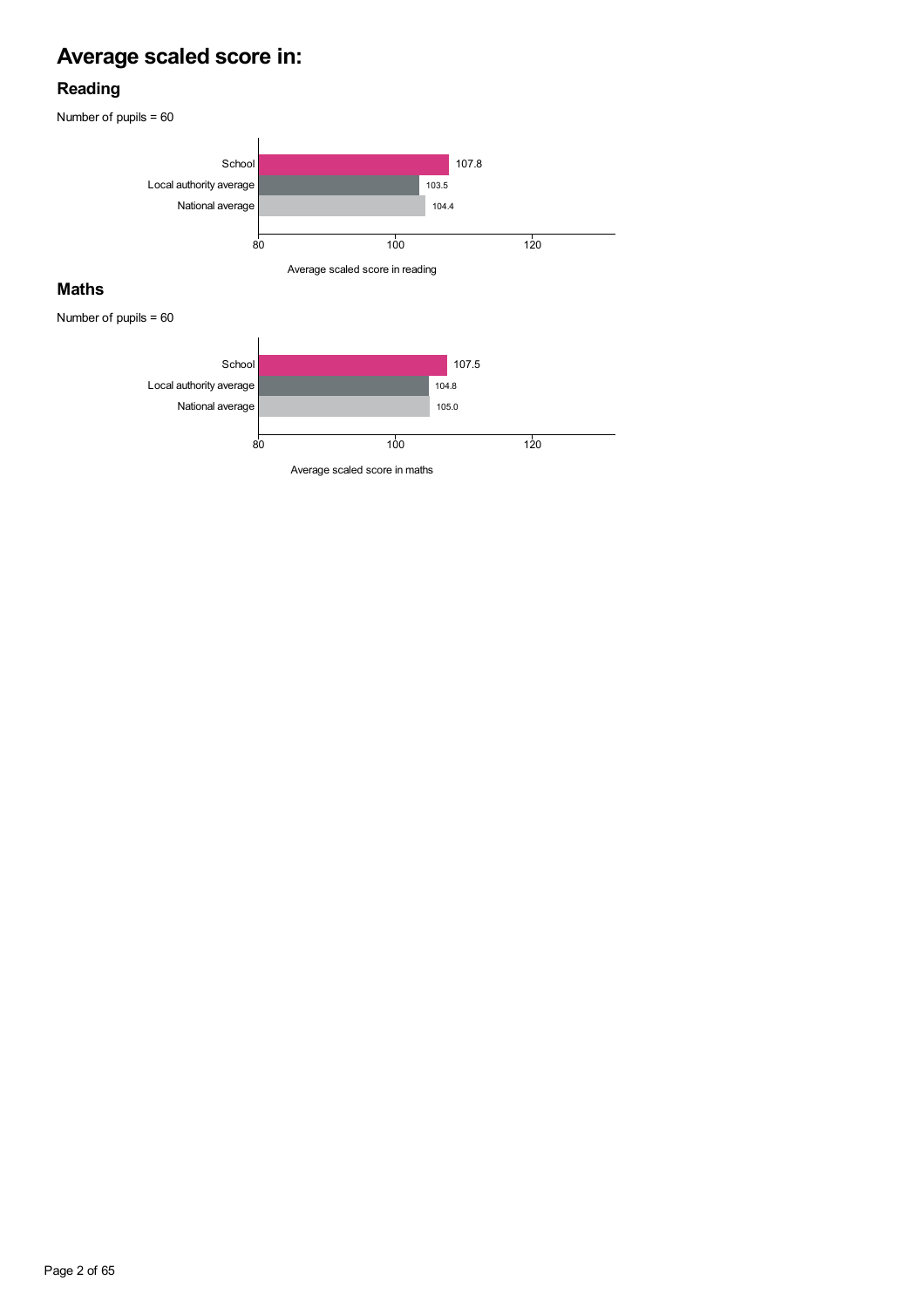## **Key stage 2 disadvantaged**

This is revised data for 2018/19.

## **Average progress for disadvantaged pupils in reading, writing and maths**

|                                               | Reading                  | Writing                  | <b>Maths</b>             |
|-----------------------------------------------|--------------------------|--------------------------|--------------------------|
| Progress score for disadvantaged<br>pupils    | $-1.12$                  | $-2.38$                  | 2.37                     |
| Confidence interval                           | $-4.5$ to 2.2            | $-54$ to 0.6             | $-0.4$ to 5.2            |
| Number of disadvantaged pupils                | 13                       | 14                       | 14                       |
| Disadvantaged pupils with adjusted scores     | 0                        | 0                        | 0                        |
| National average for non-disadvantaged pupils | 0.32                     | 0.27                     | 0.37                     |
| National average for disadvantaged pupils     | Like-for-like<br>$-0.62$ | Like-for-like<br>$-0.50$ | Like-for-like<br>$-0.71$ |

## **Prior attainment of disadvantaged pupils - 3 year trends**

|                                                                | 2017    |       | 2018    |       | 2019    |       |  |
|----------------------------------------------------------------|---------|-------|---------|-------|---------|-------|--|
| Group                                                          | Non-dis | Dis   | Non-dis | Dis   | Non-dis | Dis   |  |
| Number of pupils                                               | 36      | 21    | 35      | 32    | 44      | 14    |  |
| Prior attainment (based on key<br>stage 1 average point score) | 18.01   | 14.61 | 16.35   | 13.95 | 17.81   | 15.46 |  |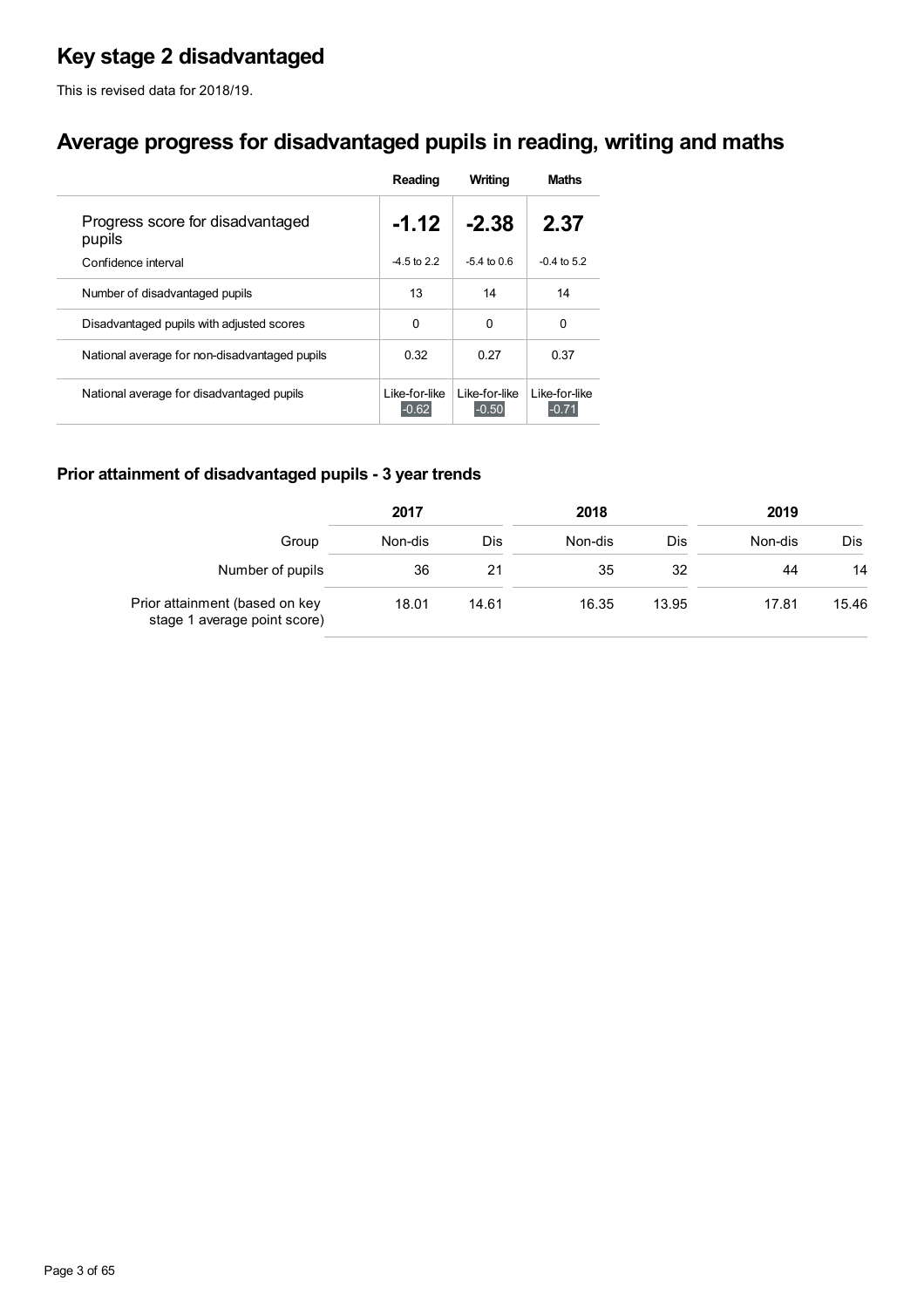## **Average progress in reading by prior attainment**

| Prior attainment                      | Low            |              | <b>Middle</b> |               | <b>High</b>   |               |  |
|---------------------------------------|----------------|--------------|---------------|---------------|---------------|---------------|--|
| Group                                 | All            | <b>Dis</b>   | All           | Dis           | All           | Dis           |  |
| Number of pupils                      |                | 0            | 27            | 10            | 28            | 3             |  |
| Number of pupils with adjusted scores | $\mathbf{0}$   | $\mathbf{0}$ | 1             | 0             | 0             | 0             |  |
| Progress score                        | $-3.04$        | N/A          | 0.66          | $-1.23$       | 2.07          | $-0.78$       |  |
| National average                      |                | $0.02$ 0.65  | 0.03          | 0.33          | 0.03          | 0.25          |  |
| <b>Difference</b>                     | $-3.07$        | N/A          | 0.63          | $-1.56$       | 2.04          | $-1.03$       |  |
| Confidence interval                   | $-15.1$ to 9.1 | N/A          | $-1.7$ to 3.0 | $-5.1$ to 2.6 | $-0.2$ to 4.4 | $-7.8$ to 6.2 |  |

## **Average progress in writing by prior attainment**

| Prior attainment                      | Low            |                   | <b>Middle</b>    |               | High          |               |  |
|---------------------------------------|----------------|-------------------|------------------|---------------|---------------|---------------|--|
| Group                                 | All            | Dis               | All              | Dis           | All           | Dis           |  |
| Number of pupils                      | 2              |                   | 28               | 10            | 28            | 3             |  |
| Number of pupils with adjusted scores | 0              | 0                 | 1                | 0             | 0             | 0             |  |
| Progress score                        | $-4.96$        | $-12.88$          | $-2.89$          | $-2.72$       | 1.46          | 2.28          |  |
| National average                      | 0.02           | 0.71              | 0.04             | 0.29          | 0.02          | 0.18          |  |
| <b>Difference</b>                     | $-4.98$        | $-13.59$          | $-2.93$          | $-3.01$       | 1.44          | 2.10          |  |
| Confidence interval                   | $-12.9$ to 2.9 | $-24.0$ to $-1.7$ | $-5.0$ to $-0.8$ | $-6.3$ to 0.8 | $-0.6$ to 3.6 | $-4.2$ to 8.7 |  |

## **Average progress in maths by prior attainment**

| Prior attainment                      | Low           |                | <b>Middle</b> |               | High          |               |  |
|---------------------------------------|---------------|----------------|---------------|---------------|---------------|---------------|--|
| Group                                 | All           | <b>Dis</b>     | All           | Dis           | All           | Dis           |  |
| Number of pupils                      | 2             | 1              | 28            | 10            | 28            | 3             |  |
| Number of pupils with adjusted scores | 0             | 0              | 0             | 0             | 0             | 0             |  |
| Progress score                        | 0.95          | 2.28           | 1.52          | 2.99          | 1.13          | 0.36          |  |
| National average                      | 0.03          | 0.90           | 0.04          | 0.42          | 0.02          | 0.23          |  |
| <b>Difference</b>                     | 0.92          | 1.39           | 1.48          | 2.57          | 1.11          | 0.13          |  |
| Confidence interval                   | $-6.5$ to 8.4 | $-8.3$ to 12.8 | $-0.5$ to 3.5 | $-0.4$ to 6.3 | $-0.9$ to 3.1 | $-5.7$ to 6.5 |  |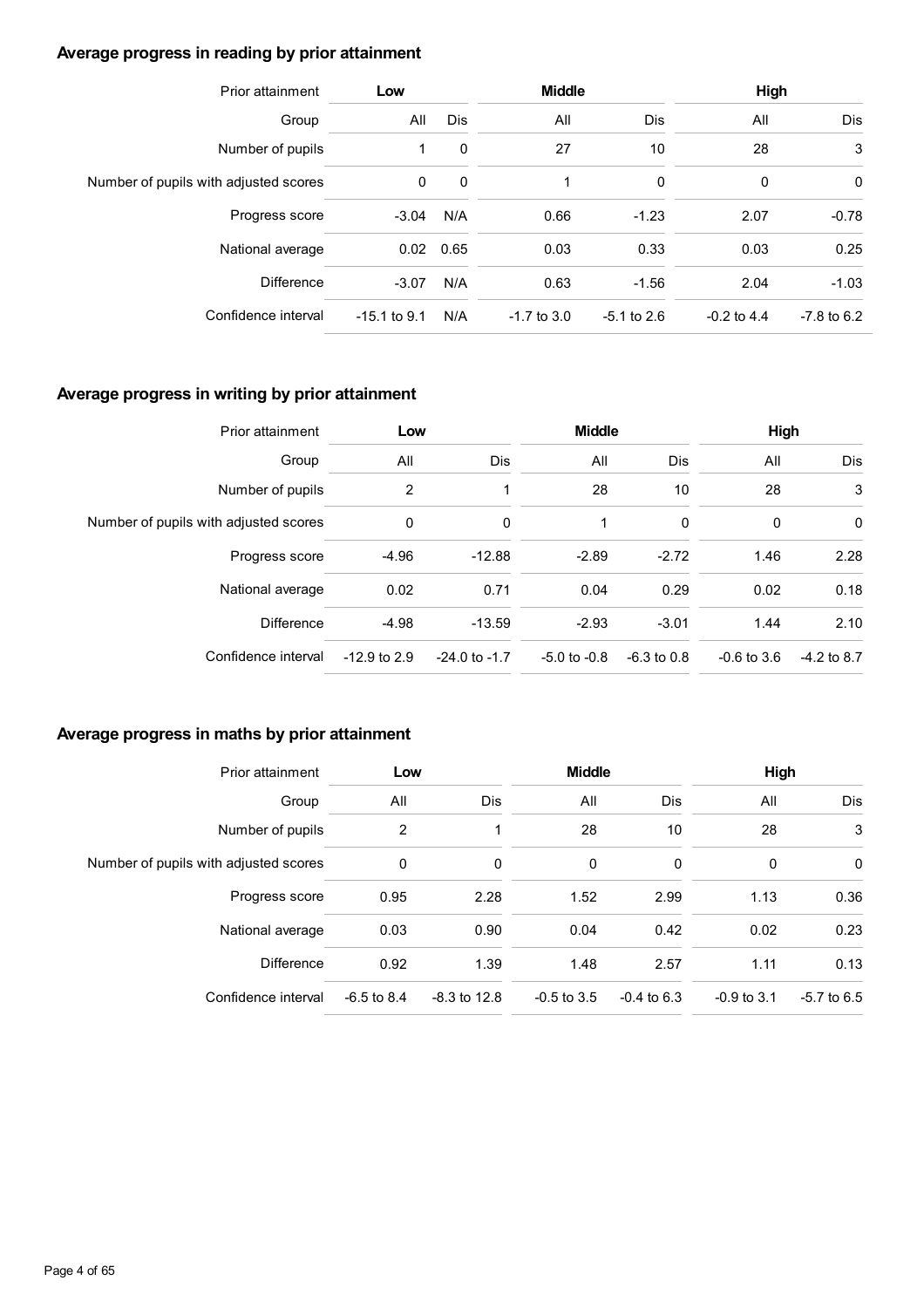## **Reading, writing and maths combined**

## **Percentage of disadvantaged pupils achieving the expected standard or higher**





Percentage achieving the expected standard or higher

## **Prior attainment of pupils achieving the expected standard or higher**

| Prior attainment  | Low |     | <b>Middle</b> |       | High |     |  |
|-------------------|-----|-----|---------------|-------|------|-----|--|
| Group             | All | Dis | All           | Dis   | All  | Dis |  |
| Number of pupils  | 2   |     | 28            | 10    | 28   | 3   |  |
| Percentage        | 0   | 0   | 46            | 30    | 100  | 100 |  |
| National average  |     | 8   | 58            | 62    | 95   | 96  |  |
| <b>Difference</b> | -7  | -8  | -11           | $-32$ | 5    | 4   |  |

## **Percentage of disadvantaged pupils achieving the higher standard**

Number of disadvantaged pupils = 14



Percentage achieving the higher standard

## **Prior attainment of pupils achieving the higher standard**

| Prior attainment  | Low |     | <b>Middle</b> |     | High |            |  |
|-------------------|-----|-----|---------------|-----|------|------------|--|
| Group             | All | Dis | All           | Dis | All  | <b>Dis</b> |  |
| Number of pupils  | 2   |     | 28            | 10  | 28   | 3          |  |
| Percentage        | 0   | 0   | 0             | 0   | 39   | 33         |  |
| National average  | 0   | 0   | 2             | 2   | 29   | 31         |  |
| <b>Difference</b> | 0   | 0   | -2            | -2  | 11   | 2          |  |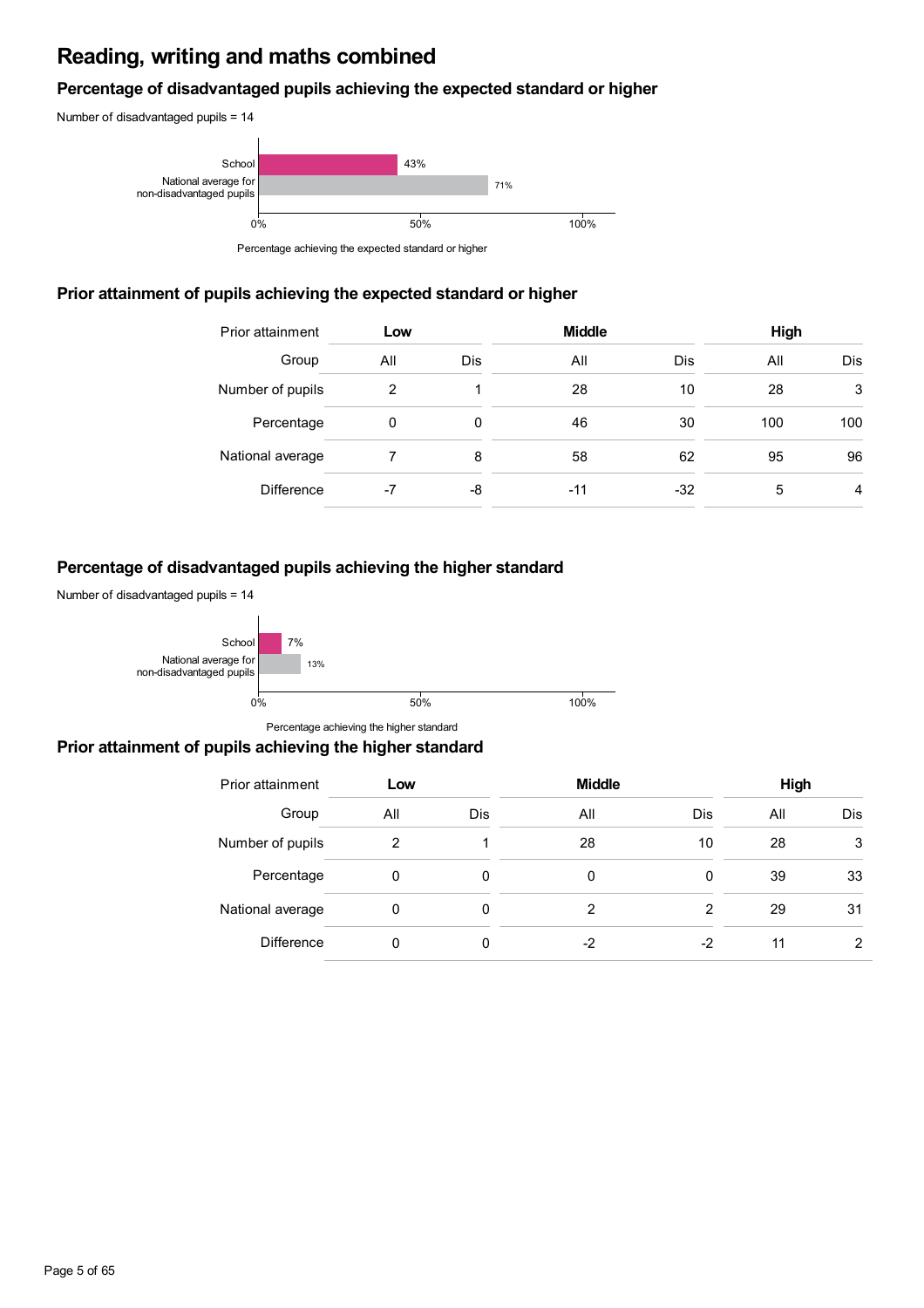# **Average scaled score for disadvantaged pupils in:**

## **Reading**



## **Maths**

Number of disadvantaged pupils = 14

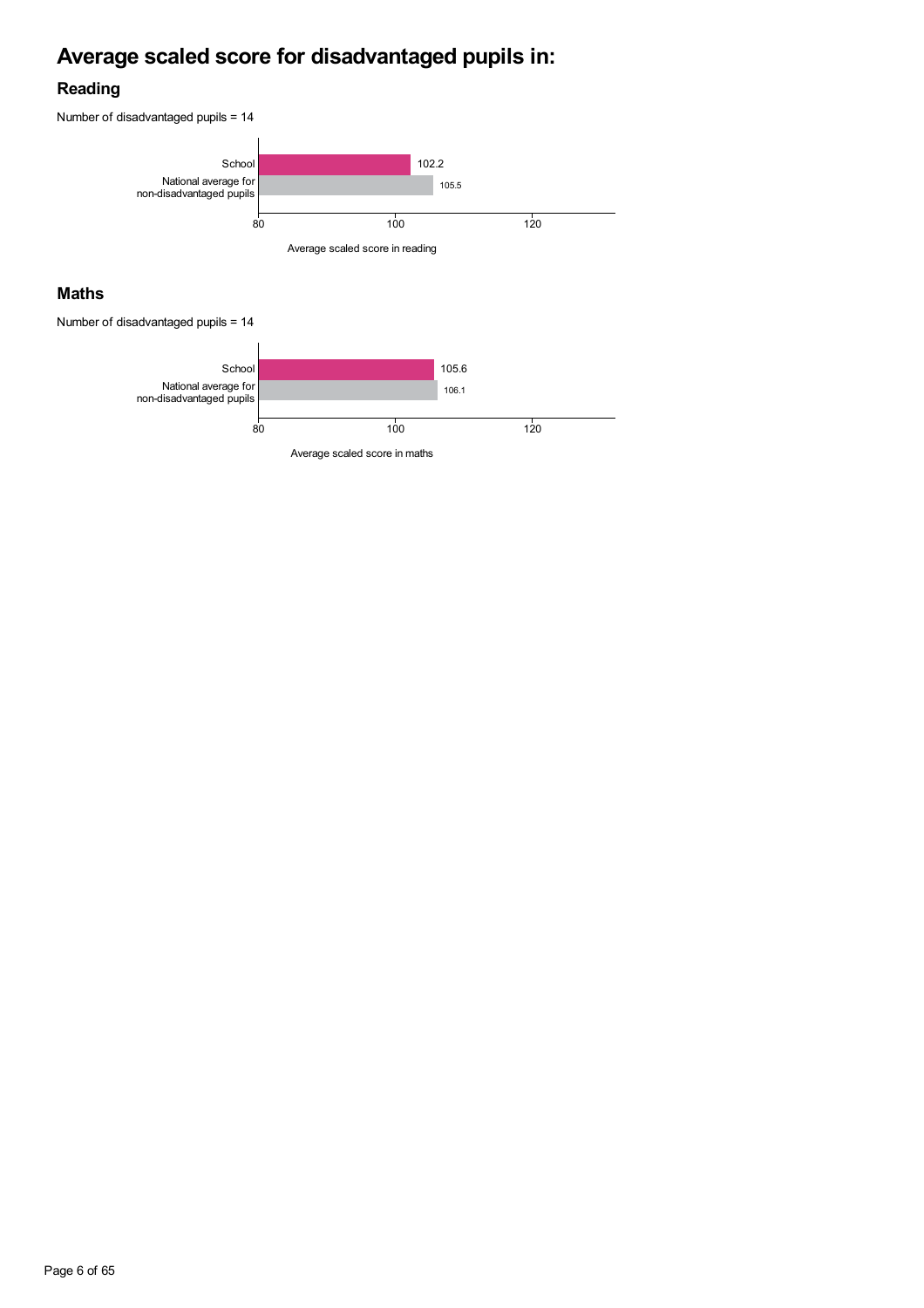## **Key stage 2 three year average**

This is revised data for 2018/19.

## **Percentage of pupils achieving expected standard in reading, writing and maths, 2017-2019**

Number of pupils in 2017 = 58 Number of pupils in 2018 = 79 Number of pupils in 2019 = 60



## **Percentage of pupils achieving higher standard in reading, writing and maths, 2017-2019**

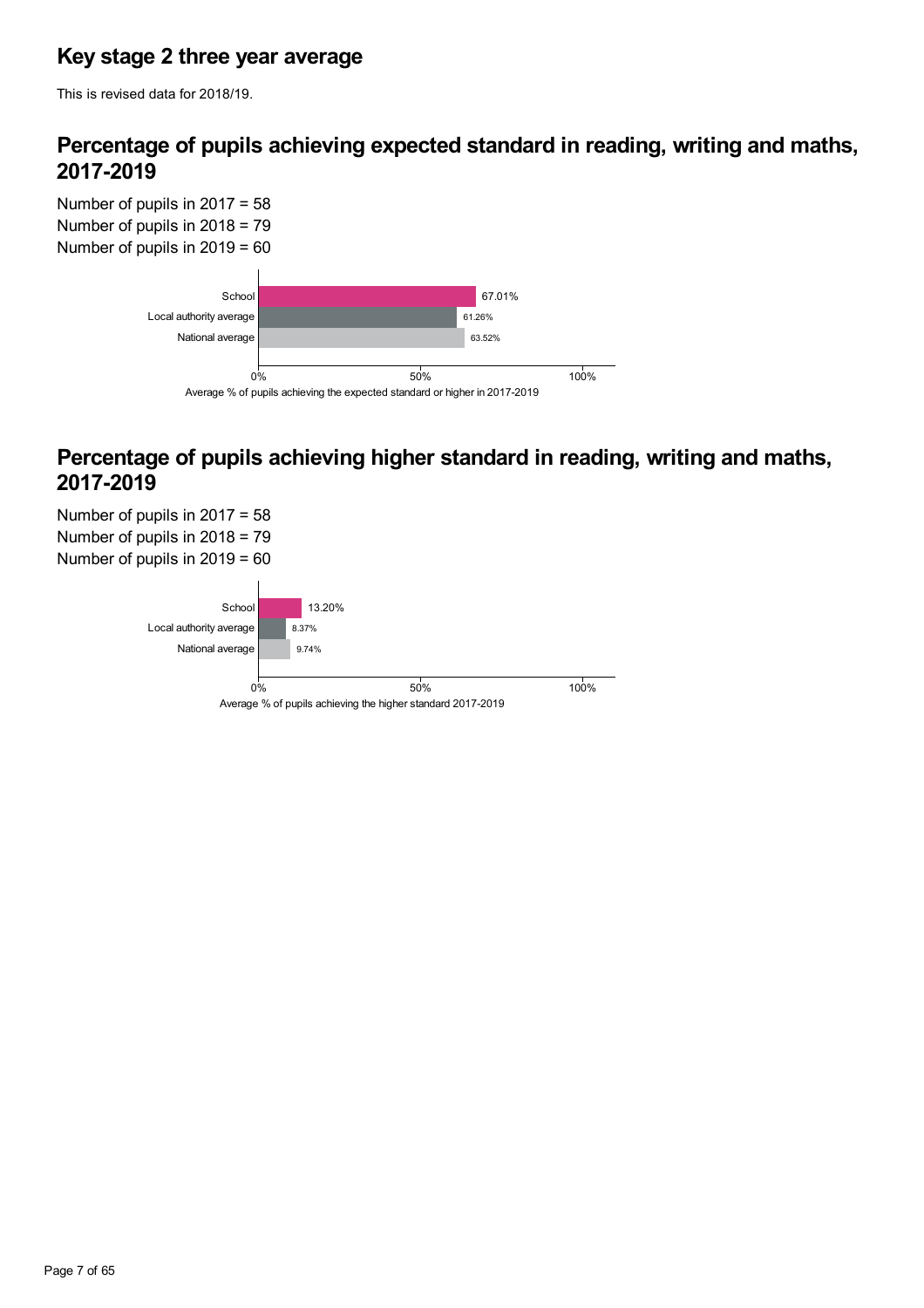# **Average scaled score in:**

## **Reading, 2017-2019**

Number of pupils in 2017 = 58 Number of pupils in 2018 = 79 Number of pupils in 2019 = 60



## **Maths, 2017-2019**

Number of pupils in 2017 = 58 Number of pupils in 2018 = 79 Number of pupils in 2019 = 60

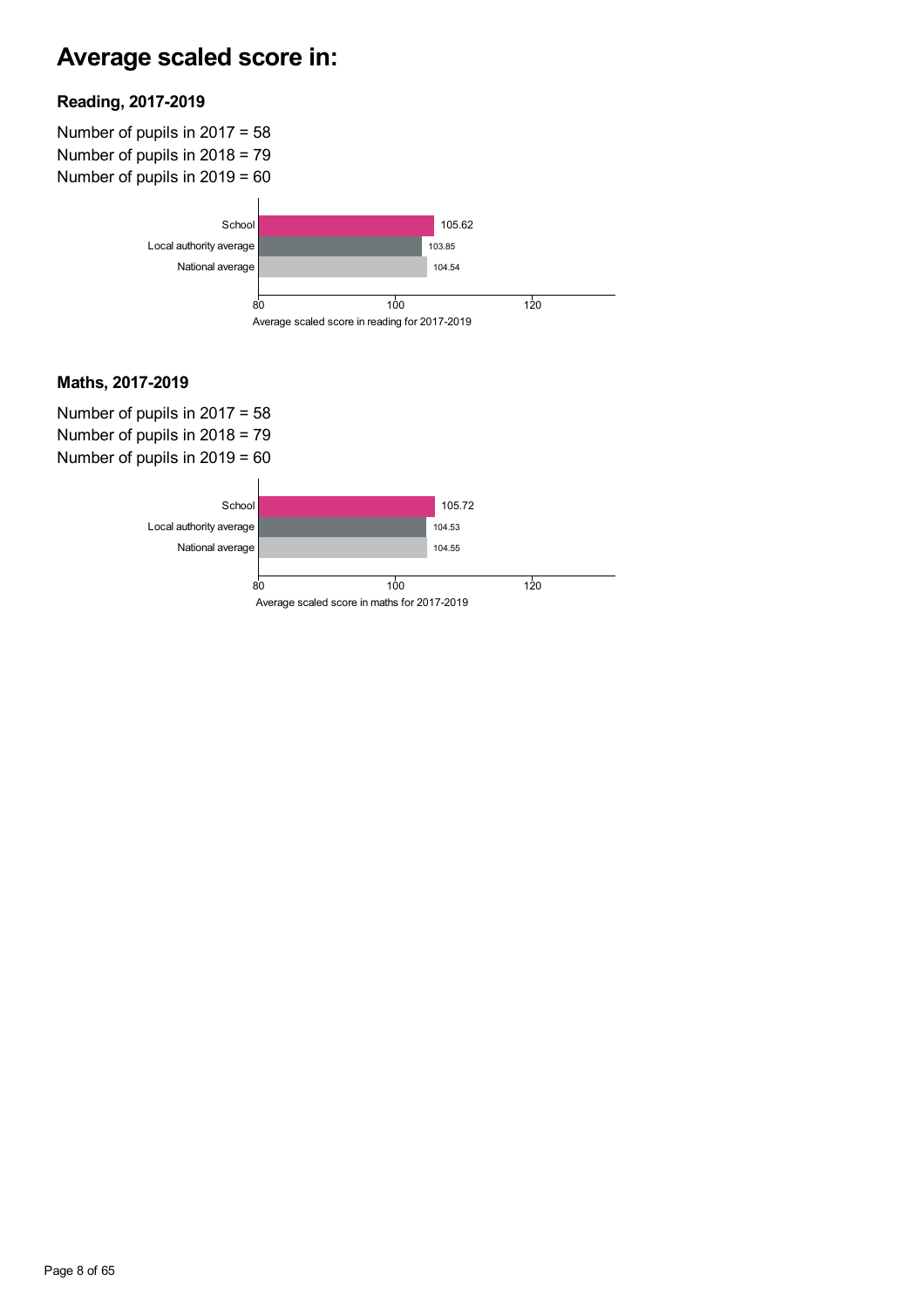# **Key stage 2 results over 3 years**

This is revised data for 2018/19.

# **Progress in reading**

|                                | 2017          | 2018            | 2019            |
|--------------------------------|---------------|-----------------|-----------------|
| Number of pupils               | 57            | 67              | 56              |
| Pupils with adjusted<br>scores | N/A           | 0               |                 |
| School progress score          | $-0.20$       | 0.48            | 1.30            |
| Confidence interval            | $-1.8$ to 1.4 | $-0.9$ to $1.9$ | $-0.3$ to $2.9$ |
| Progress banding               | Average       | Average         | Average         |
| Local authority average        | 0.49          | 0.90            | 0.44            |
| National average               | 0.00          | 0.03            | 0.03            |
|                                |               |                 |                 |

# **Progress in writing**

|                                | 2017                    | 2018          | 2019          |
|--------------------------------|-------------------------|---------------|---------------|
| Number of pupils               | 57                      | 67            | 58            |
| Pupils with adjusted<br>scores | N/A                     | 0             |               |
| School progress score          | $-2.26$                 | $-0.54$       | $-0.86$       |
| Confidence interval            | $-3.9$ to $-0.7$        | $-1.9$ to 0.9 | $-2.3$ to 0.6 |
| Progress banding               | <b>Below</b><br>average | Average       | Average       |
| Local authority average        | 0.46                    | 0.26          | 0.19          |
| National average               | 0.00                    | 0.03          | 0.03          |
|                                |                         |               |               |

# **Progress in maths**

|                                | 2017          | 2018            | 2019          |
|--------------------------------|---------------|-----------------|---------------|
| Number of pupils               | 57            | 67              | 58            |
| Pupils with adjusted<br>scores | N/A           | 0               | 0             |
| School progress score          | 0.96          | $-0.07$         | 1.31          |
| Confidence interval            | $-0.5$ to 2.5 | $-1.4$ to $1.2$ | $-0.1$ to 2.7 |
| Progress banding               | Average       | Average         | Average       |
| Local authority average        | 1.26          | 1.10            | 0.82          |
| National average               | 0.00          | 0.03            | 0.03          |
|                                |               |                 |               |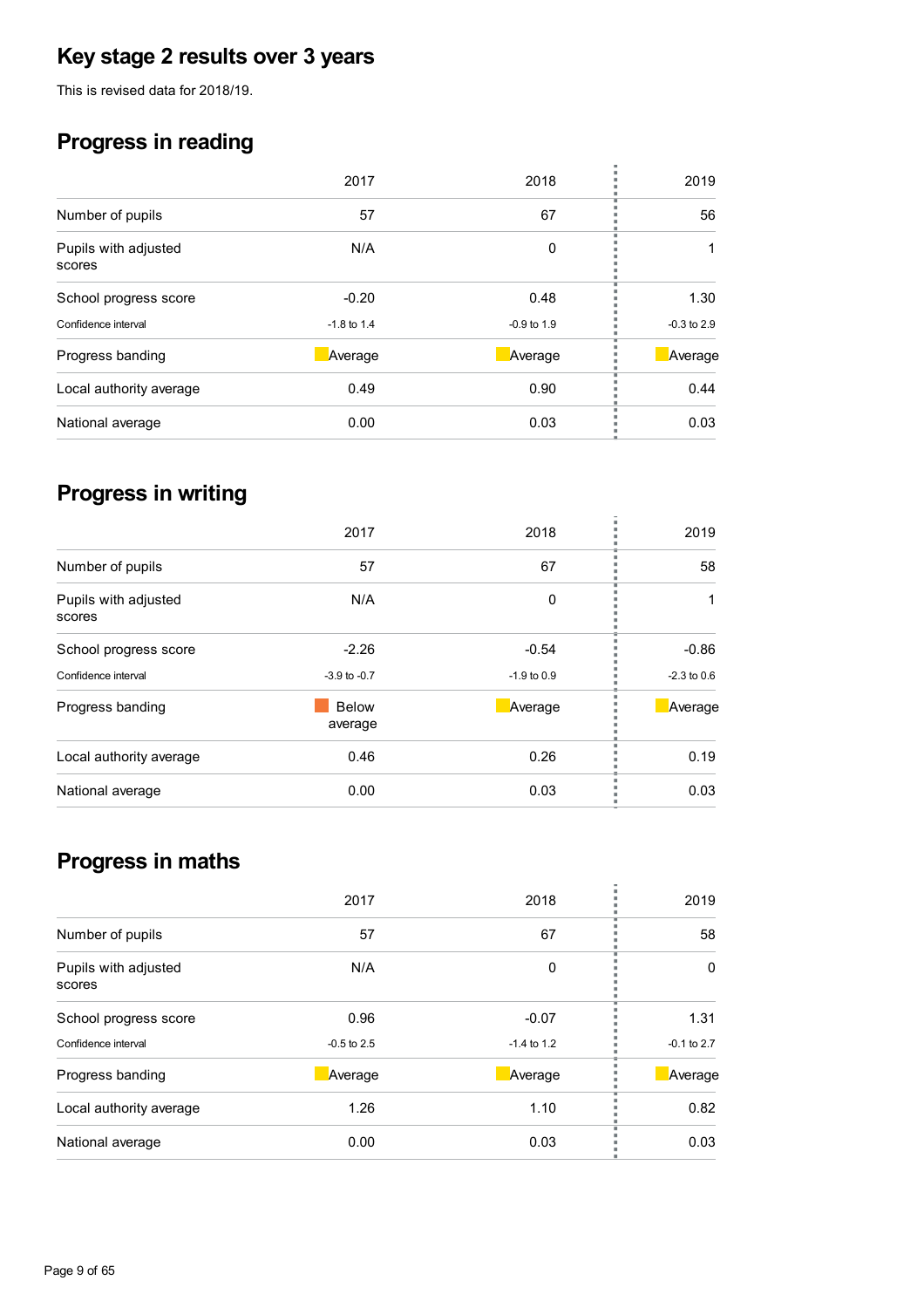## **Percentage of pupils achieving the expected standard or higher**

Number of pupils in 2017 = 58 Number of pupils in 2018 = 79 Number of pupils in 2019 = 60



## **Percentage of pupils achieving the higher standard**

Number of pupils in 2017 = 58 Number of pupils in 2018 = 79 Number of pupils in 2019 = 60



## Page 10 of 65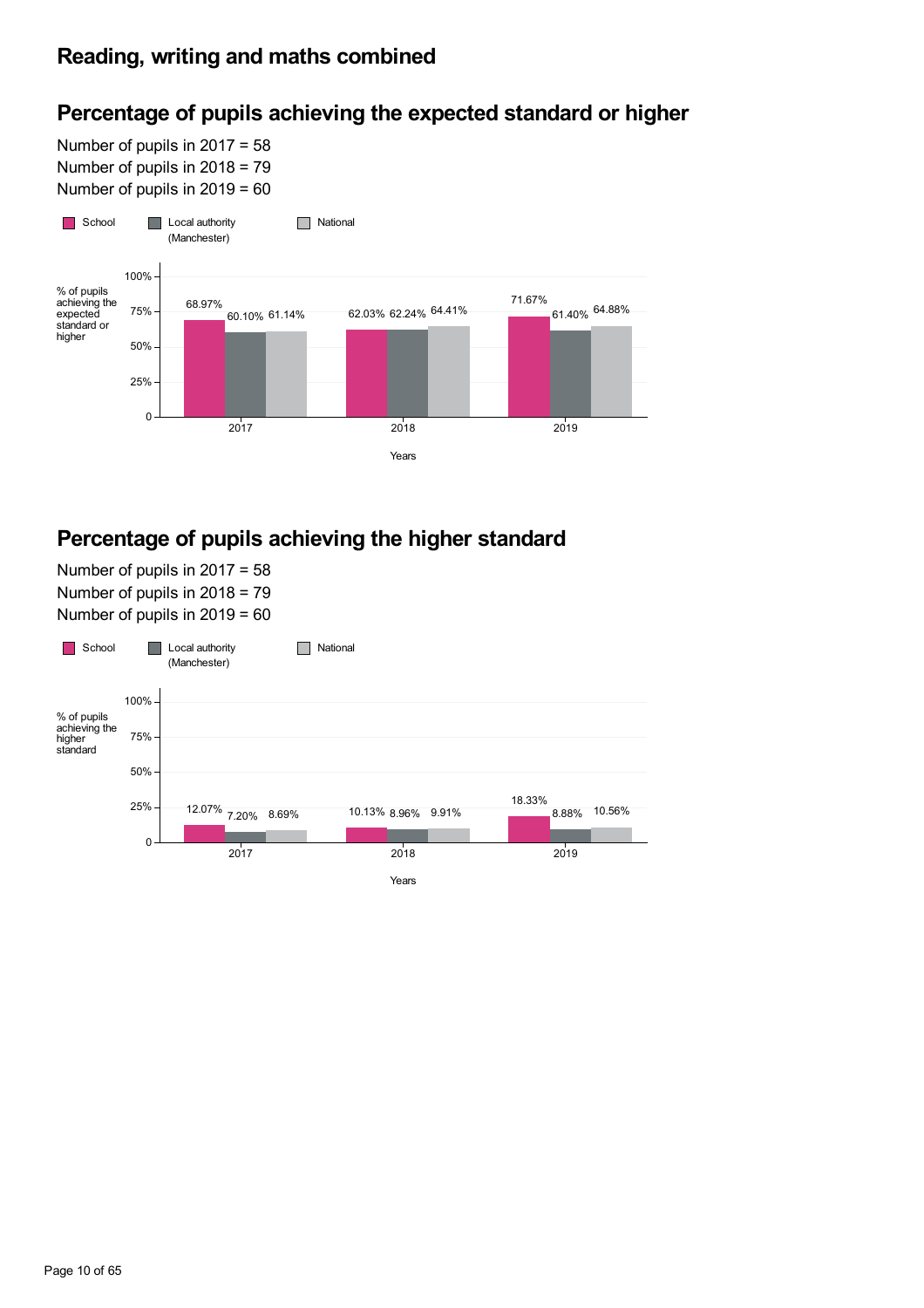## **Average scaled scores in:**

## **Reading**

Number of pupils in 2017 = 58 Number of pupils in 2018 = 79 Number of pupils in 2019 = 60



## **Maths**

Number of pupils in 2017 = 58 Number of pupils in 2018 = 79 Number of pupils in 2019 = 60

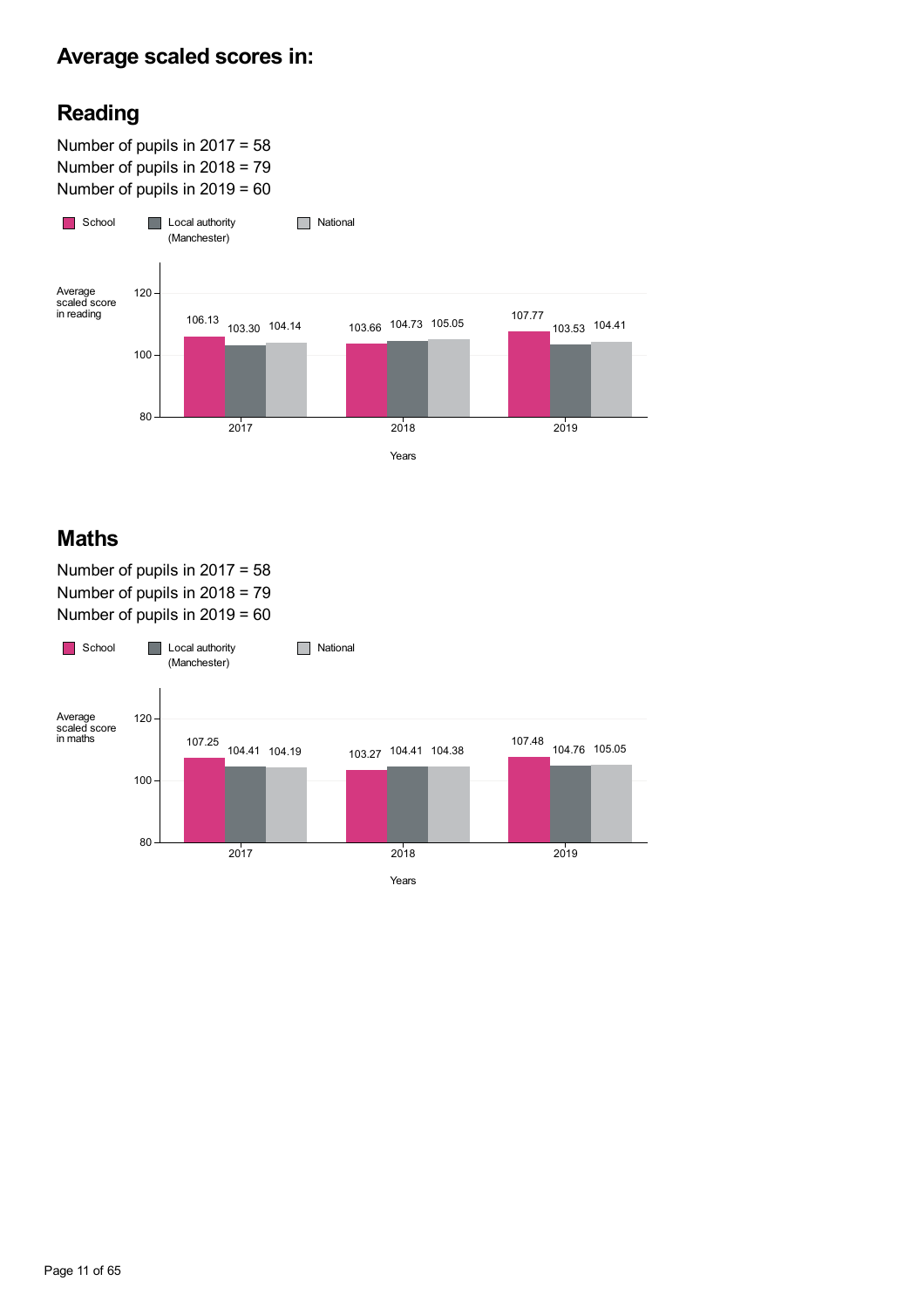# **Key stage 2 headline reports**

# **Reading progress and attainment by pupil group**

|                                   | Key stage 2 reading by pupil group |          |                       |                     |                       |                         |           |                                    |                    |                                |        |                        |
|-----------------------------------|------------------------------------|----------|-----------------------|---------------------|-----------------------|-------------------------|-----------|------------------------------------|--------------------|--------------------------------|--------|------------------------|
| Breakdown                         |                                    |          | Reading progress      |                     |                       |                         |           |                                    | Reading attainment |                                |        |                        |
|                                   | Cohort                             | Adjusted | score                 | Unadjusted<br>score |                       | Cohort                  |           | Achieving the expected<br>standard |                    | Achieving a higher<br>standard |        | Average score          |
|                                   |                                    | School   | National              | School              | National              |                         | School %  | National %                         | School %           | National %                     | School | National               |
| All pupils                        | 56                                 | 1.30     | 0.03                  | 1.12                | 0.00                  | 60                      | 82        | 73                                 | 37                 | 27                             | 107.8  | 104.4                  |
| Male                              | 31                                 | 0.78     | $-0.54$               | 0.45                | $-0.58$               | 33                      | 73        | 69                                 | 30                 | 22                             | 106.5  | 103.3                  |
| Female                            | 25                                 | 1.94     | 0.62                  | 1.94                | 0.61                  | 27                      | 93        | 78                                 | 44                 | 32                             | 109.2  | 105.5                  |
| Disadvantaged                     | 13                                 | $-1.12$  | 0.32<br>Like-for-like | $-1.12$             | 0.30<br>Like-for-like | 14                      | 64        | 78<br>Like-for-like                | $\overline{7}$     | 31<br>Like-for-like            | 102.2  | 105.5<br>Like-for-like |
|                                   |                                    |          | $-0.62$               |                     | $-0.66$               |                         |           | 62                                 |                    | 17                             |        | 101.9                  |
| Ever <sub>6</sub><br><b>FSM</b>   | 12                                 | $-0.88$  | 0.31<br>Like-for-like | $-0.88$             | 0.28<br>Like-for-like | 13                      | 62        | 78<br>Like-for-like                | 8                  | 31<br>Like-for-like            | 102.0  | 105.5<br>Like-for-like |
|                                   |                                    |          | $-0.61$               |                     | $-0.65$               |                         |           | 62                                 |                    | 17                             |        | 101.9                  |
| Children<br>looked                | $\mathbf{1}$                       | $-4.00$  | 0.03<br>Like-for-like | $-4.00$             | 0.00<br>Like-for-like | 1                       | 100       | 73<br>Like-for-like                | $\pmb{0}$          | 27<br>Like-for-like            | 104.0  | 104.4<br>Like-for-like |
| after                             |                                    |          | $-0.28$               |                     | $-0.37$               |                         |           | 50                                 |                    | 12                             |        | 100.3                  |
| Other                             | 43                                 | 2.03     | 0.32                  | 1.79                | 0.30                  | 46                      | 87        | 78                                 | 46                 | 31                             | 109.4  | 105.5                  |
| <b>SEN EHCP</b>                   | $\mathbf{1}$                       | $-6.08$  | 0.03                  | $-6.08$             | 0.00                  | $\overline{2}$          | $\pmb{0}$ | 73                                 | 0                  | 27                             | 93.0   | 104.4                  |
| <b>SEN</b><br>support             | 8                                  | 0.20     | 0.03                  | $-1.07$             | 0.00                  | 9                       | 44        | 73                                 | 11                 | 27                             | 102.6  | 104.4                  |
| No SEN                            | 47                                 | 1.64     | 0.35                  | 1.64                | 0.33                  | 49                      | 92        | 81                                 | 43                 | 31                             | 108.8  | 105.7                  |
| Non-mobile                        | 55                                 | 1.31     | 0.07                  | 1.13                | 0.05                  | 58                      | 81        | 75                                 | 38                 | 28                             | 107.8  | 104.6                  |
| English first<br>language         | 41                                 | 1.88     | 0.03                  | 1.63                | 0.00                  | 44                      | 89        | 73                                 | 41                 | 27                             | 109.2  | 104.4                  |
| English<br>additional<br>language | 15                                 | $-0.29$  | 0.03                  | $-0.29$             | 0.00                  | 16                      | 63        | 73                                 | 25                 | 27                             | 104.1  | 104.4                  |
| <b>Prior attainment</b>           |                                    |          |                       |                     |                       |                         |           |                                    |                    |                                |        |                        |
| Low overall                       | $\mathbf{1}$                       | $-3.04$  | 0.02                  | $-3.04$             | 0.00                  | $\overline{2}$          | $\pmb{0}$ | 16                                 | $\pmb{0}$          | 1                              | 86.0   | 92.7                   |
| Middle<br>overall                 | 27                                 | 0.66     | 0.03                  | 0.29                | 0.00                  | 28                      | 68        | 70                                 | 14                 | 15                             | 103.8  | 102.5                  |
| High overall                      | 28                                 | 2.07     | 0.03                  | 2.07                | 0.00                  | 28                      | 100       | 97                                 | 64                 | 56                             | 112.5  | 110.3                  |
| Reading low                       | 2                                  | $-1.86$  | $-0.30$               | $-1.86$             | $-0.32$               | $\overline{\mathbf{4}}$ | $\pmb{0}$ | 17                                 | 0                  | $\overline{c}$                 | 90.5   | 93.0                   |
| Reading<br>middle                 | 29                                 | 0.81     | $-0.20$               | 0.46                | $-0.23$               | 29                      | 76        | 71                                 | 17                 | 15                             | 104.8  | 102.6                  |
| Reading<br>high                   | 25                                 | 2.11     | 0.54                  | 2.11                | 0.52                  | 25                      | 100       | 98                                 | 68                 | 59                             | 112.8  | 110.7                  |
| Writing low                       | $\overline{4}$                     | 5.13     | 0.09                  | 5.13                | 0.06                  | 6                       | 33        | 24                                 | 17                 | 3                              | 100.5  | 94.5                   |
| Writing<br>middle                 | 35                                 | 0.16     | $-0.03$               | $-0.13$             | $-0.06$               | 35                      | 80        | 77                                 | 20                 | 22                             | 105.5  | 104.2                  |
| Writing high                      | 17                                 | 2.75     | 0.23                  | 2.75                | 0.20                  | 17                      | 100       | 99                                 | 82                 | 67                             | 114.3  | 111.7                  |
| Maths low                         | $\mathbf{1}$                       | $-3.04$  | 0.24                  | $-3.04$             | 0.23                  | $\mathbf{1}$            | $\pmb{0}$ | 14                                 | $\pmb{0}$          | $\mathbf{1}$                   | 86.0   | 92.4                   |
| Maths<br>middle                   | 36                                 | 1.05     | 0.17                  | 0.77                | 0.14                  | 38                      | 74        | 72                                 | 21                 | 19                             | 105.5  | 103.1                  |
| Maths high                        | 19                                 | 1.99     | $-0.39$               | 1.99                | $-0.42$               | 19                      | 100       | 97                                 | 74                 | 58                             | 113.3  | 110.4                  |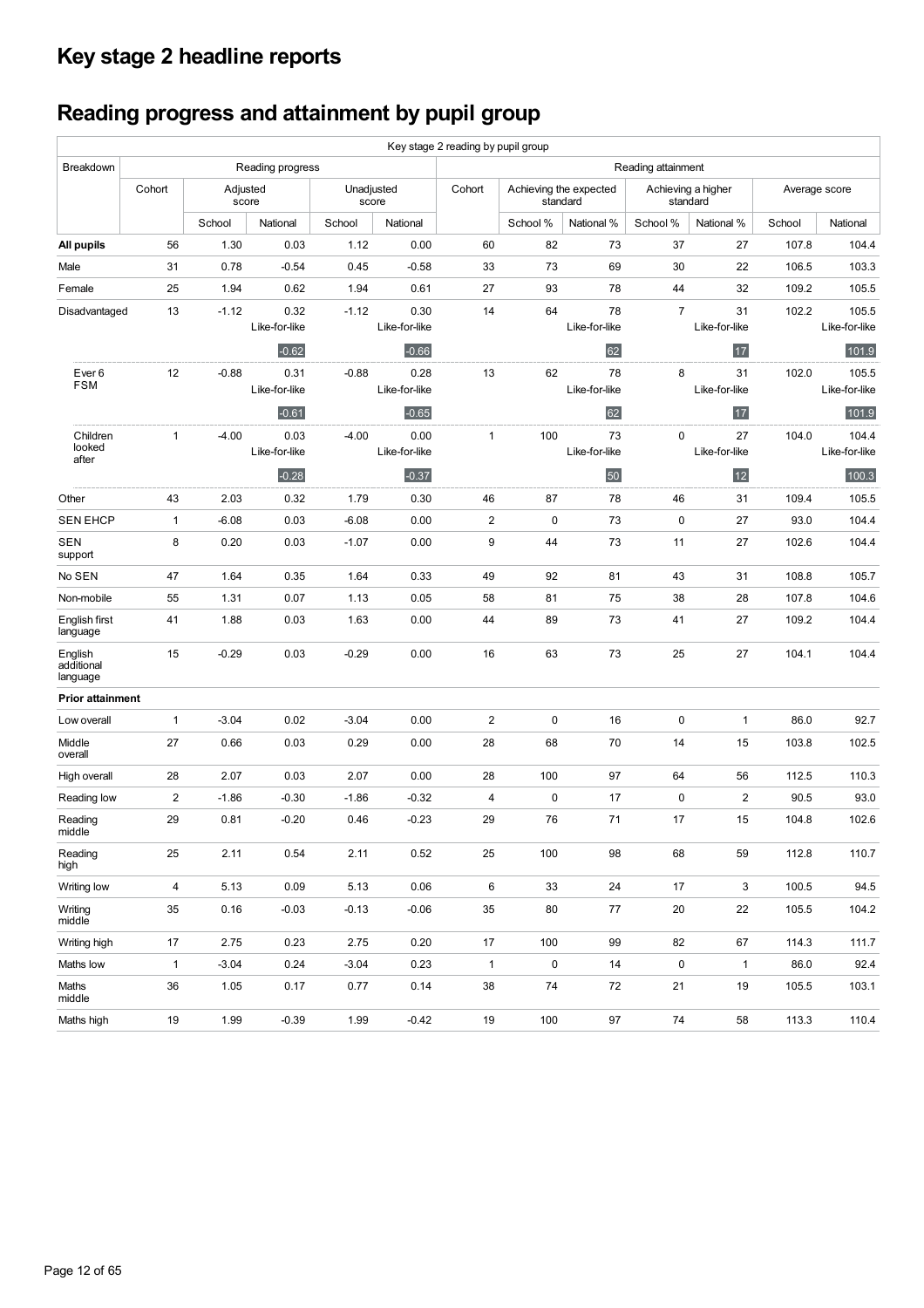# **Writing progress and attainment by pupil group**

|                             |                |                  |                                  |          | Key stage 2 writing by pupil group |                         |                                |                           |                          |                           |
|-----------------------------|----------------|------------------|----------------------------------|----------|------------------------------------|-------------------------|--------------------------------|---------------------------|--------------------------|---------------------------|
| Breakdown                   |                | Writing progress |                                  |          |                                    | Writing attainment      |                                |                           |                          |                           |
|                             | Cohort         |                  | Adjusted<br>score                |          | Unadjusted<br>score                | Cohort                  | Achieved the expected standard |                           | Achieved a greater depth |                           |
|                             |                | School           | National                         | School   | National                           |                         | School %                       | National %                | School %                 | National %                |
| All pupils                  | 58             | $-0.86$          | 0.03                             | $-1.02$  | 0.00                               | 60                      | 77                             | 78                        | 30                       | 20                        |
| Male                        | 33             | $-2.90$          | $-0.73$                          | $-3.19$  | $-0.78$                            | 33                      | 61                             | 72                        | 18                       | 15                        |
| Female                      | 25             | 1.84             | 0.82                             | 1.84     | 0.81                               | 27                      | 96                             | 85                        | 44                       | 25                        |
| Disadvantaged               | 14             | $-2.38$          | 0.27<br>Like-for-like<br>$-0.50$ | $-2.38$  | 0.25<br>Like-for-like<br>$-0.54$   | 14                      | 57                             | 83<br>Like-for-like<br>68 | 14                       | 24<br>Like-for-like<br>11 |
| Ever 6 FSM                  | 13             | $-2.37$          | 0.25<br>Like-for-like<br>$-0.47$ | $-2.37$  | 0.23<br>Like-for-like<br>$-0.52$   | 13                      | 54                             | 83<br>Like-for-like<br>68 | 15                       | 24<br>Like-for-like<br>11 |
| Children looked after       | $\mathbf{1}$   | $-2.44$          | 0.04<br>Like-for-like<br>$-0.87$ | $-2.44$  | 0.01<br>Like-for-like<br>$-0.96$   | $\mathbf{1}$            | 100                            | 79<br>Like-for-like<br>51 | $\pmb{0}$                | 20<br>Like-for-like<br>6  |
| Other                       | 44             | $-0.38$          | 0.27                             | $-0.59$  | 0.25                               | 46                      | 83                             | 83                        | 35                       | 24                        |
| <b>SEN EHCP</b>             | $\overline{2}$ | $-10.06$         | 0.03                             | $-10.06$ | 0.00                               | $\sqrt{2}$              | 0                              | 78                        | 0                        | 20                        |
|                             | 9              | $-2.41$          | 0.03                             | $-3.47$  | 0.00                               | 9                       | 44                             | 78                        | 0                        | 20                        |
| SEN support<br>No SEN       | 47             | $-0.17$          | 0.52                             | $-0.17$  | 0.51                               | 49                      | 86                             | 88                        | 37                       | 24                        |
|                             |                |                  |                                  |          |                                    |                         |                                |                           |                          |                           |
| Non-mobile                  | 57             | $-0.87$          | 0.10                             | $-1.04$  | 0.07                               | 58                      | 76                             | 80                        | 31                       | 21                        |
| English first language      | 43             | $-0.60$          | 0.03                             | $-0.60$  | 0.00                               | 44                      | 80                             | 78                        | 34                       | 20                        |
| English additional language | 15             | $-1.60$          | 0.03                             | $-2.24$  | 0.00                               | 16                      | 69                             | 78                        | 19                       | 20                        |
| <b>Prior attainment</b>     |                |                  |                                  |          |                                    |                         |                                |                           |                          |                           |
| Low overall                 | $\overline{2}$ | $-4.96$          | 0.02                             | $-4.96$  | 0.00                               | $\sqrt{2}$              | 0                              | 15                        | 0                        | $\mathbf 0$               |
| Middle overall              | 28             | $-2.89$          | 0.04                             | $-3.23$  | 0.00                               | 28                      | 57                             | 78                        | $\pmb{0}$                | $\overline{7}$            |
| High overall                | 28             | 1.46             | 0.02                             | 1.46     | 0.00                               | 28                      | 100                            | 99                        | 64                       | 49                        |
| Reading low                 | $\overline{4}$ | $-0.83$          | $-0.19$                          | $-0.83$  | $-0.21$                            | $\overline{\mathbf{4}}$ | 25                             | $17$                      | 0                        | 0                         |
| Reading middle              | 29             | $-2.97$          | $-0.06$                          | $-3.30$  | $-0.09$                            | 29                      | 62                             | 79                        | 3                        | $\overline{7}$            |
| Reading high                | 25             | 1.58             | 0.25                             | 1.58     | 0.23                               | 25                      | 100                            | 99                        | 68                       | 51                        |
| Writing low                 | 6              | $-0.65$          | $-0.36$                          | $-0.65$  | $-0.39$                            | $\,6$                   | 33                             | 21                        | $\pmb{0}$                | $\pmb{0}$                 |
| Writing middle              | 35             | $-2.27$          | 0.00                             | $-2.54$  | $-0.03$                            | $35\,$                  | 71                             | 85                        | 11                       | 13                        |
| Writing high                | 17             | 1.97             | 0.42                             | 1.97     | 0.41                               | 17                      | 100                            | 100                       | 82                       | 67                        |
| Maths low                   | $\mathbf{1}$   | 2.97             | 0.29                             | 2.97     | 0.28                               | $\mathbf{1}$            | 0                              | 14                        | 0                        | $\pmb{0}$                 |
| Maths middle                | 38             | $-2.39$          | 0.17                             | $-2.64$  | 0.14                               | 38                      | 66                             | 79                        | 8                        | 11                        |
| Maths high                  | 19             | 1.99             | $-0.41$                          | 1.99     | $-0.43$                            | 19                      | 100                            | 98                        | $\bf 79$                 | 51                        |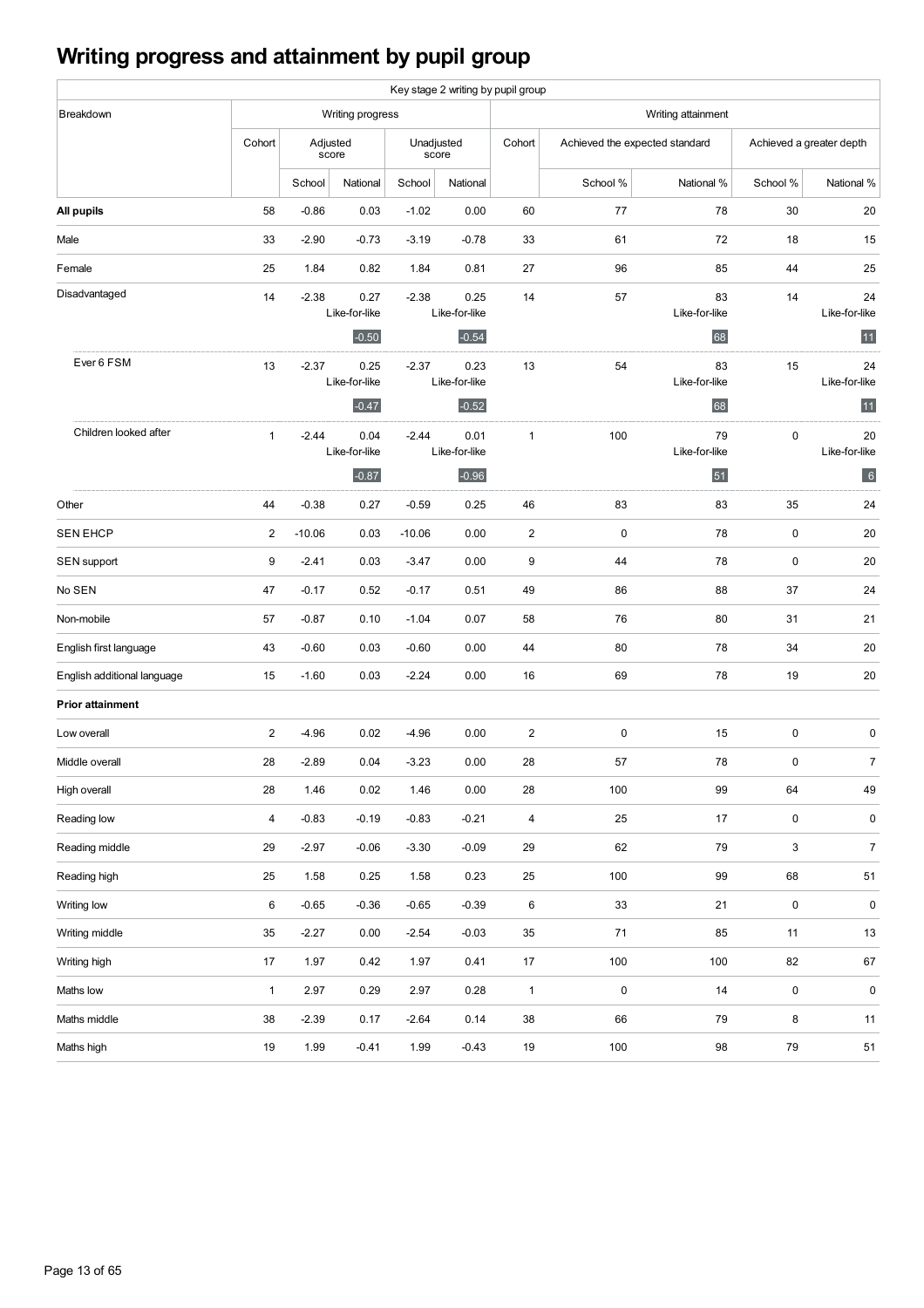# **Maths progress and attainment by pupil group**

|                             |              |          |                                  |         |                                  |                         | Key stage 2 maths by pupil group |                           |                             |                           |        |                                 |
|-----------------------------|--------------|----------|----------------------------------|---------|----------------------------------|-------------------------|----------------------------------|---------------------------|-----------------------------|---------------------------|--------|---------------------------------|
| Breakdown                   |              |          | Maths progress                   |         |                                  |                         |                                  |                           | Maths attainment            |                           |        |                                 |
|                             | Cohort       | Adjusted | score                            |         | Unadjusted<br>score              | Cohort                  | Achieving the expected standard  |                           | Achieving a higher standard |                           |        | Average score                   |
|                             |              | School   | National                         | School  | National                         |                         | School %                         | National %                | School %                    | National %                | School | National                        |
| All pupils                  | 58           | 1.31     | 0.03                             | 1.31    | 0.00                             | 60                      | 90                               | 79                        | 38                          | 27                        | 107.5  | 105.0                           |
| Male                        | 33           | 1.67     | 0.73                             | 1.67    | 0.70                             | 33                      | 82                               | 78                        | 39                          | 29                        | 106.7  | 105.3                           |
| Female                      | 25           | 0.84     | $-0.69$                          | 0.84    | $-0.72$                          | 27                      | 100                              | 79                        | 37                          | 24                        | 108.4  | 104.7                           |
| Disadvantaged               | 14           | 2.37     | 0.37<br>Like-for-like<br>$-0.71$ | 2.37    | 0.35<br>Like-for-like<br>$-0.77$ | 14                      | 86                               | 84<br>Like-for-like<br>67 | 14                          | 32<br>Like-for-like<br>16 | 105.6  | 106.1<br>Like-for-like<br>102.5 |
| Ever 6 FSM                  | 13           | 2.93     | 0.34<br>Like-for-like<br>$-0.68$ | 2.93    | 0.32<br>Like-for-like<br>$-0.73$ | 13                      | 85                               | 83<br>Like-for-like<br>68 | 15                          | 31<br>Like-for-like<br>16 | 105.8  | 106.1<br>Like-for-like<br>102.6 |
| Children looked after       | $\mathbf{1}$ | $-4.81$  | 0.04<br>Like-for-like<br>$-0.98$ | $-4.81$ | 0.01<br>Like-for-like<br>$-1.08$ | $\mathbf{1}$            | 100                              | 79<br>Like-for-like<br>52 | $\mathbf 0$                 | 27<br>Like-for-like<br>9  | 103.0  | 105.1<br>Like-for-like<br>100.4 |
| Other                       | 44           | 0.98     | 0.37                             | 0.98    | 0.35                             | 46                      | 91                               | 84                        | 46                          | 32                        | 108.0  | 106.1                           |
| <b>SEN EHCP</b>             | 2            | 4.39     | 0.03                             | 4.39    | 0.00                             | 2                       | 50                               | 79                        | $\mathbf 0$                 | 27                        | 102.0  | 105.0                           |
| SEN support                 | 9            | $-1.28$  | 0.03                             | $-1.28$ | 0.00                             | 9                       | 67                               | 79                        | $\mathbf 0$                 | 27                        | 99.9   | 105.0                           |
| No SEN                      | 47           | 1.68     | 0.37                             | 1.68    | 0.35                             | 49                      | 96                               | 87                        | 47                          | 31                        | 109.1  | 106.3                           |
| Non-mobile                  | 57           | 1.23     | 0.10                             | 1.23    | 0.08                             | 58                      | 90                               | 80                        | 38                          | 27                        | 107.5  | 105.2                           |
| English first language      | 43           | 0.45     | 0.03                             | 0.45    | 0.00                             | 44                      | 89                               | 79                        | 39                          | 27                        | 107.3  | 105.0                           |
| English additional language | 15           | 3.79     | 0.03                             | 3.79    | 0.00                             | 16                      | 94                               | 79                        | 38                          | 27                        | 108.0  | 105.0                           |
| <b>Prior attainment</b>     |              |          |                                  |         |                                  |                         |                                  |                           |                             |                           |        |                                 |
| Low overall                 | 2            | 0.95     | 0.03                             | 0.95    | 0.01                             | $\mathbf{2}$            | $\pmb{0}$                        | 19                        | $\pmb{0}$                   | $\mathbf{1}$              | 93.5   | 94.0                            |
| Middle overall              | 28           | 1.52     | 0.04                             | 1.52    | 0.00                             | 28                      | 86                               | 77                        | 18                          | 13                        | 104.7  | 103.3                           |
| High overall                | 28           | 1.13     | 0.02                             | 1.13    | 0.00                             | 28                      | 100                              | 99                        | 61                          | 58                        | 111.5  | 110.3                           |
| Reading low                 | 4            | 0.43     | 0.70                             | 0.43    | 0.68                             | $\overline{\mathbf{4}}$ | 25                               | 26                        | $\pmb{0}$                   | $\overline{2}$            | 95.5   | 95.5                            |
| Reading middle              | 29           | 1.87     | 0.11                             | 1.87    | 0.07                             | 29                      | 90                               | 78                        | 21                          | 16                        | 105.9  | 103.6                           |
| Reading high                | 25           | 0.81     | $-0.29$                          | 0.81    | $-0.32$                          | 25                      | 100                              | 98                        | 64                          | 55                        | 111.4  | 109.9                           |
| Writing low                 | 6            | 1.26     | 0.49                             | 1.26    | 0.46                             | 6                       | 50                               | 31                        | $\pmb{0}$                   | 3                         | 97.8   | 96.3                            |
| Writing middle              | 35           | 1.31     | 0.05                             | 1.31    | 0.01                             | 35                      | 91                               | 83                        | 29                          | 22                        | 106.7  | 104.9                           |
| Writing high                | 17           | 1.34     | $-0.32$                          | 1.34    | $-0.34$                          | 17                      | 100                              | 99                        | 71                          | 64                        | 112.7  | 111.0                           |
| Maths low                   | $\mathbf{1}$ | $-0.38$  | $-0.53$                          | $-0.38$ | $-0.55$                          | $\mathbf{1}$            | $\pmb{0}$                        | 14                        | $\pmb{0}$                   | $\mathbf{1}$              | 90.0   | 92.8                            |
| Maths middle                | 38           | 0.92     | $-0.04$                          | 0.92    | $-0.08$                          | 38                      | 87                               | 78                        | 18                          | 14                        | 105.1  | 103.6                           |
| Maths high                  | 19           | 2.19     | 0.38                             | 2.19    | 0.36                             | 19                      | 100                              | 99                        | 79                          | 67                        | 113.5  | 111.3                           |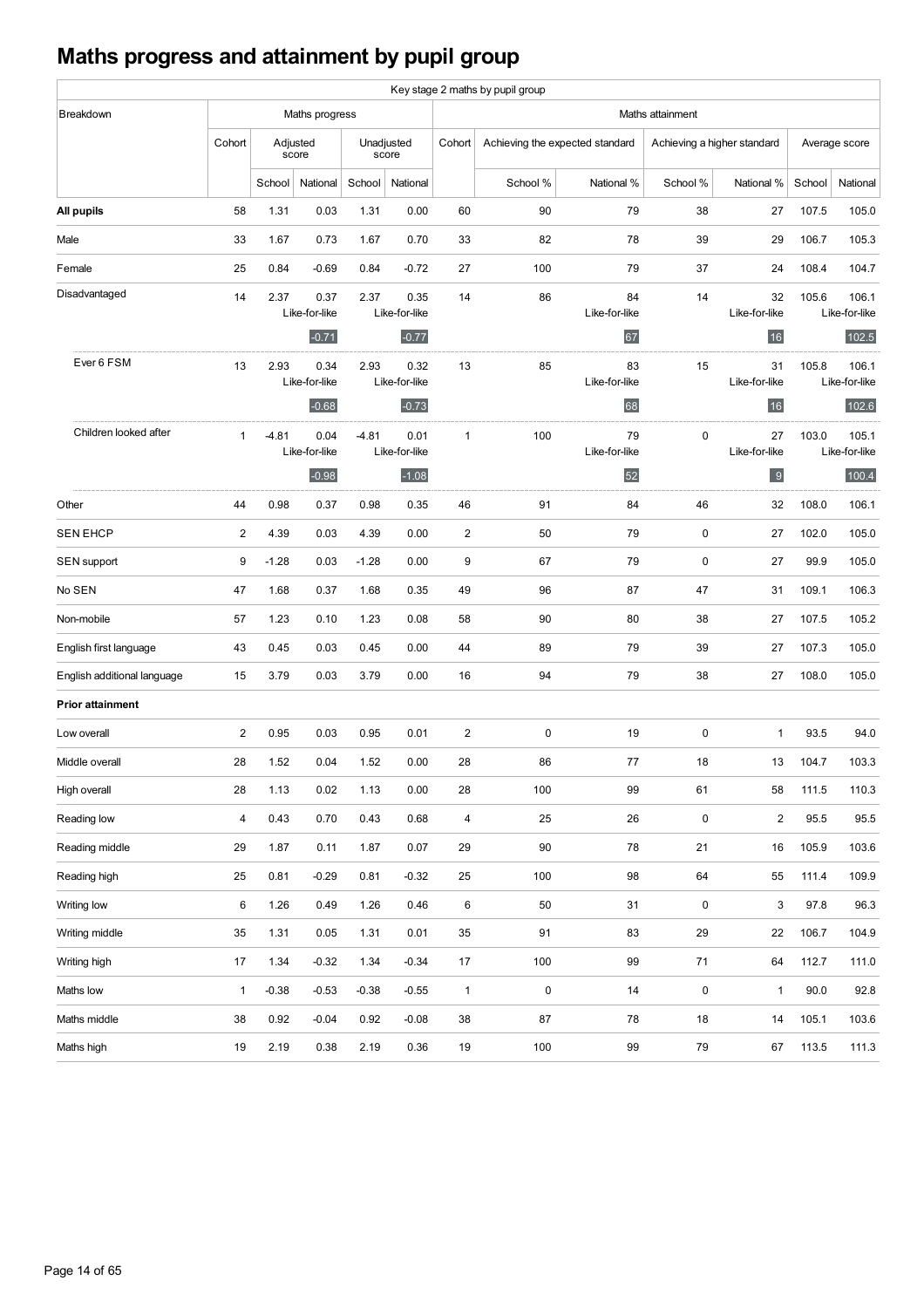# **Reading, writing and maths combined attainment by pupil group**

| Key stage 2 reading, writing and maths by pupil group |                         |           |                                           |                           |                                |  |  |  |  |  |  |
|-------------------------------------------------------|-------------------------|-----------|-------------------------------------------|---------------------------|--------------------------------|--|--|--|--|--|--|
| Breakdown                                             | Cohort                  |           | Achieving the expected standard or higher |                           | Achieving at a higher standard |  |  |  |  |  |  |
|                                                       |                         | School %  | National %                                | School %                  | National %                     |  |  |  |  |  |  |
| All pupils                                            | 60                      | 72        | 65                                        | 18                        | 11                             |  |  |  |  |  |  |
| Male                                                  | 33                      | 55        | 60                                        | 15                        | 9                              |  |  |  |  |  |  |
| Female                                                | 27                      | 93        | 70                                        | 22                        | 13                             |  |  |  |  |  |  |
| Disadvantaged                                         | 14                      | 43        | 71                                        | $\boldsymbol{7}$          | 13                             |  |  |  |  |  |  |
|                                                       |                         |           | Like-for-like<br>51                       |                           | Like-for-like<br>5             |  |  |  |  |  |  |
| Ever 6 FSM                                            | 13                      | 38        | 71                                        | 8                         | 13                             |  |  |  |  |  |  |
|                                                       |                         |           | Like-for-like                             |                           | Like-for-like                  |  |  |  |  |  |  |
|                                                       |                         |           | 52                                        |                           | $5\overline{)}$                |  |  |  |  |  |  |
| Children looked after                                 | $\mathbf{1}$            | 100       | 65<br>Like-for-like                       | $\pmb{0}$                 | 11<br>Like-for-like            |  |  |  |  |  |  |
|                                                       |                         |           | 37                                        |                           | $\vert$ 2                      |  |  |  |  |  |  |
| Other                                                 | 46                      | 80        | 71                                        | 22                        | 13                             |  |  |  |  |  |  |
| <b>SEN EHCP</b>                                       | $\boldsymbol{2}$        | $\pmb{0}$ | 65                                        | $\pmb{0}$                 | 11                             |  |  |  |  |  |  |
| SEN support                                           | $\boldsymbol{9}$        | $33\,$    | 65                                        | 0                         | 11                             |  |  |  |  |  |  |
| No SEN                                                | 49                      | 82        | 74                                        | 22                        | 13                             |  |  |  |  |  |  |
| Non-mobile                                            | 58                      | $71$      | 66                                        | 19                        | 11                             |  |  |  |  |  |  |
| English first language                                | 44                      | 75        | 65                                        | 20                        | 11                             |  |  |  |  |  |  |
| English additional language                           | 16                      | 63        | 65                                        | 13                        | 11                             |  |  |  |  |  |  |
| <b>Prior attainment</b>                               |                         |           |                                           |                           |                                |  |  |  |  |  |  |
| Low overall                                           | $\overline{\mathbf{c}}$ | $\pmb{0}$ | $\overline{7}$                            | 0                         | 0                              |  |  |  |  |  |  |
| Middle overall                                        | 28                      | 46        | 58                                        | $\pmb{0}$                 | $\sqrt{2}$                     |  |  |  |  |  |  |
| High overall                                          | 28                      | 100       | 95                                        | 39                        | 29                             |  |  |  |  |  |  |
| Reading low                                           | 4                       | $\pmb{0}$ | 9                                         | 0                         | 0                              |  |  |  |  |  |  |
| Reading middle                                        | 29                      | 55        | 59                                        | $\pmb{0}$                 | $\sqrt{2}$                     |  |  |  |  |  |  |
| Reading high                                          | 25                      | 100       | 95                                        | 44                        | $30\,$                         |  |  |  |  |  |  |
| Writing low                                           | $\,6\,$                 | $17\,$    | 11                                        | $\pmb{0}$                 | $\pmb{0}$                      |  |  |  |  |  |  |
| Writing middle                                        | 35                      | 66        | 68                                        | $\ensuremath{\mathsf{3}}$ | $\,$ 5 $\,$                    |  |  |  |  |  |  |
| Writing high                                          | $17\,$                  | $100\,$   | $97\,$                                    | 59                        | $41\,$                         |  |  |  |  |  |  |
| Maths low                                             | $\mathbf{1}$            | $\pmb{0}$ | 5                                         | $\pmb{0}$                 | $\pmb{0}$                      |  |  |  |  |  |  |
| Maths middle                                          | 38                      | 58        | 61                                        | $\pmb{0}$                 | 3                              |  |  |  |  |  |  |
| Maths high                                            | $19$                    | $100\,$   | 95                                        | 58                        | $33\,$                         |  |  |  |  |  |  |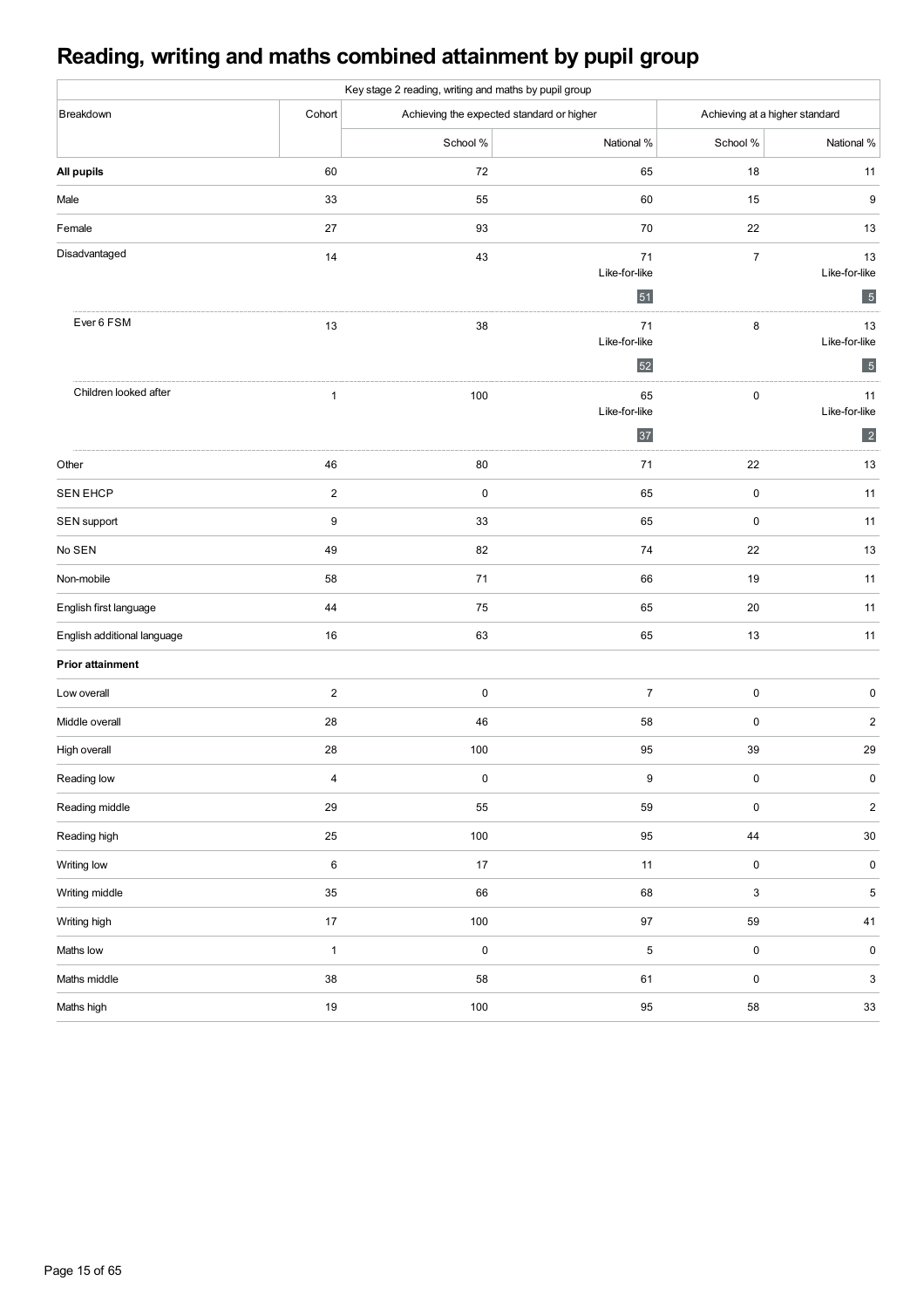# **Key stage 2 progress in reading scatter plot by disadvantaged**

This is revised data for 2018/19.

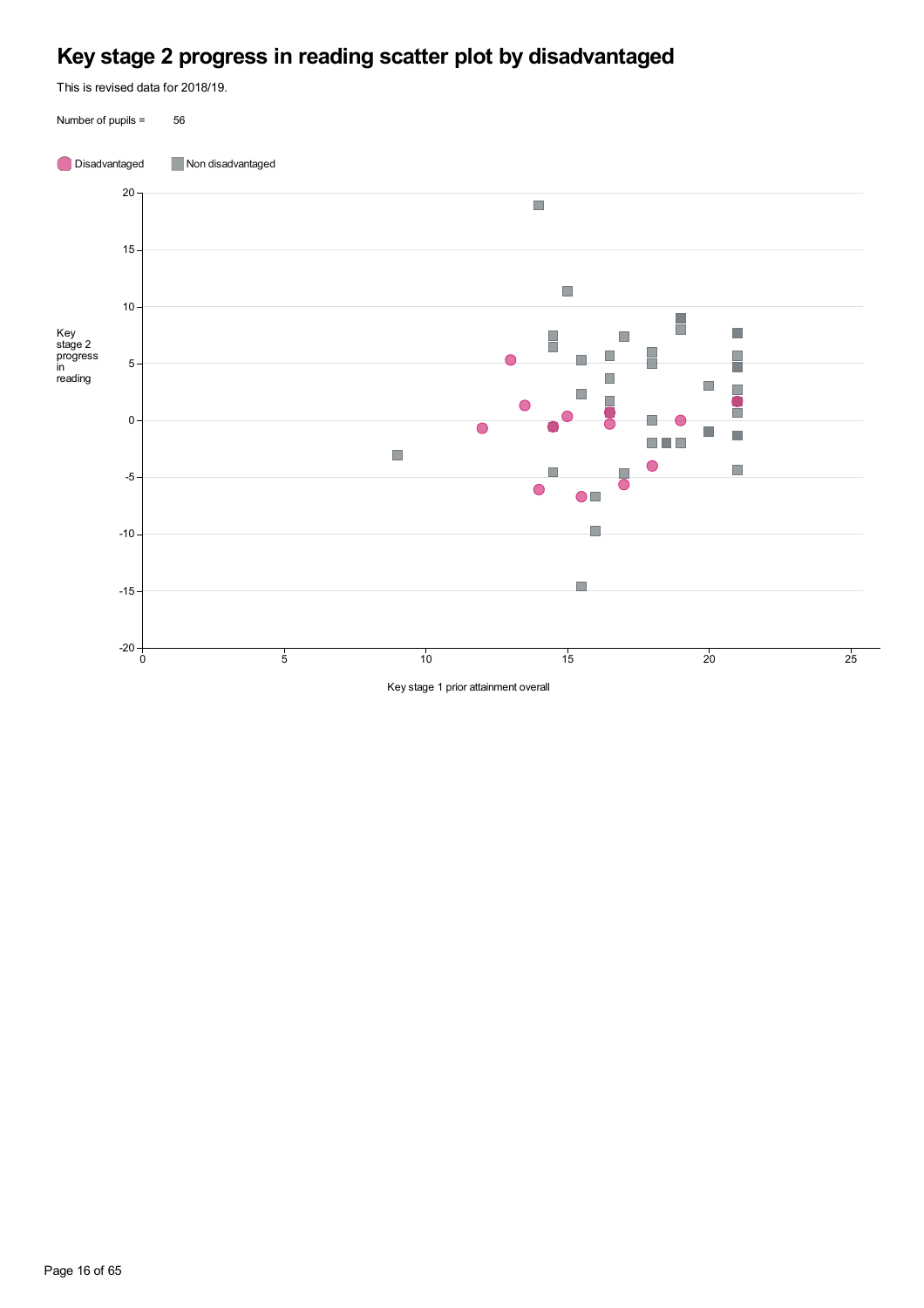# **Key stage 2 progress in writing scatter plot by disadvantaged**

This is revised data for 2018/19.

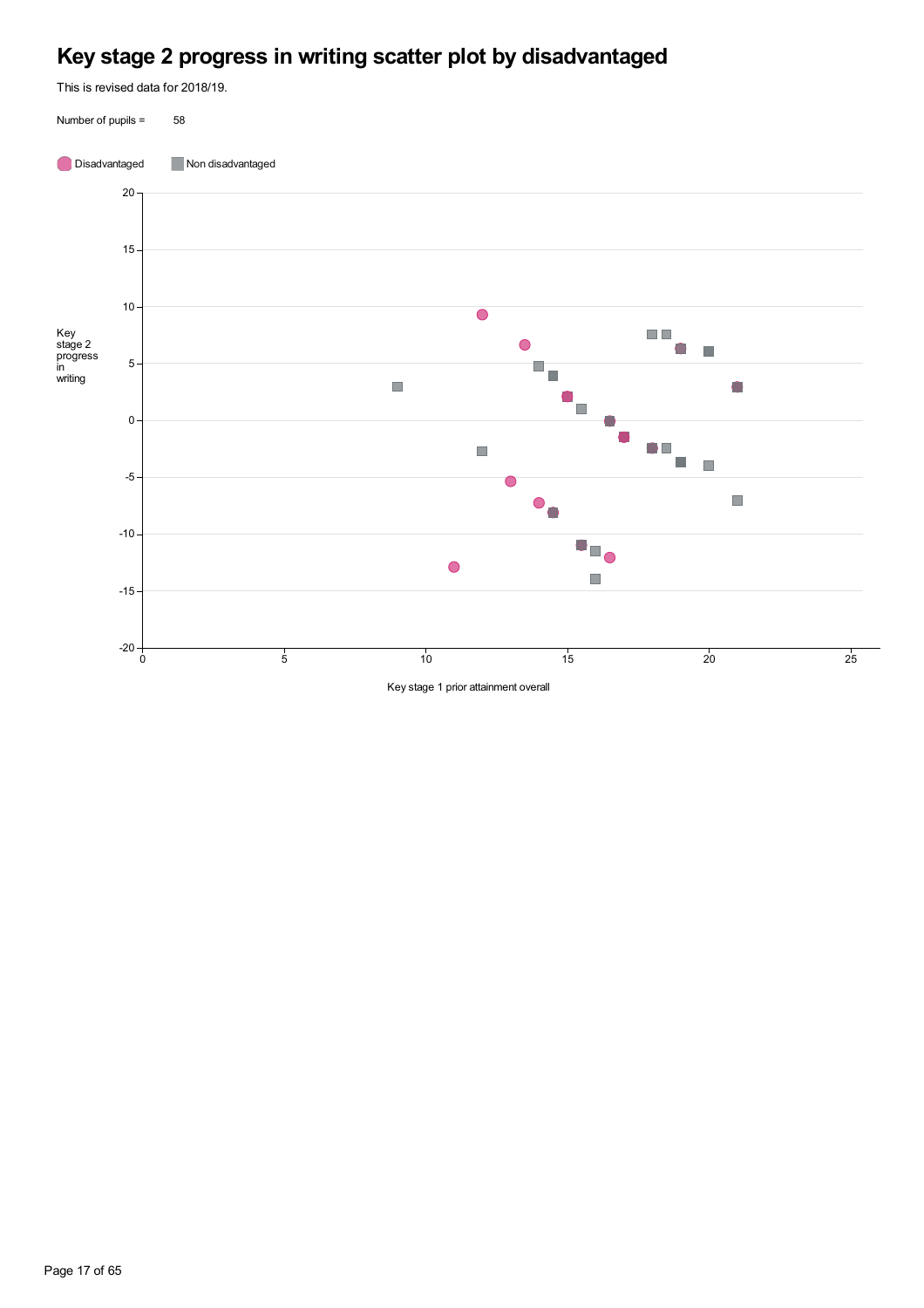## **Key stage 2 progress in maths scatter plot by disadvantaged**

This is revised data for 2018/19.

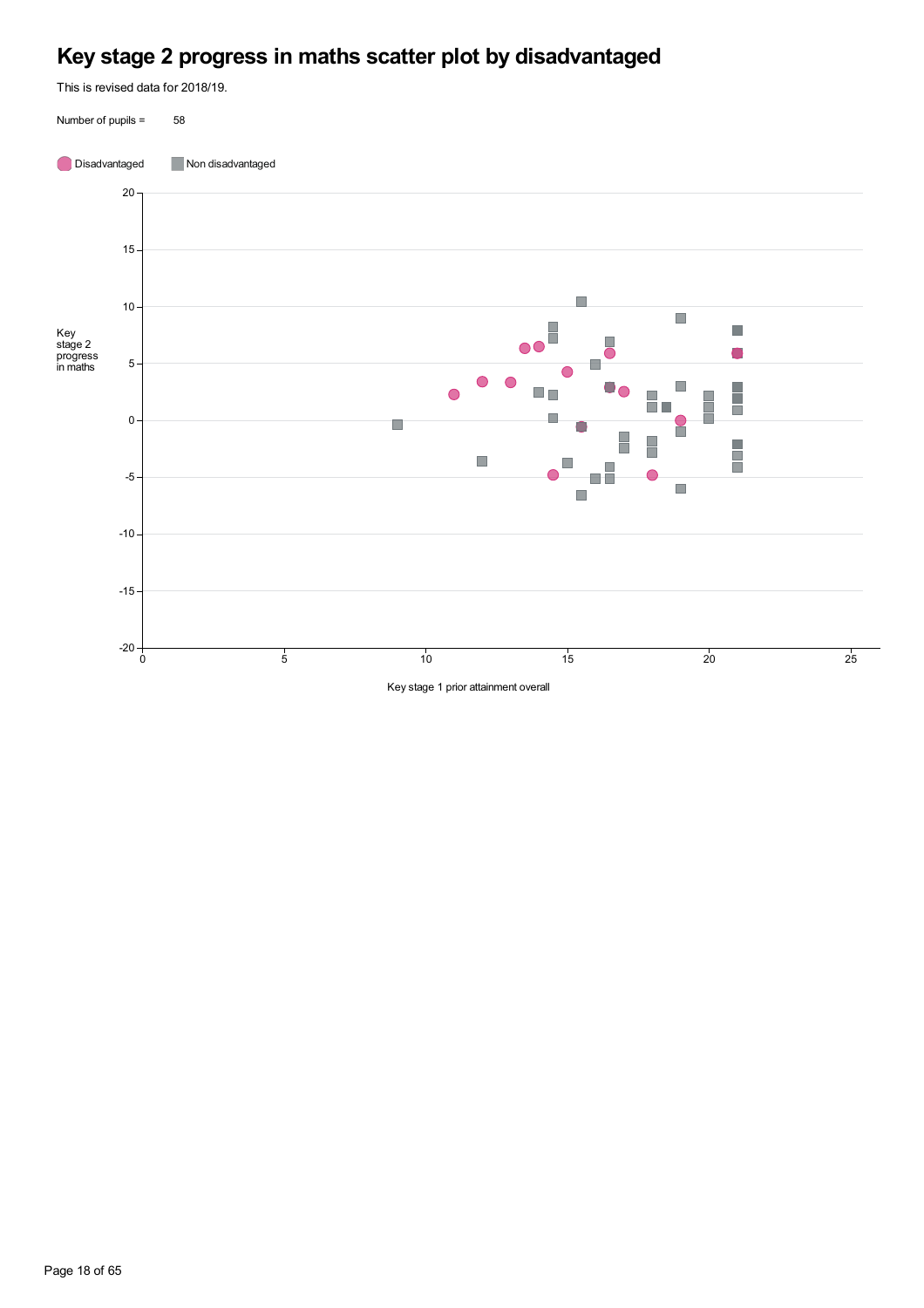# **Key stage 2 reading attainment scatter plot by disadvantaged**

This is revised data for 2018/19.

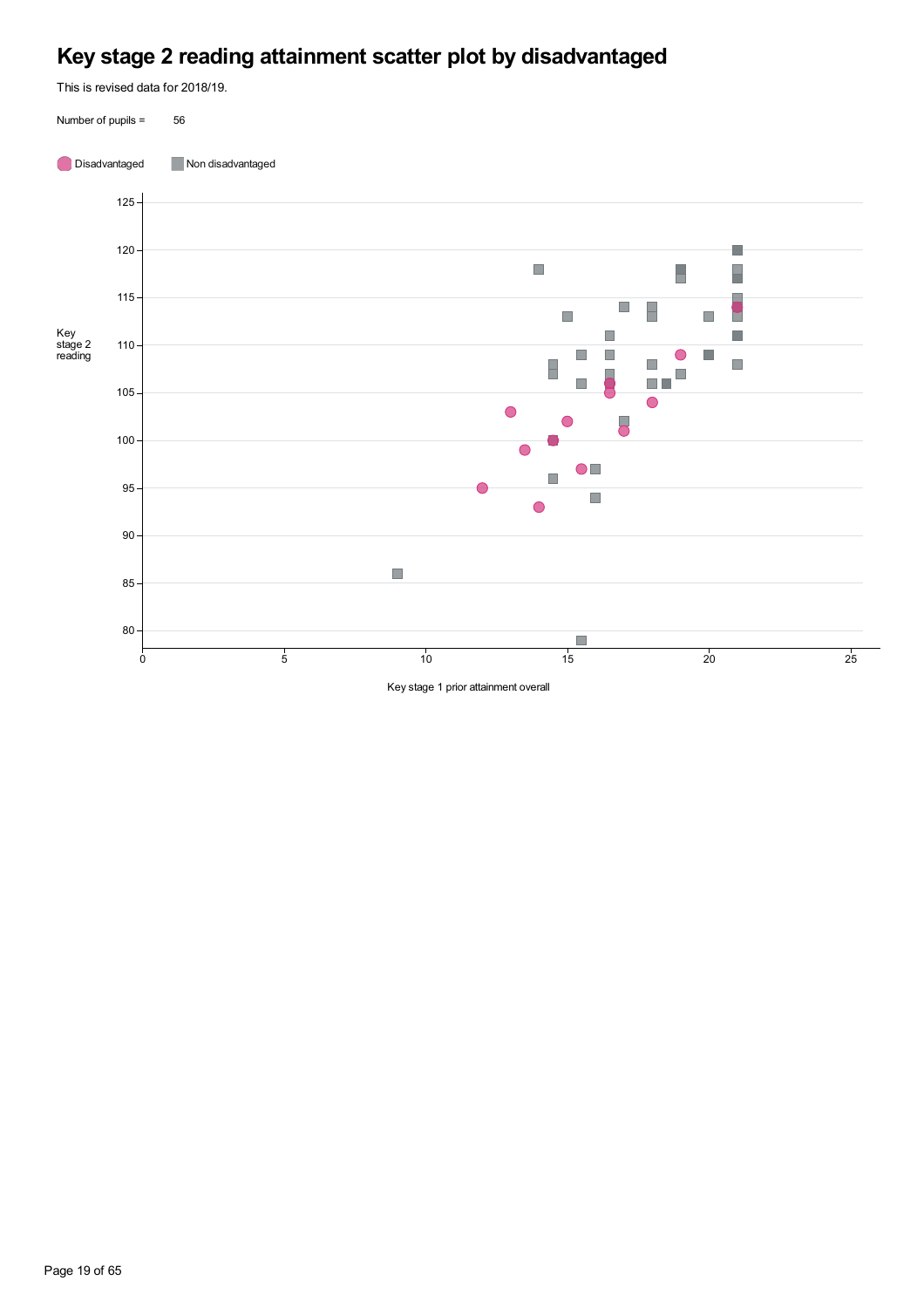# **Key stage 2 writing attainment scatter plot by disadvantaged**

This is revised data for 2018/19.

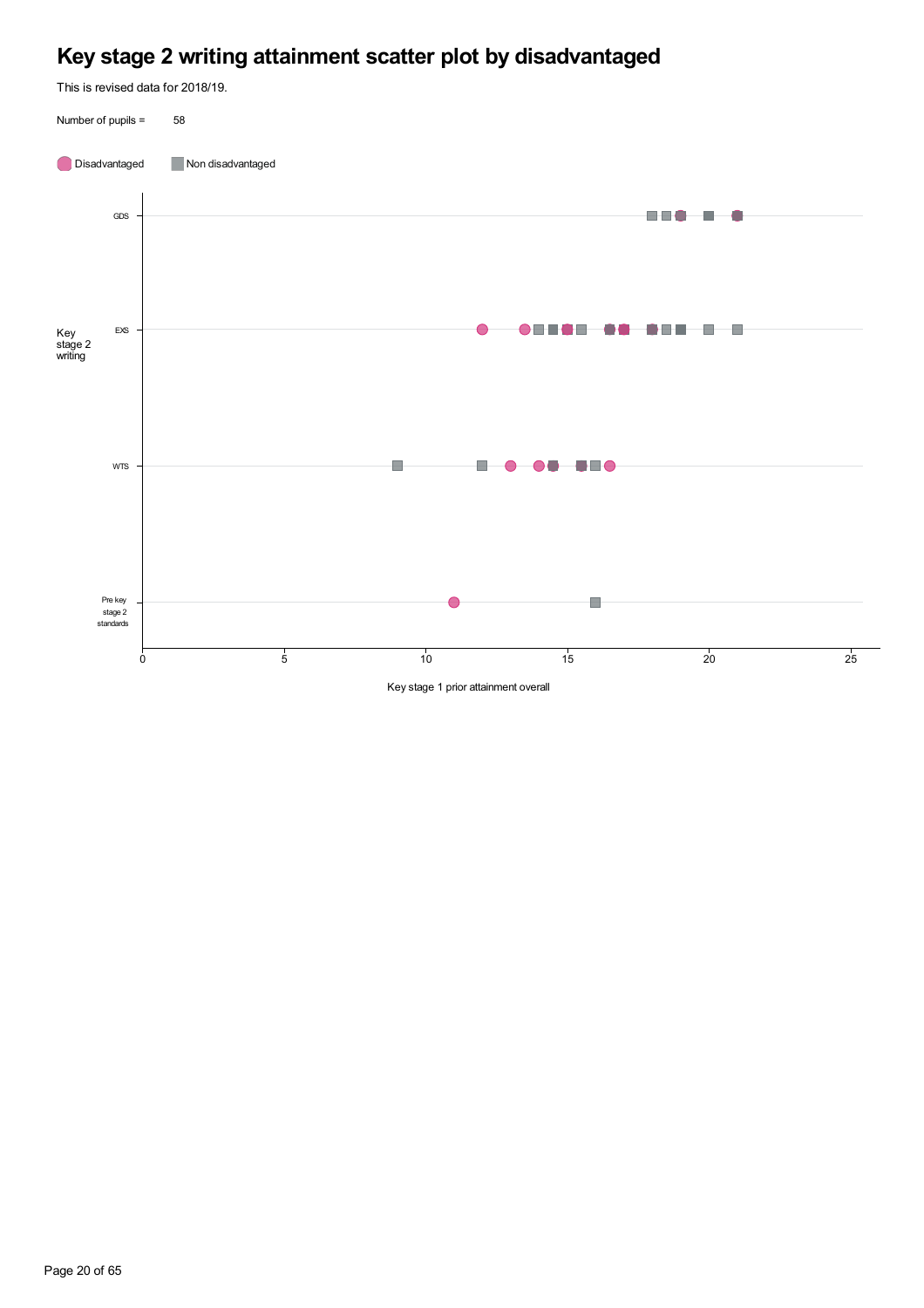# **Key stage 2 maths attainment scatter plot by disadvantaged**

This is revised data for 2018/19.

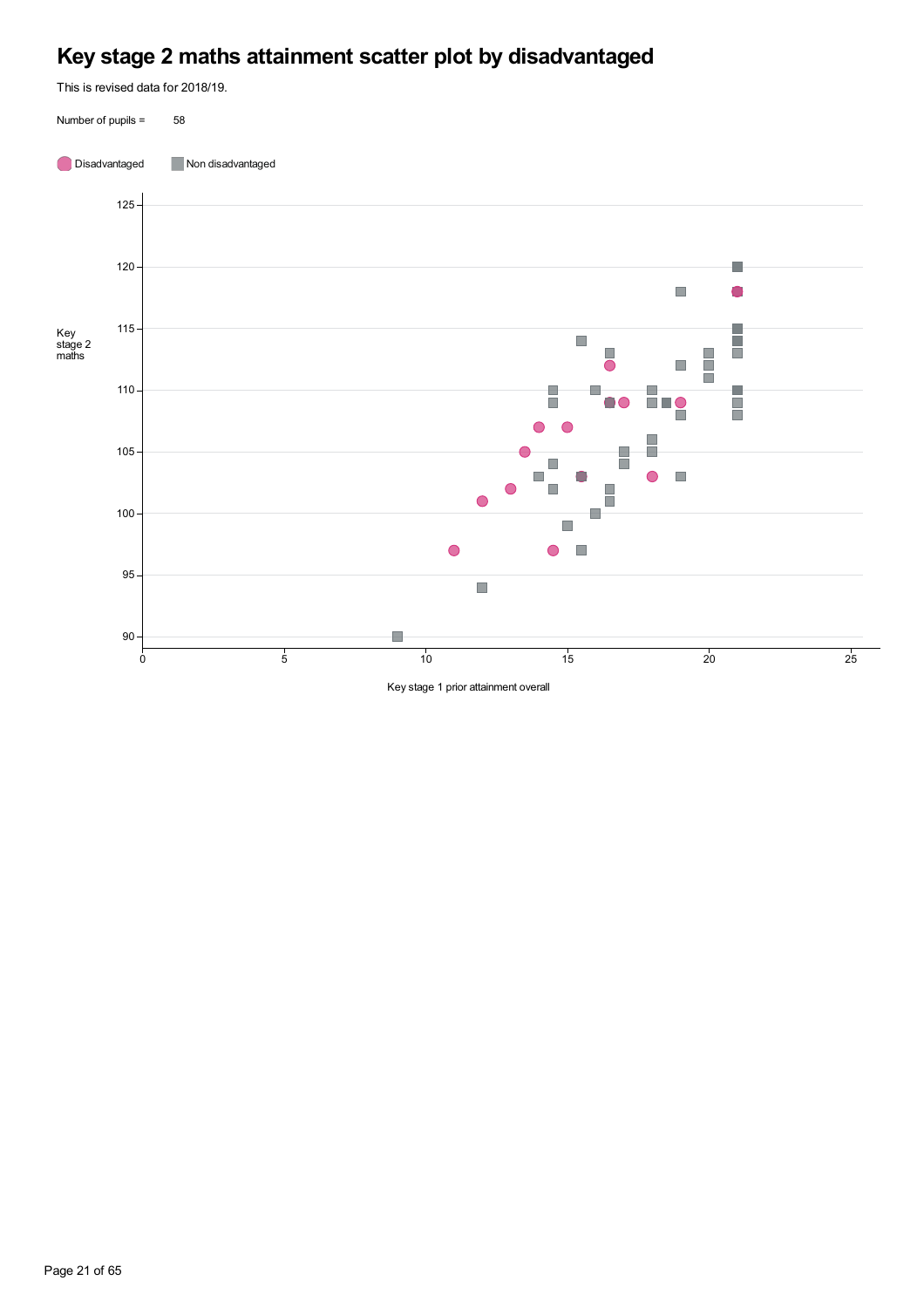# **Key stage 2 additional reports**

# **English grammar, punctuation and spelling attainment by pupil group**

|                                |                         |                                    |                                                     | Key stage 2 English grammar, punctuation and spelling by pupil group |                      |          |                        |                          |                                                                               |             |          |           |          |               |                |              |                         |
|--------------------------------|-------------------------|------------------------------------|-----------------------------------------------------|----------------------------------------------------------------------|----------------------|----------|------------------------|--------------------------|-------------------------------------------------------------------------------|-------------|----------|-----------|----------|---------------|----------------|--------------|-------------------------|
| Breakdown                      |                         |                                    | English grammar punctuation and spelling attainment |                                                                      |                      |          |                        | Average spelling<br>mark |                                                                               |             |          |           |          | Spelling mark |                |              |                         |
|                                | Cohort                  | Achieving the expected<br>standard |                                                     | standard                                                             | Achieving the higher |          | Average<br>score       |                          |                                                                               | $5+$        |          | $10+$     |          | $15+$         |                | $20+$        |                         |
|                                |                         | Sch %                              | Nat %                                               | Sch %                                                                | Nat %                | Sch      | Nat                    | Sch                      | Nat                                                                           | Sch<br>%    | Nat<br>% | Sch<br>%  | Nat<br>% | Sch<br>%      | Nat<br>%       | Sch<br>℅     | Nat<br>%                |
| All pupils                     | 60                      | 82                                 | 78                                                  | 57                                                                   |                      | 36 109.3 | 106.3                  | 14.0                     | 13.4                                                                          | 88          | 89       | 85        | 76       | 55            | 50             | 10           | 5                       |
| Male                           | 33                      | 76                                 | 74                                                  | 42                                                                   |                      | 31 106.6 | 105.3                  | 12.9                     | 12.9                                                                          | 82          | 86       | 82        | 73       | 48            | 46             | 9            | 5                       |
| Female                         | 27                      | 89                                 | 83                                                  | 74                                                                   |                      | 41 112.5 | 107.4                  | 15.4                     | 13.8                                                                          | 96          | 91       | 89        | 80       | 63            | 53             | 11           | 6                       |
| Disadvantaged                  | 14                      | 64                                 | 83<br>Like-for-like                                 | 29                                                                   | Like-for-like        | 41 105.1 | 107.4<br>Like-for-like | 12.4                     | 13.9<br>Like-for-like Like-for-like Like-for-like Like-for-like Like-for-like | 79          | 91       | 79        | 80       | 43            | 54             | 7            | 6                       |
|                                |                         |                                    | 67                                                  |                                                                      | 24                   |          | 103.8                  |                          | 12.1                                                                          |             | 82       |           | 67       |               | 40             |              | 3                       |
| Ever 6 FSM                     | 13                      | 62                                 | 82<br>Like-for-like                                 | 23                                                                   | 40<br>Like-for-like  | 104.3    | 107.4<br>Like-for-like | 12.0                     | 13.9<br>Like-for-like Like-for-like Like-for-like Like-for-like Like-for-like | 77          | 91       | 77        | 80       | 38            | 54             | 8            | 6                       |
|                                |                         |                                    | 68                                                  |                                                                      | 25                   |          | 103.8                  |                          | 12.2                                                                          |             | 83       |           | 67       |               | 40             |              | 3                       |
| Children looked after          | $\mathbf{1}$            | 100                                | 78<br>Like-for-like                                 | 100                                                                  | 36<br>Like-for-like  | 116.0    | 106.4<br>Like-for-like | 18.0                     | 13.4<br>Like-for-like Like-for-like Like-for-like Like-for-like Like-for-like | 100         | 89       | 100       | 76       | 100           | 50             | $\mathbf{0}$ | 5                       |
|                                |                         |                                    | 54                                                  |                                                                      | 15                   |          | 101.5                  |                          | 10.5                                                                          |             | 70       |           | 53       |               | 27             |              | $\vert$ 2               |
| Other                          | 46                      | 87                                 | 83                                                  | 65                                                                   | 41                   | 110.5    | 107.4                  | 14.5                     | 13.9                                                                          | 91          | 91       | 87        | 80       | 59            | 54             | 11           | 6                       |
| <b>SEN EHCP</b>                | 2                       | $\mathbf 0$                        | 78                                                  | 0                                                                    | 36                   | 94.0     | 106.3                  | 1.5                      | 13.4                                                                          | 0           | 89       | 0         | 76       | 0             | 50             | 0            | 5                       |
| SEN support                    | 9                       | 44                                 | 78                                                  | 22                                                                   | 36                   | 98.9     | 106.3                  | 6.6                      | 13.4                                                                          | 44          | 89       | 33        | 76       | 22            | 50             | 0            | 5                       |
| No SEN                         | 49                      | 92                                 | 87                                                  | 65                                                                   |                      | 42 111.8 | 107.8                  | 15.9                     | 14.3                                                                          | 100         | 95       | 98        | 85       | 63            | 57             | 12           | 6                       |
| Non-mobile                     | 58                      | 83                                 | 79                                                  | 59                                                                   |                      | 37 109.5 | 106.5                  | 14.1                     | 13.5                                                                          | 88          | 90       | 84        | 77       | 57            | 51             | 10           | 5                       |
| English first language         | 44                      | 86                                 | 78                                                  | 59                                                                   |                      | 36 109.8 | 106.3                  | 14.3                     | 13.4                                                                          | 89          | 89       | 86        | 76       | 55            | 50             | 11           | 5                       |
| English additional<br>language | 16                      | 69                                 | 78                                                  | 50                                                                   |                      | 36 107.6 | 106.3                  | 13.3                     | 13.4                                                                          | 88          | 89       | 81        | 76       | 56            | 50             | 6            | 5                       |
| <b>Prior attainment</b>        |                         |                                    |                                                     |                                                                      |                      |          |                        |                          |                                                                               |             |          |           |          |               |                |              |                         |
| Low overall                    | $\mathbf{2}$            | $\mathbf 0$                        | 17                                                  | 0                                                                    | $\overline{2}$       | 89.5     | 94.1                   | 1.5                      | 6.2                                                                           | $\mathbf 0$ | 40       | $\Omega$  | 22       | $\mathbf 0$   | $\overline{7}$ | $\mathbf 0$  | $\mathbf 0$             |
| Middle overall                 | 28                      | 71                                 | 77                                                  | 25                                                                   |                      |          | 21 104.3 104.2         | 11.5                     | 12.4                                                                          | 82          | 91       | 75        | 74       | 29            | 40             | 0            | $\overline{\mathbf{c}}$ |
| High overall                   | 28                      | 100                                | 99                                                  | 93                                                                   |                      |          | 71 115.8 112.6         | 17.3                     | 16.5                                                                          | 100         | 100      | 100       | 97       | 86            | 80             | 18           | 12                      |
| Reading low                    | $\overline{\mathbf{4}}$ | $\pmb{0}$                          | 17                                                  | 0                                                                    |                      | 2 91.5   | 94.1                   | 1.3                      | 5.6                                                                           | $\pmb{0}$   | 37       | $\pmb{0}$ | 19       | 0             | 6              | $\mathbf 0$  | $\mathbf 0$             |
| Reading middle                 | 29                      | 79                                 | 78                                                  | 34                                                                   |                      |          | 22 105.9 104.5         | 12.5                     | 12.6                                                                          | 90          | 92       | 83        | 75       | 31            | 40             | $\mathbf 0$  | $\overline{\mathbf{c}}$ |
| Reading high                   | 25                      | 100                                | 99                                                  | 92                                                                   |                      |          | 72 116.1 112.8         | 17.7                     | 16.7                                                                          | 100         | 100      | 100       | 98       | 92            | 81             | 20           | 12                      |
| Writing low                    | 6                       | 17                                 | 23                                                  | 17                                                                   |                      | 3 95.5   | 95.4                   | 5.7                      | 6.6                                                                           | 33          | 46       | 33        | 25       | 17            | 8              | $\pmb{0}$    | 0                       |
| Writing middle                 | 35                      | 86                                 | 84                                                  | 43                                                                   |                      |          | 31 107.6 106.0         | 13.3                     | 13.4                                                                          | 91          | 94       | 86        | 81       | 43            | 48             | 3            | 3                       |
| Writing high                   | 17                      | 100                                | 100                                                 | 100                                                                  |                      |          | 83 117.7 114.4         | 18.2                     | 17.4                                                                          | 100         | 100      | 100       | 99       | 94            | 89             | 24           | 16                      |
| Maths low                      | 1                       | $\pmb{0}$                          | 17                                                  | 0                                                                    | $\mathbf{2}$         | 89.0     | 94.1                   | 3.0                      | 6.7                                                                           | $\pmb{0}$   | 39       | 0         | 23       | $\pmb{0}$     | 8              | $\mathbf 0$  | $\mathbf 0$             |
| Maths middle                   | 38                      | 76                                 | 78                                                  | 39                                                                   |                      |          | 26 106.2 104.9         | 12.6                     | 12.7                                                                          | 84          | 91       | 79        | 76       | 45            | 44             | 3            | 3                       |
| Maths high                     | 19                      | 100                                | 98                                                  | 95                                                                   |                      |          | 72 116.7 112.9         | 17.4                     | 16.5                                                                          | 100         | 99       | 100       | 96       | 79            | 79             | 21           | 12                      |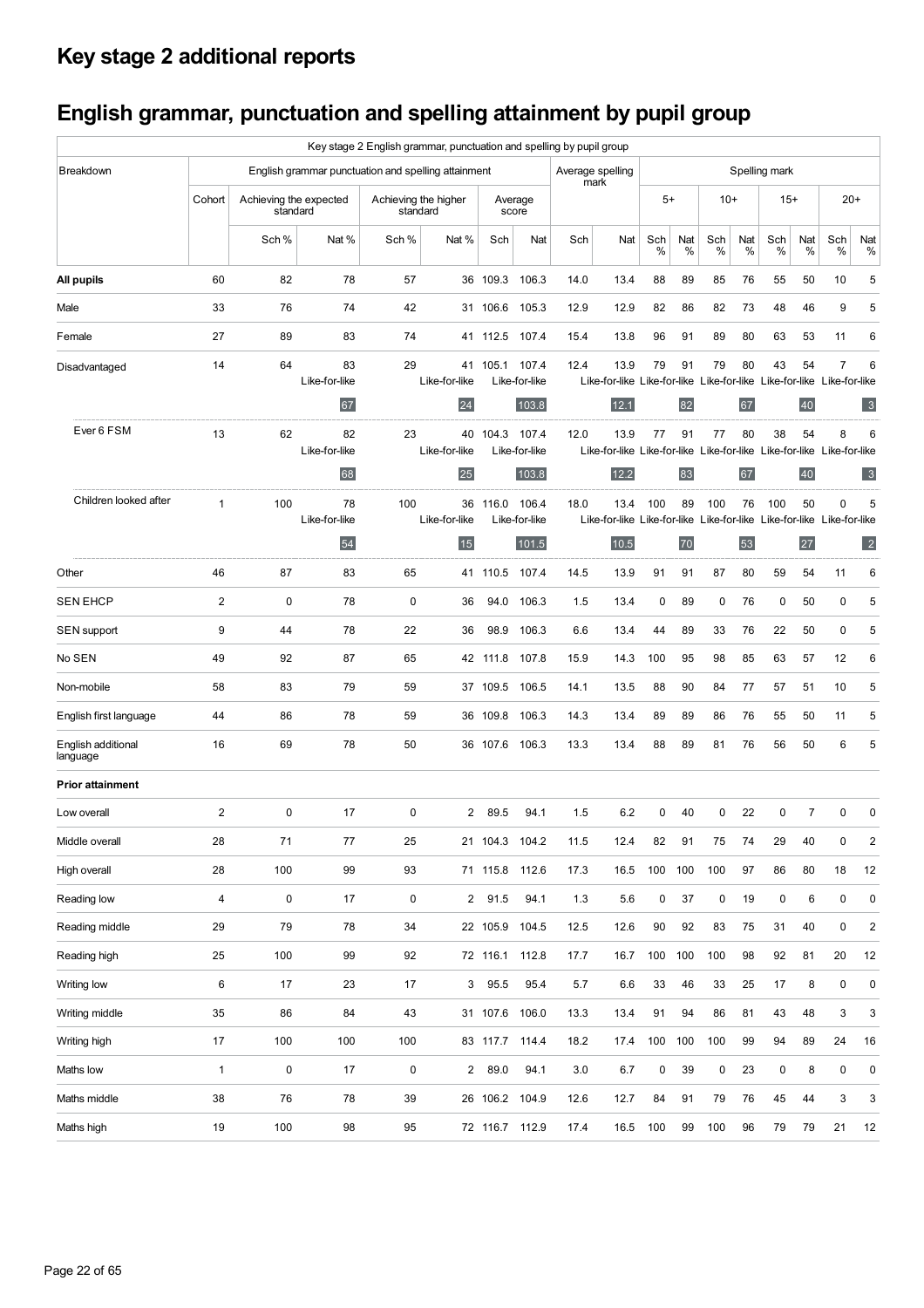# **Science attainment by pupil group**

|                             |                         | Key stage 2 science by pupil group |                                           |
|-----------------------------|-------------------------|------------------------------------|-------------------------------------------|
| Breakdown                   | Cohort                  |                                    | At least the expected standard in science |
|                             |                         | School %                           | National %                                |
| All pupils                  | 60                      | 95                                 | 83                                        |
| Male                        | 33                      | 91                                 | 80                                        |
| Female                      | 27                      | 100                                | 86                                        |
| Disadvantaged               | 14                      | 100                                | 87<br>Like-for-like<br>73                 |
| Ever 6 FSM                  | 13                      | 100                                | 87<br>Like-for-like<br>73                 |
| Children looked after       | $\mathbf{1}$            | 100                                | 83<br>Like-for-like<br>58                 |
| Other                       | ${\bf 46}$              | 93                                 | 87                                        |
| <b>SEN EHCP</b>             | $\overline{\mathbf{c}}$ | 100                                | 83                                        |
| SEN support                 | $\boldsymbol{9}$        | 67                                 | 83                                        |
| No SEN                      | 49                      | 100                                | 91                                        |
| Non-mobile                  | 58                      | 95                                 | 84                                        |
| English first language      | 44                      | 98                                 | 83                                        |
| English additional language | 16                      | 88                                 | 83                                        |
| <b>Prior attainment</b>     |                         |                                    |                                           |
| Low overall                 | $\overline{\mathbf{c}}$ | 50                                 | 23                                        |
| Middle overall              | 28                      | 93                                 | 84                                        |
| High overall                | 28                      | 100                                | 99                                        |
| Reading low                 | 4                       | ${\bf 75}$                         | 27                                        |
| Reading middle              | $29\,$                  | 93                                 | 85                                        |
| Reading high                | $25\,$                  | $100\,$                            | 99                                        |
| Writing low                 | $\,6$                   | 83                                 | $33\,$                                    |
| Writing middle              | $35\,$                  | $94\,$                             | 89                                        |
| Writing high                | $17\,$                  | $100\,$                            | $100\,$                                   |
| Maths low                   | $\mathbf 1$             | $\pmb{0}$                          | $19$                                      |
| Maths middle                | $38\,$                  | 95                                 | 85                                        |
| Maths high                  | $19\,$                  | $100\,$                            | $99\,$                                    |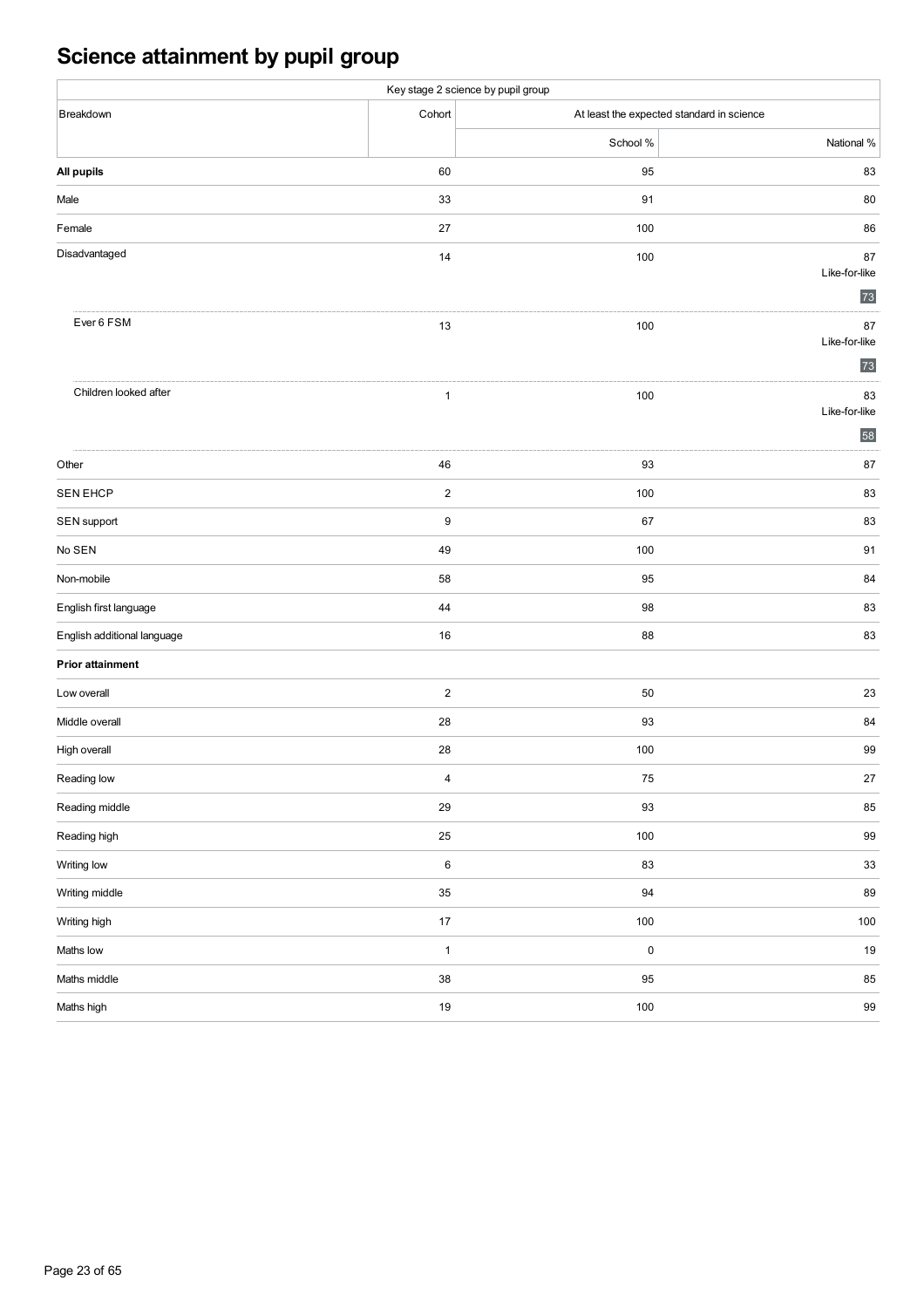## **Key stage 1 performance measures**

This is provisional data for 2018/19.

## **Percentage achieving the expected standard or higher in reading**



## **Percentage achieving greater depth in reading**



## **Percentage achieving the expected standard or higher in writing**





Percentage achieving the expected standard or higher in writing

# **Percentage achieving greater depth in writing**

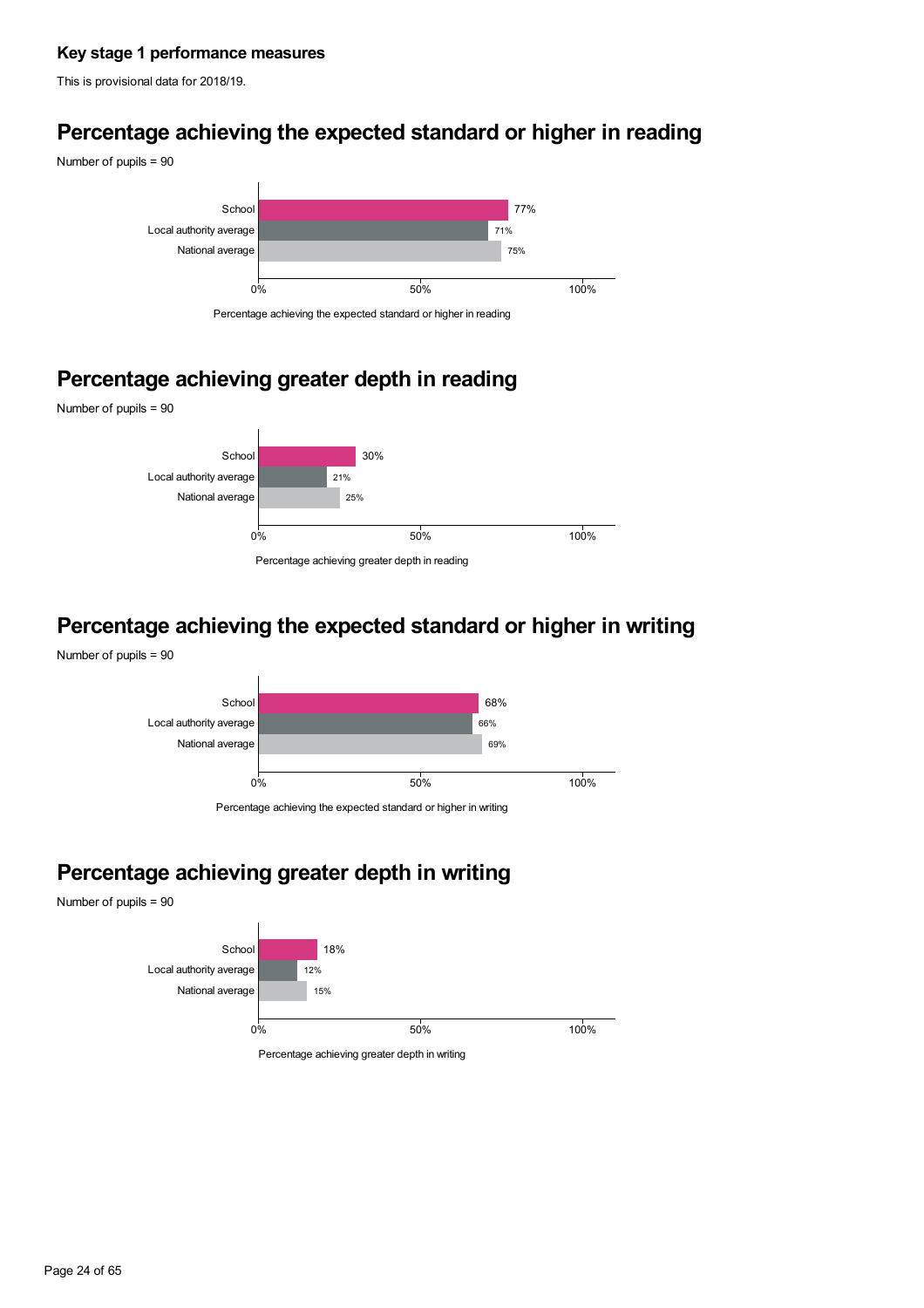## **Percentage achieving the expected standard or higher in maths**

Number of pupils = 90



# **Percentage achieving greater depth in maths**

Number of pupils = 90

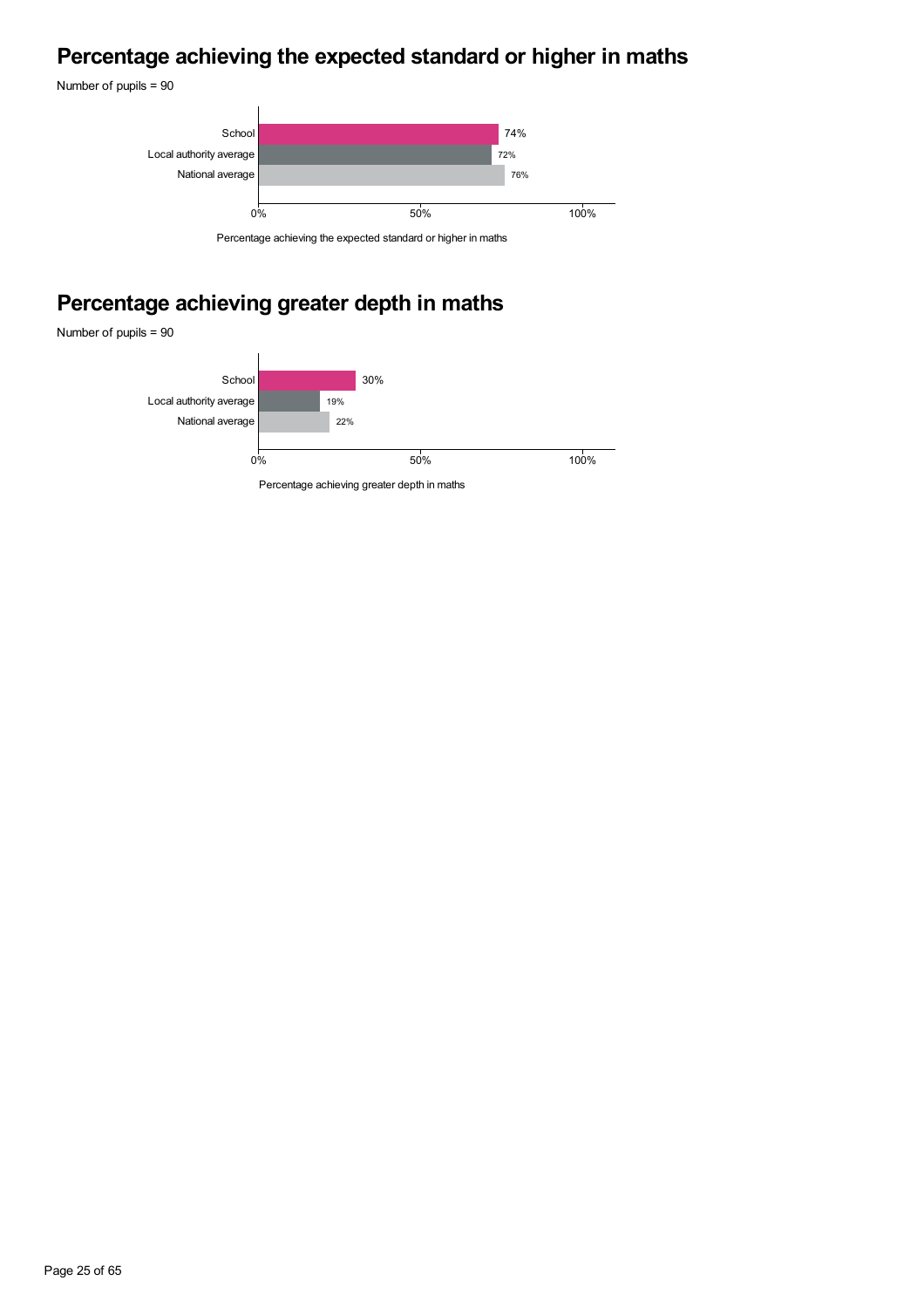# **Key stage 1 additional reports**

# **Reading attainment by pupil group**

|                             |                |                        |       | Key stage 1 reading attainment by pupil group |       |                 |       |                           |                |
|-----------------------------|----------------|------------------------|-------|-----------------------------------------------|-------|-----------------|-------|---------------------------|----------------|
| Breakdown                   | Cohort         | Achieved greater depth |       | Achieved the expected standard or higher      |       | Working towards |       | Pre-key stage 1 standards |                |
|                             |                | Sch %                  | Nat % | Sch %                                         | Nat % | Sch %           | Nat % | Sch %                     | Nat %          |
| All pupils                  | 90             | 30                     | 25    | 77                                            | 75    | 17              | 17    | $\overline{7}$            | $\overline{7}$ |
| Male                        | 44             | 25                     | 22    | 80                                            | 71    | 11              | 19    | 9                         | 9              |
| Female                      | 46             | 35                     | 29    | 74                                            | 79    | 22              | 15    | 4                         | 5              |
| Disadvantaged               | 19             | 11                     | 28    | 63                                            | 78    | 26              | 15    | 11                        | 5              |
| Ever 6 FSM                  | 17             | 12                     | 28    | 59                                            | 78    | 29              | 15    | 12                        | 5              |
| Children looked after       | $\mathbf{1}$   | 0                      | 25    | 100                                           | 75    | $\mathbf 0$     | 17    | 0                         | $\overline{7}$ |
| Other                       | 71             | 35                     | 28    | 80                                            | 78    | 14              | 15    | 6                         | 5              |
| <b>SEN EHCP</b>             | $\overline{2}$ | 50                     | 25    | 50                                            | 75    | 0               | 17    | 50                        | $\overline{7}$ |
| SEN support                 | 11             | 9                      | 25    | 27                                            | 75    | 36              | 17    | 36                        | $\overline{7}$ |
| No SEN                      | 77             | 32                     | 29    | 84                                            | 83    | 14              | 14    | 1                         | 3              |
| English first language      | 66             | 35                     | 25    | 79                                            | 75    | 15              | 17    | 6                         | $\overline{7}$ |
| English additional language | 24             | 17                     | 25    | 71                                            | 75    | 21              | 17    | 8                         | $\overline{7}$ |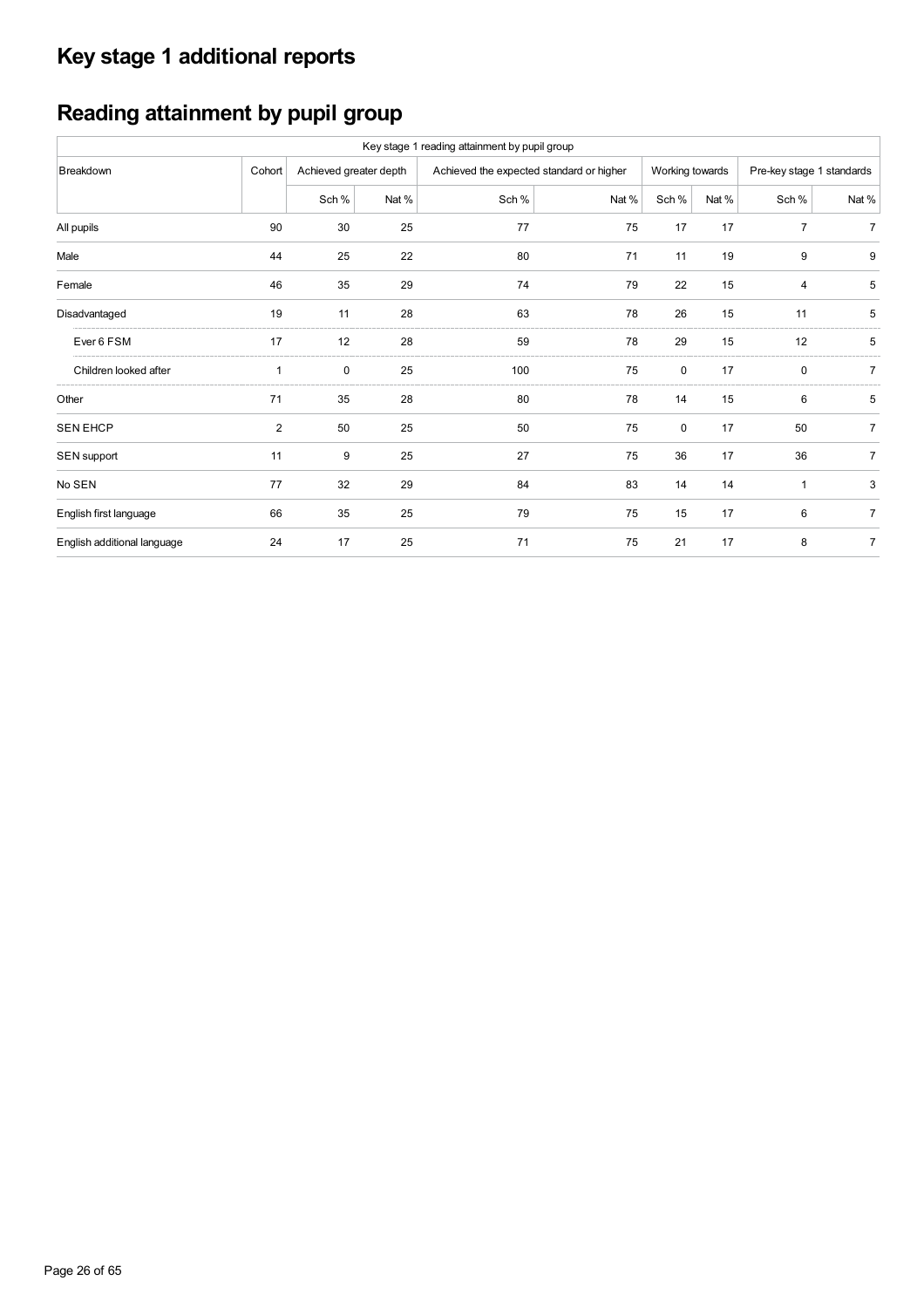# **Writing attainment by pupil group**

|                             |                |                        |       | Key stage 1 writing attainment by pupil group |       |                 |       |                           |       |
|-----------------------------|----------------|------------------------|-------|-----------------------------------------------|-------|-----------------|-------|---------------------------|-------|
| Breakdown                   | Cohort         | Achieved greater depth |       | Achieved the expected standard or higher      |       | Working towards |       | Pre-key stage 1 standards |       |
|                             |                | Sch %                  | Nat % | Sch %                                         | Nat % | Sch %           | Nat % | Sch %                     | Nat % |
| All pupils                  | 90             | 18                     | 15    | 68                                            | 69    | 24              | 22    | 8                         | 8     |
| Male                        | 44             | 18                     | 11    | 66                                            | 63    | 23              | 26    | 11                        | 10    |
| Female                      | 46             | 17                     | 19    | 70                                            | 76    | 26              | 18    | 4                         | 5     |
| Disadvantaged               | 19             | 5                      | 17    | 47                                            | 73    | 42              | 20    | 11                        | 6     |
| Ever 6 FSM                  | 17             | 6                      | 17    | 47                                            | 73    | 41              | 20    | 12                        | 6     |
| Children looked after       | $\mathbf{1}$   | 0                      | 15    | 100                                           | 69    | 0               | 22    | $\mathbf 0$               | 8     |
| Other                       | 71             | 21                     | 17    | 73                                            | 73    | 20              | 20    | $\overline{7}$            | 6     |
| <b>SEN EHCP</b>             | $\overline{c}$ | 0                      | 15    | 50                                            | 69    | 0               | 22    | 50                        | 8     |
| SEN support                 | 11             | 0                      | 15    | 18                                            | 69    | 36              | 22    | 45                        | 8     |
| No SEN                      | 77             | 21                     | 17    | 75                                            | 78    | 23              | 19    | $\mathbf{1}$              | 3     |
| English first language      | 66             | 15                     | 15    | 68                                            | 69    | 24              | 22    | 8                         | 8     |
| English additional language | 24             | 25                     | 15    | 67                                            | 69    | 25              | 22    | 8                         | 8     |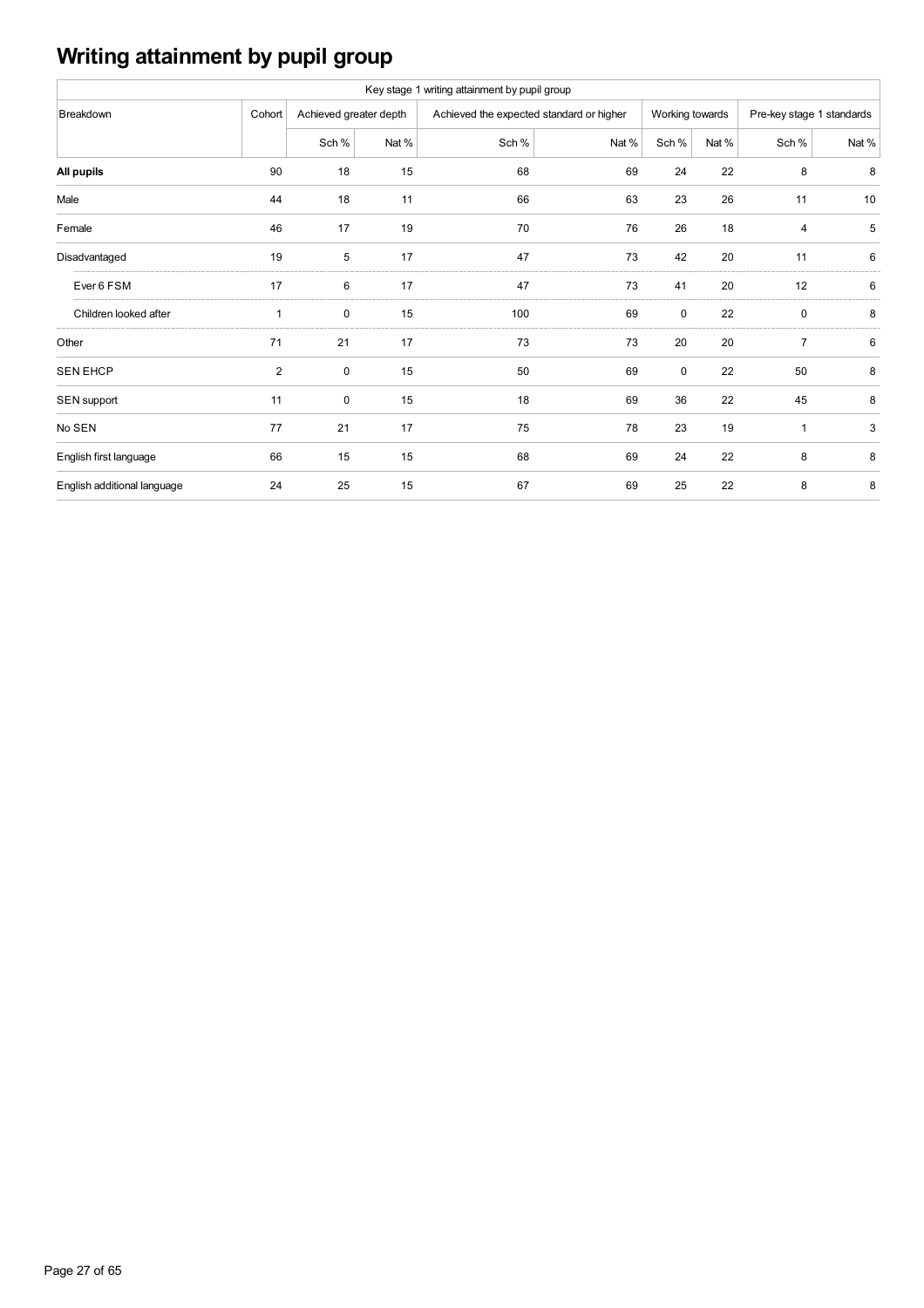# **Maths attainment by pupil group**

|                             |                |                        |       | Key stage 1 maths attainment by pupil group |       |                 |       |                           |                |
|-----------------------------|----------------|------------------------|-------|---------------------------------------------|-------|-----------------|-------|---------------------------|----------------|
| Breakdown                   | Cohort         | Achieved greater depth |       | Achieved the expected standard or higher    |       | Working towards |       | Pre-key stage 1 standards |                |
|                             |                | Sch %                  | Nat % | Sch %                                       | Nat % | Sch %           | Nat % | Sch %                     | Nat %          |
| All pupils                  | 90             | 30                     | 22    | 74                                          | 76    | 21              | 18    | 4                         | 6              |
| Male                        | 44             | 34                     | 24    | 77                                          | 75    | 18              | 18    | 5                         | $\overline{7}$ |
| Female                      | 46             | 26                     | 19    | 72                                          | 77    | 24              | 18    | 4                         | 4              |
| Disadvantaged               | 19             | 11                     | 24    | 58                                          | 79    | 37              | 16    | 5                         | 4              |
| Ever 6 FSM                  | 17             | 12                     | 24    | 59                                          | 79    | 35              | 16    | 6                         | 4              |
| Children looked after       | 1              | 0                      | 22    | 100                                         | 76    | 0               | 18    | $\mathbf 0$               | 6              |
| Other                       | 71             | 35                     | 24    | 79                                          | 79    | 17              | 16    | 4                         | 4              |
| <b>SEN EHCP</b>             | $\overline{2}$ | 50                     | 22    | 50                                          | 76    | 0               | 18    | 50                        | 6              |
| SEN support                 | 11             | 9                      | 22    | 18                                          | 76    | 55              | 18    | 27                        | 6              |
| No SEN                      | 77             | 32                     | 25    | 83                                          | 84    | 17              | 15    | $\mathbf 0$               | $\overline{2}$ |
| English first language      | 66             | 33                     | 22    | 76                                          | 76    | 21              | 18    | 3                         | 6              |
| English additional language | 24             | 21                     | 22    | 71                                          | 76    | 21              | 18    | 8                         | 6              |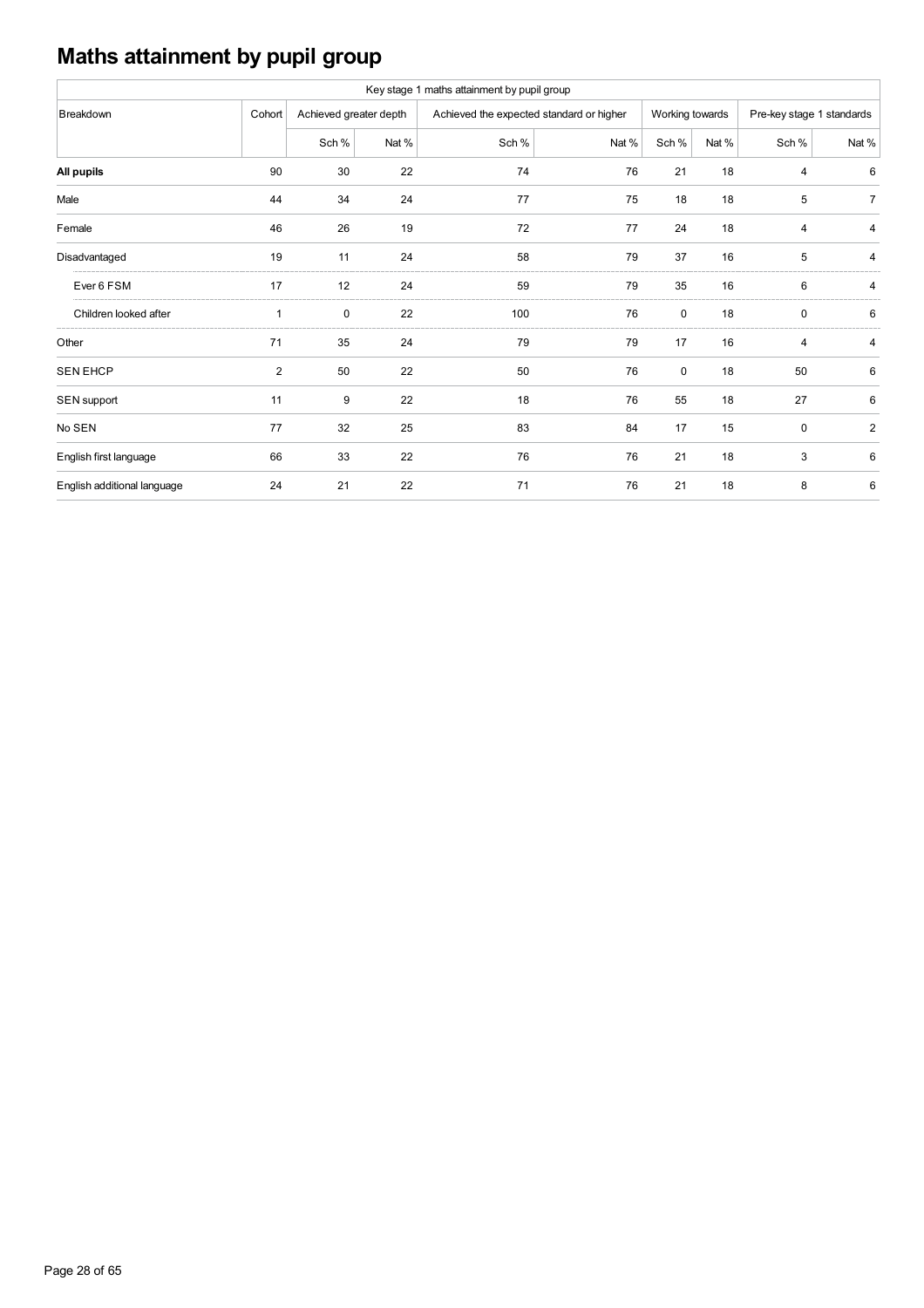# **Science attainment by pupil group**

| Key stage 1 science attainment by pupil group |                |                                       |       |  |  |  |  |  |  |
|-----------------------------------------------|----------------|---------------------------------------|-------|--|--|--|--|--|--|
| Breakdown                                     | Cohort         | At least expected standard in science |       |  |  |  |  |  |  |
|                                               |                | Sch %                                 | Nat % |  |  |  |  |  |  |
| All pupils                                    | 90             | 90                                    | 82    |  |  |  |  |  |  |
| Male                                          | 44             | 84                                    | 80    |  |  |  |  |  |  |
| Female                                        | 46             | 96                                    | 85    |  |  |  |  |  |  |
| Disadvantaged                                 | 19             | 89                                    | 85    |  |  |  |  |  |  |
| Ever 6 FSM                                    | 17             | 88                                    | 85    |  |  |  |  |  |  |
| Children looked after                         | 1              | 100                                   | 82    |  |  |  |  |  |  |
| Other                                         | 71             | 90                                    | 85    |  |  |  |  |  |  |
| <b>SEN EHCP</b>                               | $\overline{2}$ | 50                                    | 82    |  |  |  |  |  |  |
| SEN support                                   | 11             | 36                                    | 82    |  |  |  |  |  |  |
| No SEN                                        | 77             | 99                                    | 90    |  |  |  |  |  |  |
| English first language                        | 66             | 91                                    | 82    |  |  |  |  |  |  |
| English additional language                   | 24             | 88                                    | 82    |  |  |  |  |  |  |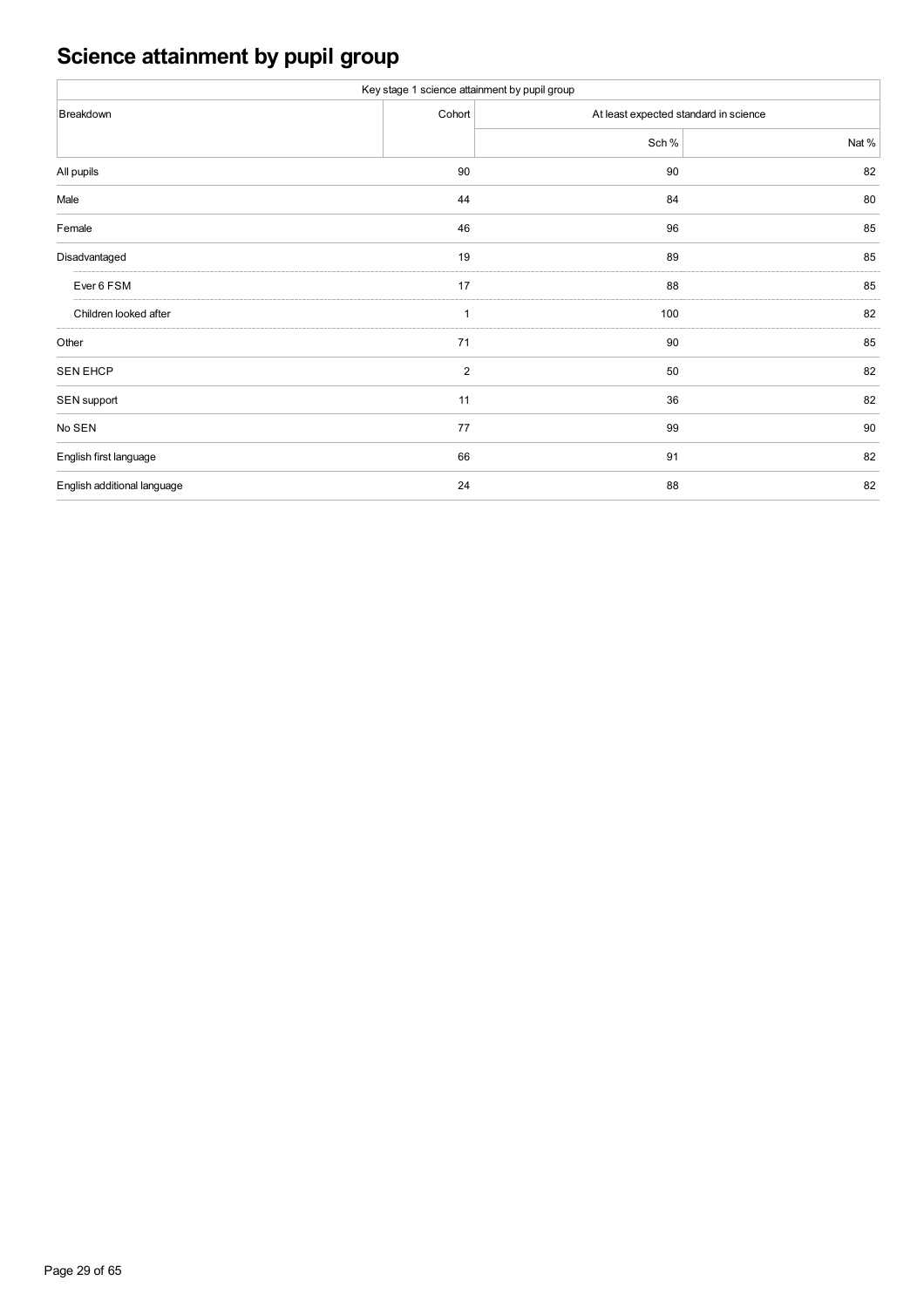## **Phonics performance measures**

This is provisional data for 2018/19.

## **Percentage achieving the expected standard in phonics**



## **Phonics average score**



## **Attainment in phonics by mark**

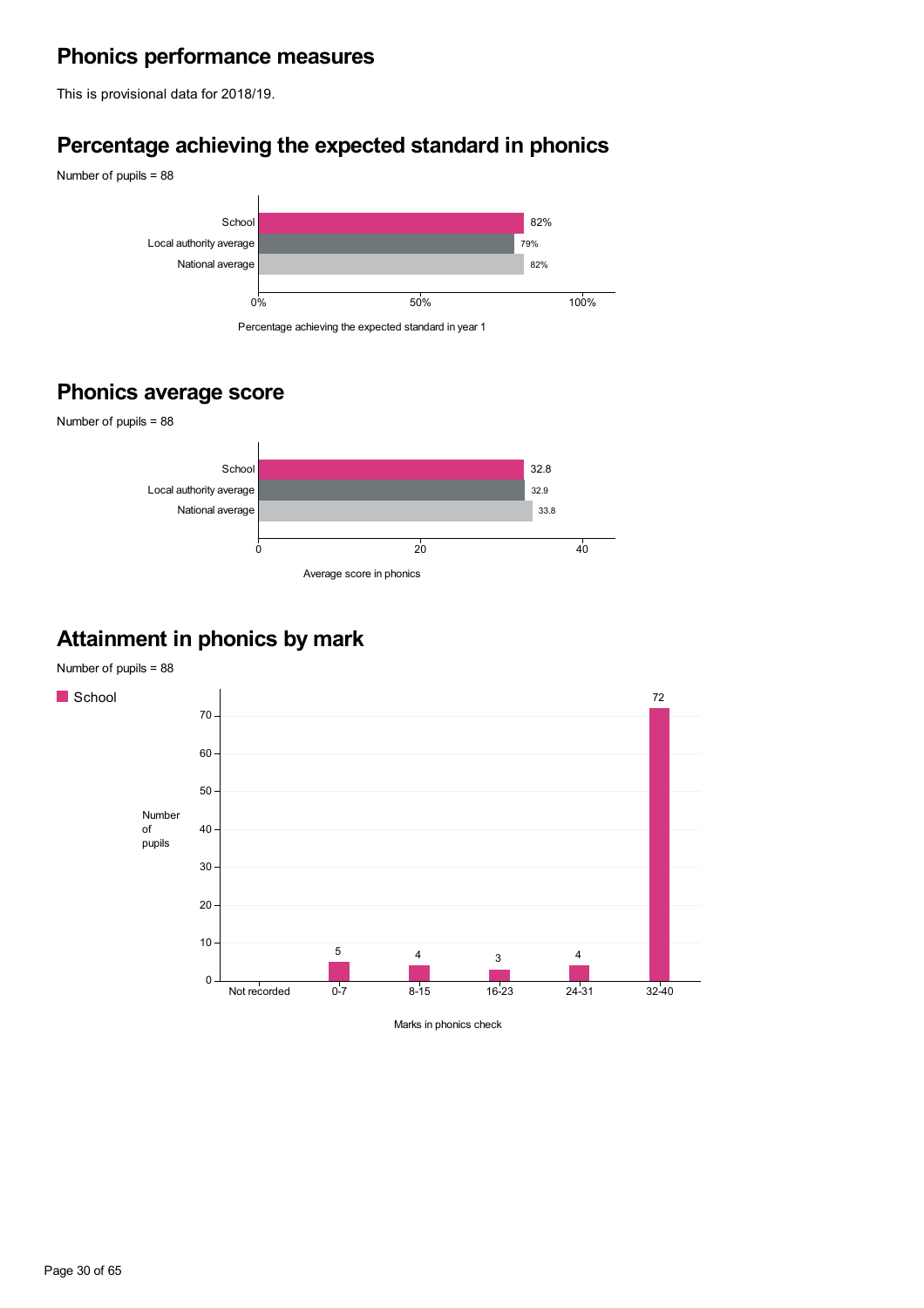## **Attainment in phonics by %**

Number of pupils = 88 School Local authority **National** (Manchester)  $100 -$ 90 82% 79% 82% 80 70 60 % of pupils 50 40 30 20  $10 6\%$   $6\%$   $4\%$   $5\%$   $4\%$   $3\%$   $3\%$   $4\%$   $4\%$   $5\%$   $5\%$   $5\%$   $-$ 2% 2% **The Co Contract**  $\mathbb{R}^2$ 0 Not recorded 0-7 8-15 16-23 24-31 32-40

Marks in phonics check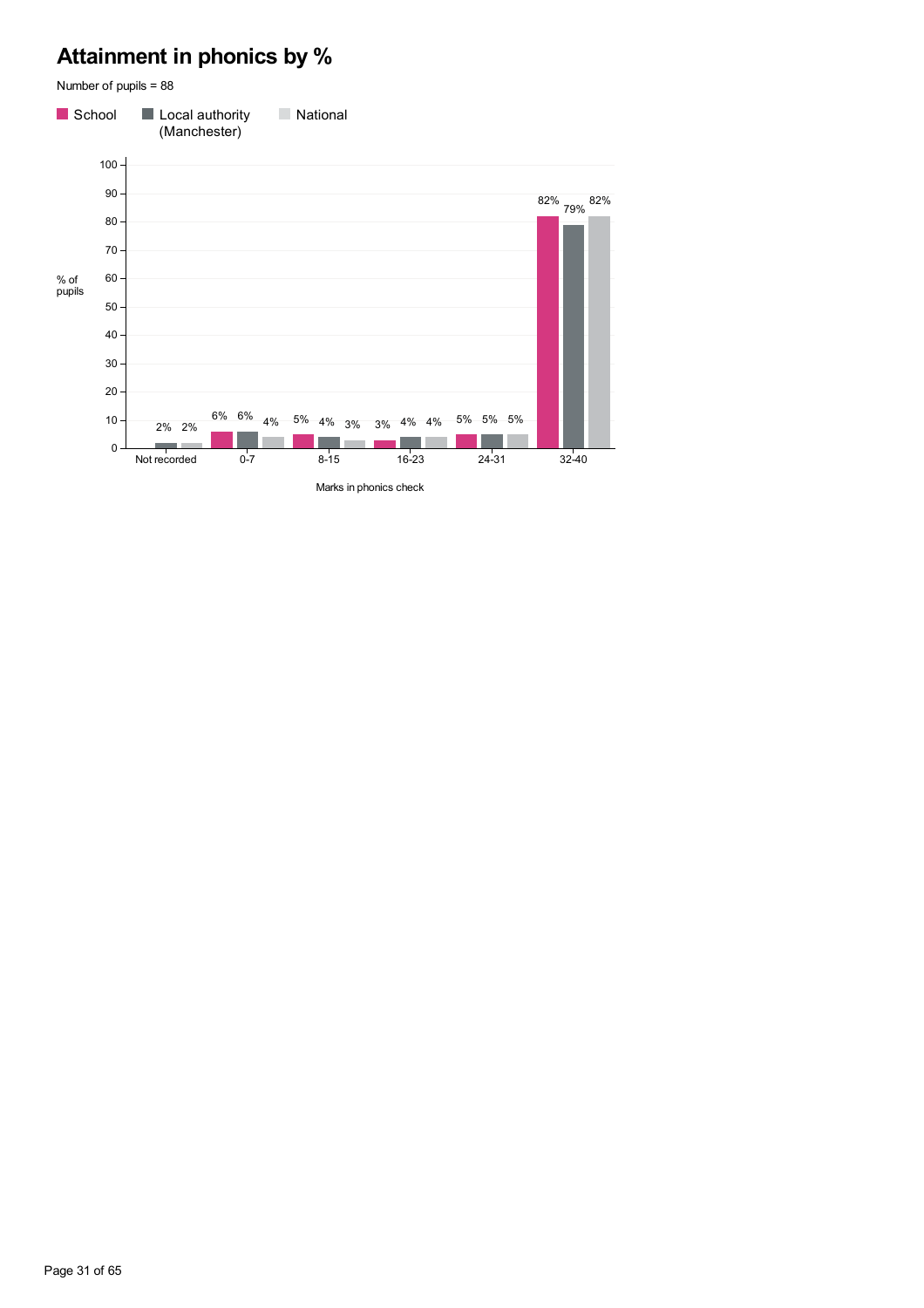# **Phonics additional reports**

# **Phonics year 1 attainment by pupil group**

|                             |                         |                                          | Phonics year 1 attainment by pupil group      |                                       |               |                         |        |              |
|-----------------------------|-------------------------|------------------------------------------|-----------------------------------------------|---------------------------------------|---------------|-------------------------|--------|--------------|
| Breakdown                   | Cohort                  | Number absent / didn't<br>take the check | Number not achieving the<br>expected standard | Number achieving<br>expected standard | $\frac{0}{0}$ | School National<br>$\%$ |        | Average mark |
|                             |                         |                                          |                                               |                                       |               |                         | School | National     |
| All pupils                  | 88                      | $\mathbf 0$                              | 16                                            | 72                                    | 82            | 82                      | 33     | 34           |
| Male                        | 44                      | 0                                        | 11                                            | 33                                    | 75            | 78                      | 31     | 33           |
| Female                      | 44                      | $\mathbf 0$                              | 5                                             | 39                                    | 89            | 85                      | 34     | 35           |
| Disadvantaged               | 20                      | 0                                        | 8                                             | 12                                    | 60            | 84                      | 27     | 34           |
| Ever 6 FSM                  | 20                      | $\mathbf 0$                              | 8                                             | 12                                    | 60            | 84                      | 27     | 34           |
| Children looked after       | 0                       | $\mathbf 0$                              | $\mathbf 0$                                   | 0                                     | N/A           | 82                      | N/A    | 34           |
| Other                       | 68                      | $\mathbf 0$                              | 8                                             | 60                                    | 88            | 84                      | 35     | 34           |
| <b>SEN EHCP</b>             | $\overline{\mathbf{c}}$ | $\mathbf 0$                              | $\overline{2}$                                | $\mathbf 0$                           | $\mathbf 0$   | 82                      | 5      | 34           |
| SEN support                 | $\overline{7}$          | $\mathbf 0$                              | $\overline{7}$                                | $\mathbf 0$                           | $\Omega$      | 82                      | 10     | 34           |
| No SEN                      | 79                      | $\mathbf 0$                              | $\overline{7}$                                | 72                                    | 91            | 88                      | 36     | 35           |
| English first language      | 57                      | $\mathbf 0$                              | 11                                            | 46                                    | 81            | 82                      | 33     | 34           |
| English additional language | 31                      | $\mathbf 0$                              | 5                                             | 26                                    | 84            | 82                      | 33     | 34           |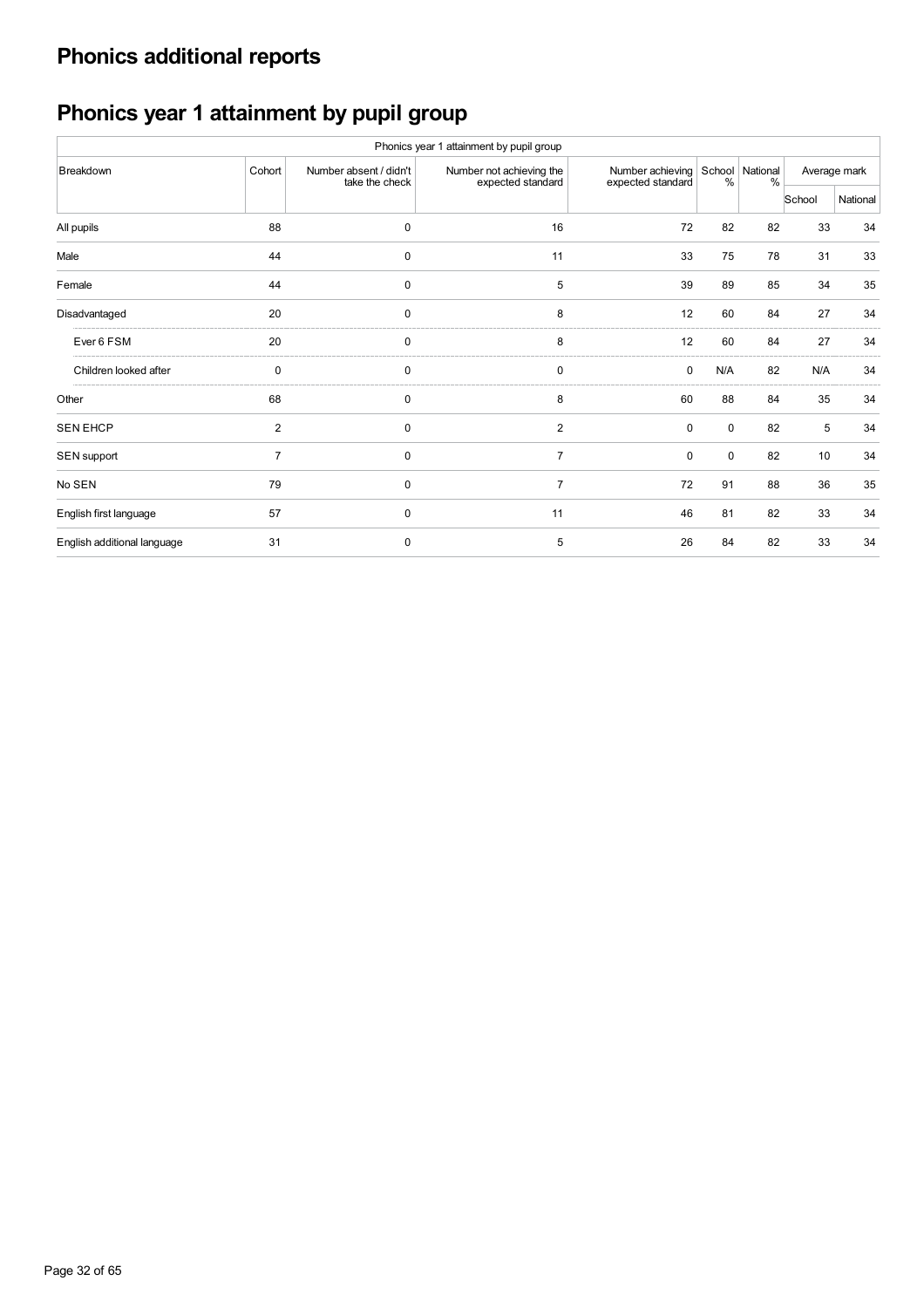# **Phonics year 2 attainment by pupil group**

|                             |    |                                                 | Phonics year 2 attainment by pupil group      |                                       |             |                 |
|-----------------------------|----|-------------------------------------------------|-----------------------------------------------|---------------------------------------|-------------|-----------------|
| Breakdown                   |    | Cohort Number absent / didn't take the<br>check | Number not achieving the expected<br>standard | Number achieving expected<br>standard | School<br>% | Average<br>mark |
| All pupils                  | 19 | 0                                               | 9                                             | 10                                    | 53          | 27              |
| Male                        | 11 | 0                                               | 5                                             | 6                                     | 55          | 27              |
| Female                      | 8  | $\mathbf 0$                                     | 4                                             | 4                                     | 50          | 27              |
| Disadvantaged               | 6  | $\mathbf 0$                                     | 3                                             | 3                                     | 50          | 29              |
| Ever 6 FSM                  | 6  | 0                                               | 3                                             | 3                                     | 50          | 29              |
| Children looked after       | 0  | $\mathbf 0$                                     | 0                                             | 0                                     | N/A         | N/A             |
| Other                       | 13 | $\mathbf 0$                                     | 6                                             | $\overline{7}$                        | 54          | 26              |
| <b>SEN EHCP</b>             | 1  | $\mathbf 0$                                     |                                               | $\mathbf 0$                           | $\mathbf 0$ | $\mathbf 0$     |
| SEN support                 | 8  | $\mathbf 0$                                     | 5                                             | 3                                     | 38          | 22              |
| No SEN                      | 10 | 0                                               | 3                                             | $\overline{7}$                        | 70          | 33              |
| English first language      | 13 | 0                                               | 7                                             | 6                                     | 46          | 27              |
| English additional language | 6  | 0                                               | $\overline{2}$                                | 4                                     | 67          | 26              |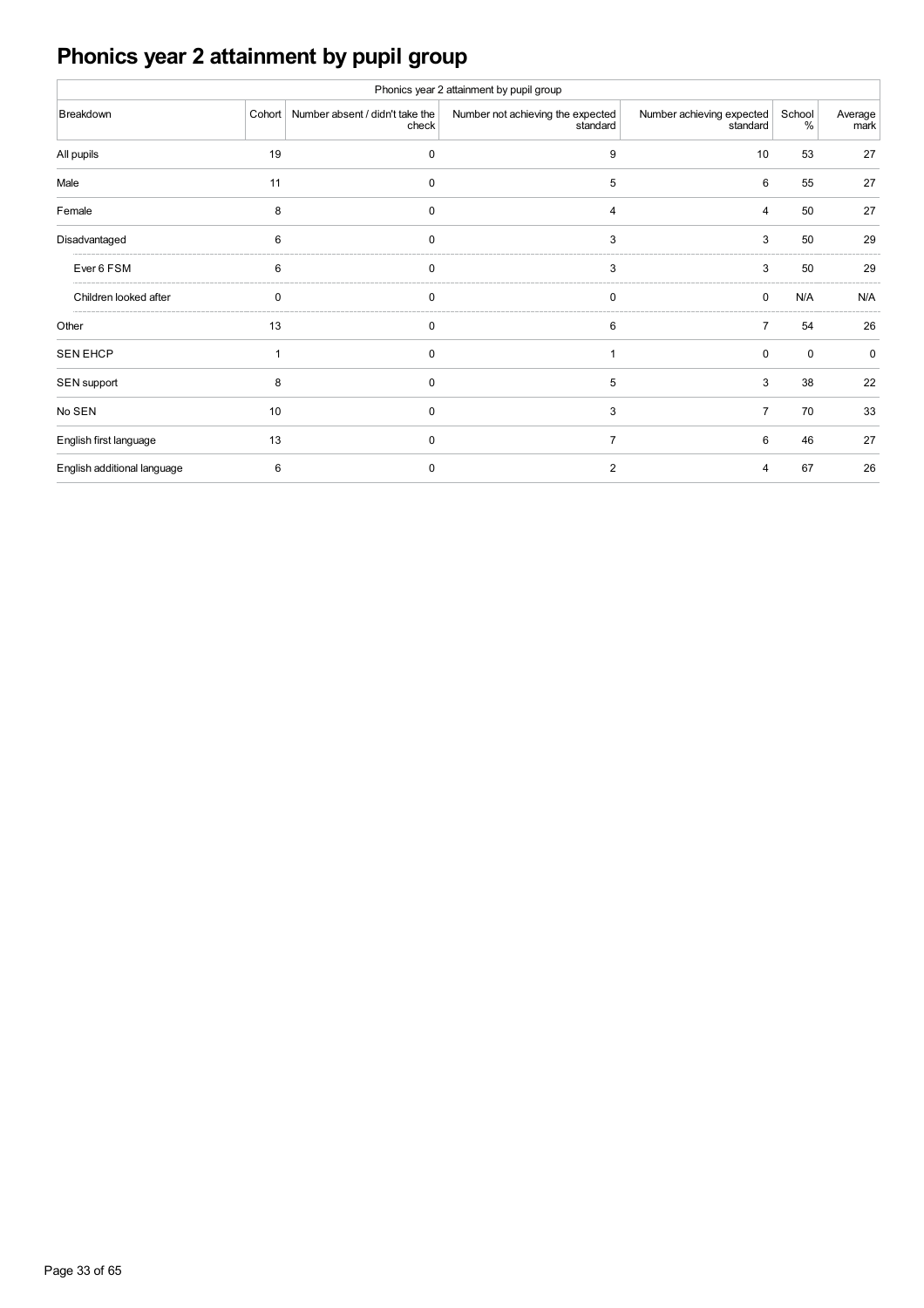## **EYFS performance measures**

This is final data for 2018/2019.

## **Percentage of pupils achieving a good level of development**



## Percentage of pupils achieving a good level of development

## **EYFS additional reports**

## **Early years foundation stage attainment by pupil group report**

| Percentage of pupils achieving a good level of development at end of the early years foundation stage |            |      |        |            |         |                 |             |        |  |  |  |  |
|-------------------------------------------------------------------------------------------------------|------------|------|--------|------------|---------|-----------------|-------------|--------|--|--|--|--|
| Breakdown                                                                                             | All pupils | Male | Female | <b>FSM</b> | Non-FSM | <b>SEN EHCP</b> | SEN support | No SEN |  |  |  |  |
| Cohort                                                                                                | 81         | 49   | 32     | 18         | 63      |                 |             | 70     |  |  |  |  |
| School %                                                                                              | 62         | 55   | 72     | 50         | 65      |                 |             |        |  |  |  |  |
| National %                                                                                            | 72         | 66   | 78     | 74         | 74      | 72              | 72          |        |  |  |  |  |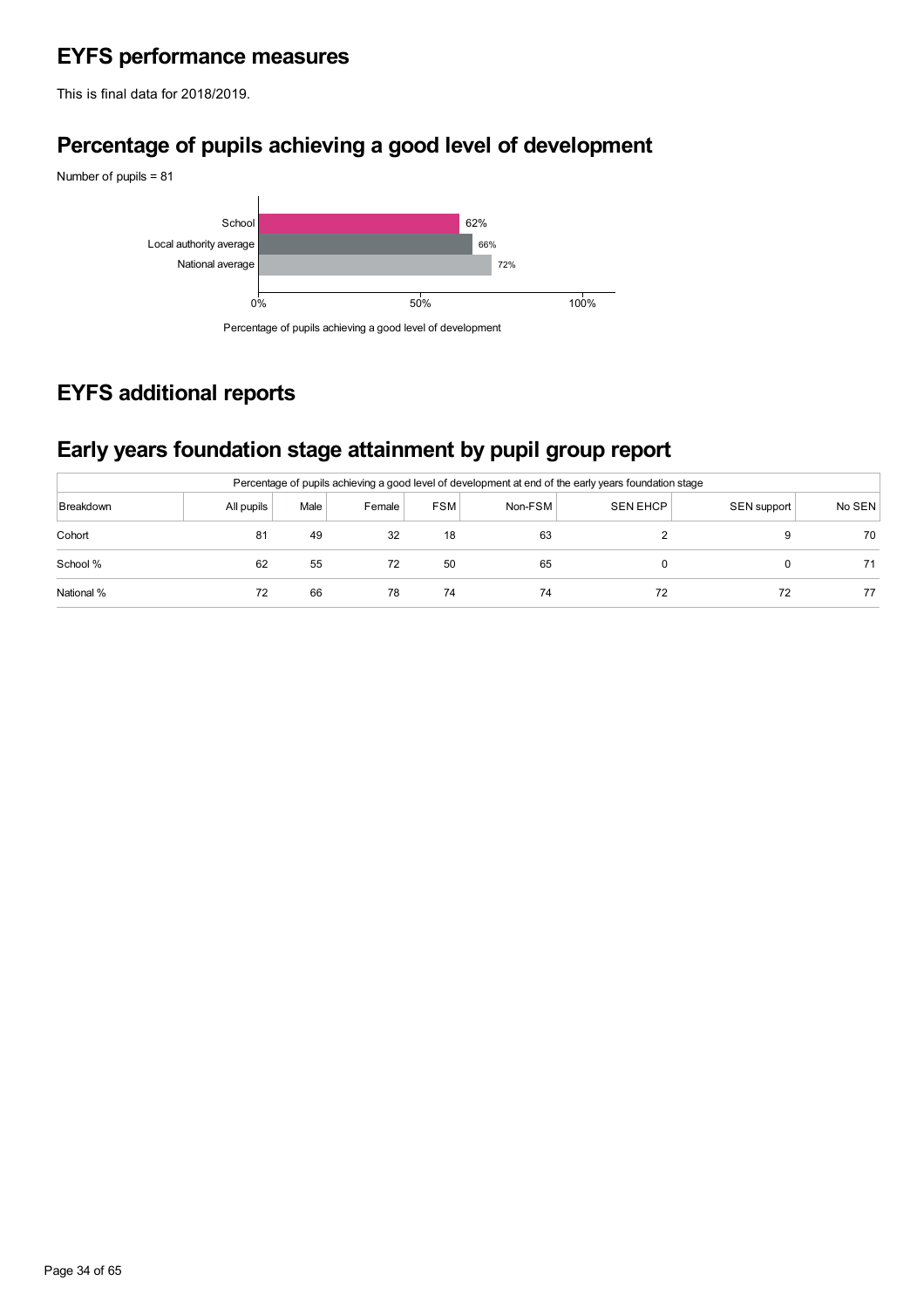| Percentage of pupils achieving at least the expected level in each of the learning goals<br>Breakdown<br>Male<br><b>FSM</b><br>Non-FSM<br><b>SEN EHCP</b><br>SEN support<br>Early learning goals<br>All pupils<br>Female |                                            |            |    |    |     |     |    |                |     |        |  |  |  |
|--------------------------------------------------------------------------------------------------------------------------------------------------------------------------------------------------------------------------|--------------------------------------------|------------|----|----|-----|-----|----|----------------|-----|--------|--|--|--|
| Areas of learning                                                                                                                                                                                                        |                                            |            |    |    |     |     |    |                |     | No SEN |  |  |  |
|                                                                                                                                                                                                                          |                                            | Cohort     | 81 | 49 | 32  | 18  | 63 | $\overline{2}$ | 9   | 70     |  |  |  |
| Prime areas of learning                                                                                                                                                                                                  |                                            |            |    |    |     |     |    |                |     |        |  |  |  |
| Communication and<br>language                                                                                                                                                                                            | Listening and<br>attention                 | School %   | 75 | 63 | 94  | 61  | 79 | $\pmb{0}$      | 22  | 84     |  |  |  |
|                                                                                                                                                                                                                          | Listening and<br>attention                 | National % | 86 | 81 | 91  | 87  | 87 | 86             | 86  | 90     |  |  |  |
|                                                                                                                                                                                                                          | Understanding                              | School %   | 79 | 69 | 94  | 61  | 84 | $\mathbf 0$    | 33  | 87     |  |  |  |
|                                                                                                                                                                                                                          | Understanding                              | National % | 86 | 82 | 90  | 87  | 87 | 86             | 86  | 90     |  |  |  |
|                                                                                                                                                                                                                          | Speaking                                   | School %   | 77 | 69 | 88  | 67  | 79 | $\pmb{0}$      | 44  | 83     |  |  |  |
|                                                                                                                                                                                                                          | Speaking                                   | National % | 85 | 81 | 90  | 87  | 87 | 85             | 85  | 90     |  |  |  |
| Physical<br>development                                                                                                                                                                                                  | Moving and handling                        | School %   | 96 | 94 | 100 | 100 | 95 | 50             | 89  | 99     |  |  |  |
|                                                                                                                                                                                                                          | Moving and handling                        | National % | 89 | 85 | 94  | 90  | 90 | 89             | 89  | 93     |  |  |  |
|                                                                                                                                                                                                                          | Health and self-care                       | School %   | 95 | 94 | 97  | 94  | 95 | 50             | 89  | 97     |  |  |  |
|                                                                                                                                                                                                                          | Health and self-care                       | National % | 91 | 88 | 94  | 92  | 92 | 91             | 91  | 95     |  |  |  |
| Personal, social and<br>emotional<br>development                                                                                                                                                                         | Self-confidence and<br>self-awareness      | School %   | 86 | 82 | 94  | 72  | 90 | $\pmb{0}$      | 33  | 96     |  |  |  |
|                                                                                                                                                                                                                          | Self-confidence and<br>self-awareness      | National % | 88 | 85 | 92  | 90  | 90 | 88             | 88  | 93     |  |  |  |
|                                                                                                                                                                                                                          | Managing feelings<br>and behaviour         | School %   | 91 | 90 | 94  | 83  | 94 | $\pmb{0}$      | 44  | 100    |  |  |  |
|                                                                                                                                                                                                                          | Managing feelings<br>and behaviour         | National % | 87 | 83 | 92  | 89  | 89 | 87             | 87  | 92     |  |  |  |
|                                                                                                                                                                                                                          | Making relationships                       | School %   | 93 | 92 | 94  | 89  | 94 | $\pmb{0}$      | 56  | 100    |  |  |  |
|                                                                                                                                                                                                                          | Making relationships                       | National % | 89 | 85 | 93  | 90  | 90 | 89             | 89  | 94     |  |  |  |
| <b>Specific areas of learning</b>                                                                                                                                                                                        |                                            |            |    |    |     |     |    |                |     |        |  |  |  |
| Literacy                                                                                                                                                                                                                 | Reading                                    | School %   | 64 | 59 | 72  | 50  | 68 | $\pmb{0}$      | 11  | 73     |  |  |  |
|                                                                                                                                                                                                                          | Reading                                    | National % | 77 | 72 | 82  | 79  | 79 | 77             | 77  | 81     |  |  |  |
|                                                                                                                                                                                                                          | Writing                                    | School %   | 63 | 57 | 72  | 50  | 67 | $\pmb{0}$      | 11  | 71     |  |  |  |
|                                                                                                                                                                                                                          | Writing                                    | National % | 74 | 68 | 80  | 76  | 76 | 74             | 74  | 78     |  |  |  |
| Maths                                                                                                                                                                                                                    | Numbers                                    | School %   | 75 | 71 | 81  | 50  | 83 | $\pmb{0}$      | 44  | 81     |  |  |  |
|                                                                                                                                                                                                                          | <b>Numbers</b>                             | National % | 80 | 76 | 83  | 82  | 82 | 80             | 80  | 84     |  |  |  |
|                                                                                                                                                                                                                          | Shape, space and<br>measures               | School %   | 77 | 71 | 84  | 56  | 83 | $\pmb{0}$      | 44  | 83     |  |  |  |
|                                                                                                                                                                                                                          | Shape, space and<br>measures               | National % | 82 | 78 | 85  | 84  | 84 | 82             | 82  | 86     |  |  |  |
| Understanding the<br>world                                                                                                                                                                                               | People and<br>communities                  | School %   | 85 | 80 | 94  | 72  | 89 | $\pmb{0}$      | 33  | 94     |  |  |  |
|                                                                                                                                                                                                                          | People and<br>communities                  | National % | 86 | 82 | 90  | 87  | 87 | 86             | 86  | 90     |  |  |  |
|                                                                                                                                                                                                                          | The world                                  | School %   | 88 | 82 | 97  | 78  | 90 | $\pmb{0}$      | 44  | 96     |  |  |  |
|                                                                                                                                                                                                                          | The world                                  | National % | 85 | 82 | 89  | 87  | 87 | 85             | 85  | 90     |  |  |  |
|                                                                                                                                                                                                                          | Technology                                 | School %   | 99 | 98 | 100 | 100 | 98 | 50             | 100 | 100    |  |  |  |
|                                                                                                                                                                                                                          | Technology                                 | National % | 93 | 92 | 95  | 94  | 94 | 93             | 93  | 96     |  |  |  |
| Expressive arts,<br>designing and                                                                                                                                                                                        | Exploring and using<br>media and materials | School %   | 93 | 90 | 97  | 94  | 92 | $\pmb{0}$      | 89  | 96     |  |  |  |
| making                                                                                                                                                                                                                   | Exploring and using<br>media and materials | National % | 89 | 84 | 94  | 90  | 90 | 89             | 89  | 93     |  |  |  |
|                                                                                                                                                                                                                          | Being imaginative                          | School %   | 86 | 80 | 97  | 83  | 87 | $\pmb{0}$      | 67  | 91     |  |  |  |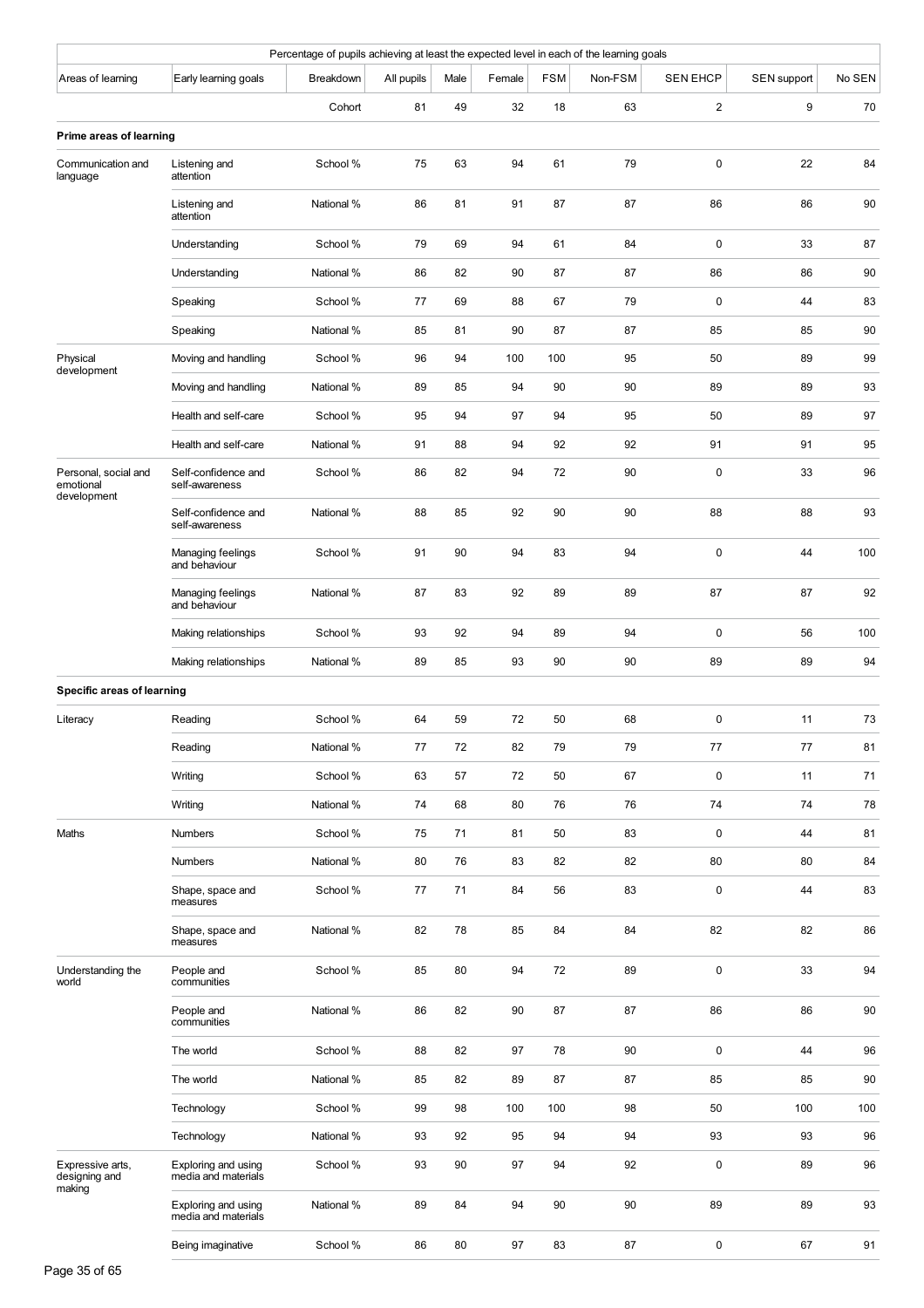| Areas of learning | Early learning goals | Breakdown  | All pupils | Male | Female | <b>FSM</b> | Non-FSM | SEN EHCP | SEN support | No SEN |
|-------------------|----------------------|------------|------------|------|--------|------------|---------|----------|-------------|--------|
|                   | Being imaginative    | National % | 89         | 84   | 94     | 90         | 90      | 89       | 89          | ಀ      |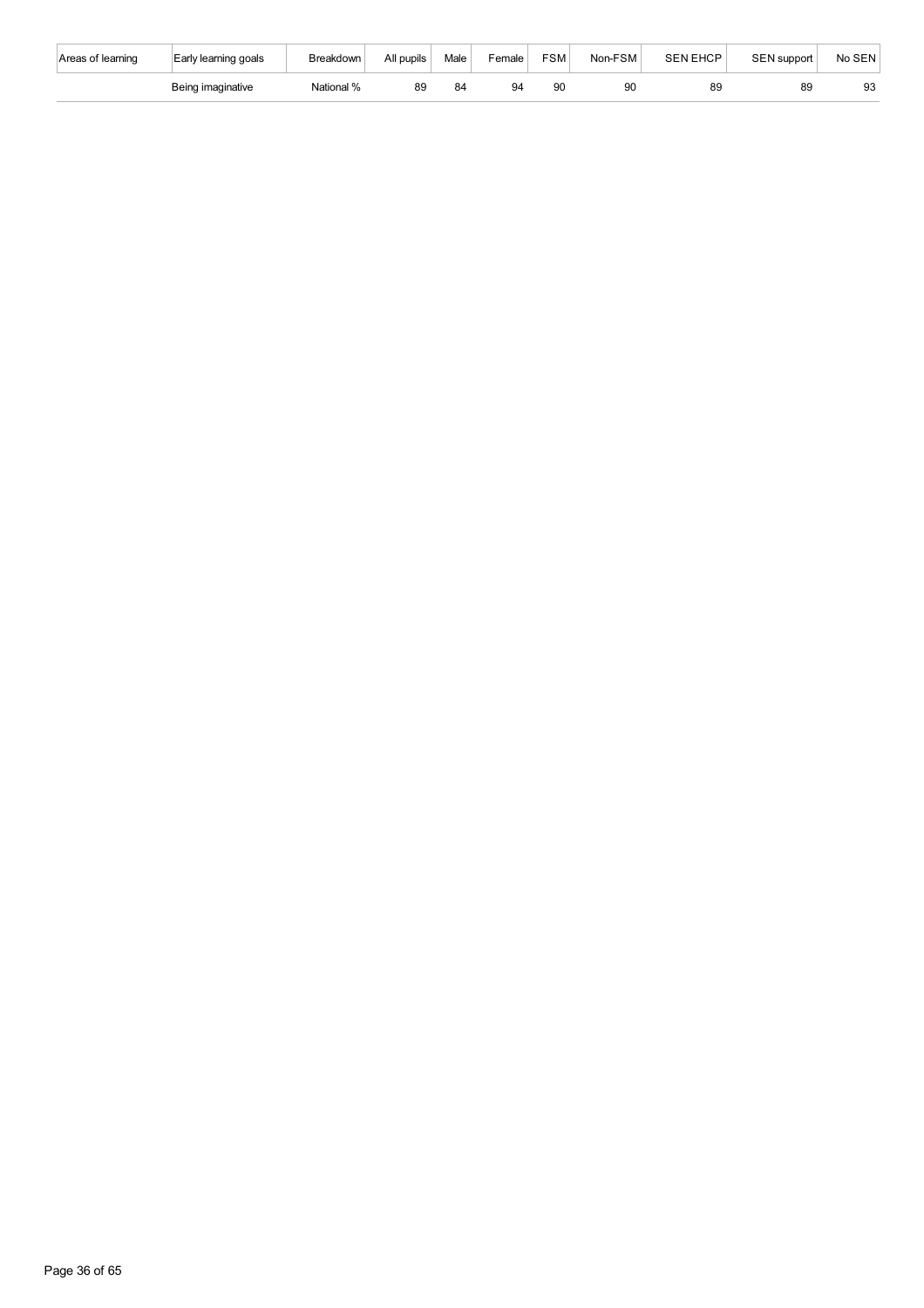## **Absence**

This data includes all absences reported during the 2018 / 2019 academic year (autumn term 2018, spring term 2019 and summer term 2019).

| Absence                     |                                 |          |                                                                      |                                                 |          |            |  |  |  |  |  |  |
|-----------------------------|---------------------------------|----------|----------------------------------------------------------------------|-------------------------------------------------|----------|------------|--|--|--|--|--|--|
| Breakdown                   | No. of enrolments in the school |          |                                                                      | Sessions missed due to absence                  |          |            |  |  |  |  |  |  |
|                             |                                 | School % | National %<br>Persistent absentees - absent for 10% or more sessions |                                                 |          |            |  |  |  |  |  |  |
|                             |                                 |          |                                                                      | No. of enrolments that are persistent absentees | School % | National % |  |  |  |  |  |  |
| All pupils                  | 522                             | 3.4      | 4.0                                                                  | 28                                              | 5.4      | 8.2        |  |  |  |  |  |  |
| Male                        | 255                             | 3.1      | 4.1                                                                  | 11                                              | 4.3      | 8.6        |  |  |  |  |  |  |
| Female                      | 267                             | 3.7      | 3.9                                                                  | 17                                              | 6.4      | 7.9        |  |  |  |  |  |  |
| Ever 6 FSM                  | 132                             | 5.0      | 5.6                                                                  | 18                                              | 13.6     | 16.1       |  |  |  |  |  |  |
| Non-Ever 6 FSM              | 384                             | 2.9      | 3.5                                                                  | 9                                               | 2.3      | 5.4        |  |  |  |  |  |  |
| <b>SEN EHCP</b>             | 5                               | 7.9      | 7.0                                                                  | 2                                               | 40.0     | 19.8       |  |  |  |  |  |  |
| SEN support                 | 64                              | 3.4      | 5.4                                                                  | 3                                               | 4.7      | 14.2       |  |  |  |  |  |  |
| No SEN                      | 450                             | 3.4      | 3.7                                                                  | 22                                              | 4.9      | 6.8        |  |  |  |  |  |  |
| English first language      | 338                             | 3.3      | 4.0                                                                  | 17                                              | 5.0      | 8.2        |  |  |  |  |  |  |
| English additional language | 184                             | 3.8      | 4.1                                                                  | 11                                              | 6.0      | 8.4        |  |  |  |  |  |  |

## **Absence - 3 year trends**

This is data for the absences reported in each of the last 3 full academic years.

| Absence - 3 year trends                                                                                                                   |                           |         |                         |                                         |         |     |                                         |      |     |  |  |
|-------------------------------------------------------------------------------------------------------------------------------------------|---------------------------|---------|-------------------------|-----------------------------------------|---------|-----|-----------------------------------------|------|-----|--|--|
| Breakdown                                                                                                                                 | 2016/17                   | 2017/18 |                         |                                         | 2018/19 |     |                                         |      |     |  |  |
|                                                                                                                                           | Number of I<br>enrolments | %       | School National<br>$\%$ | Number of School National<br>enrolments | $\%$    | %   | Number of School National<br>enrolments | $\%$ | %   |  |  |
| Sessions missed due to overall absence (number of enrolments is the<br>number of enrolments in the school)                                | 505                       | 3.2     | 4.0                     | 515                                     | 3.6     | 4.2 | 522                                     | 3.4  | 4.0 |  |  |
| Persistent absentees - absent for 10% or more sessions (number of<br>enrolments is the number of enrolments who are persistent absentees) | 25                        | 5.0     | 8.3                     | 32                                      | 6.2     | 8.7 | 28                                      | 5.4  | 8.2 |  |  |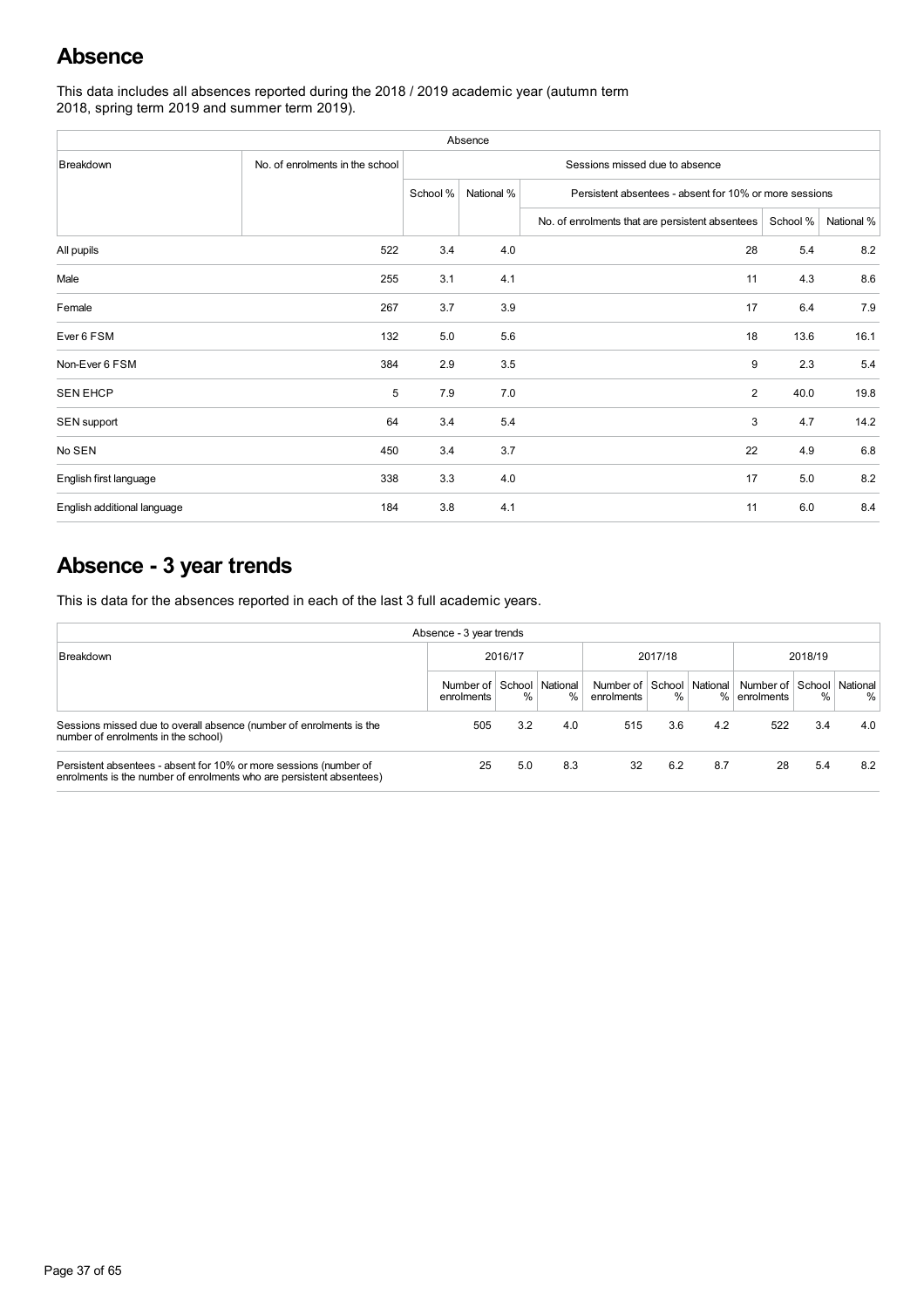## **Basic characteristics trends**

This is final data for 2018/2019 (January 2019 census data).

For a small number of schools there may be slight discrepancies between school characteristics data displayed in ASP and data in the IDSR. This is because the IDSR is based on the January school census but ASP data has incorporated some updates made after the January school census.

| Up to Key stage 2 basic characteristics trends |        |          |        |          |        |          |  |  |  |  |
|------------------------------------------------|--------|----------|--------|----------|--------|----------|--|--|--|--|
| Breakdown                                      |        | 2017     |        | 2018     | 2019   |          |  |  |  |  |
|                                                | School | National | School | National | School | National |  |  |  |  |
| Number on roll                                 | 652    | 279      | 675    | 281      | 676    | 282      |  |  |  |  |
| Male %                                         | 48.2   | 51.0     | 48.7   | 51.0     | 50.4   | 51.0     |  |  |  |  |
| Female %                                       | 51.8   | 49.0     | 51.3   | 49.0     | 49.6   | 49.0     |  |  |  |  |
| Ever 6 FSM %                                   | 26.2   | 24.3     | 27.7   | 23.5     | 25.1   | 23.0     |  |  |  |  |
| Minority ethnic groups %                       | 57.6   | 32.3     | 56.2   | 32.9     | 55.8   | 33.8     |  |  |  |  |
| SEN EHCP %                                     | 0.3    | 1.3      | 0.9    | 1.4      | 1.2    | 1.6      |  |  |  |  |
| SEN support %                                  | 8.9    | 12.2     | 11.4   | 12.4     | 11.7   | 12.6     |  |  |  |  |
| English additional language %                  | 35.4   | 20.7     | 34.3   | 20.9     | 33.0   | 21.2     |  |  |  |  |
| Stability %                                    | 80.7   | 85.7     | 82.3   | 85.8     | 87.3   | 85.6     |  |  |  |  |
| School deprivation indicator                   | 0.24   | 0.21     | 0.25   | 0.21     | 0.24   | 0.21     |  |  |  |  |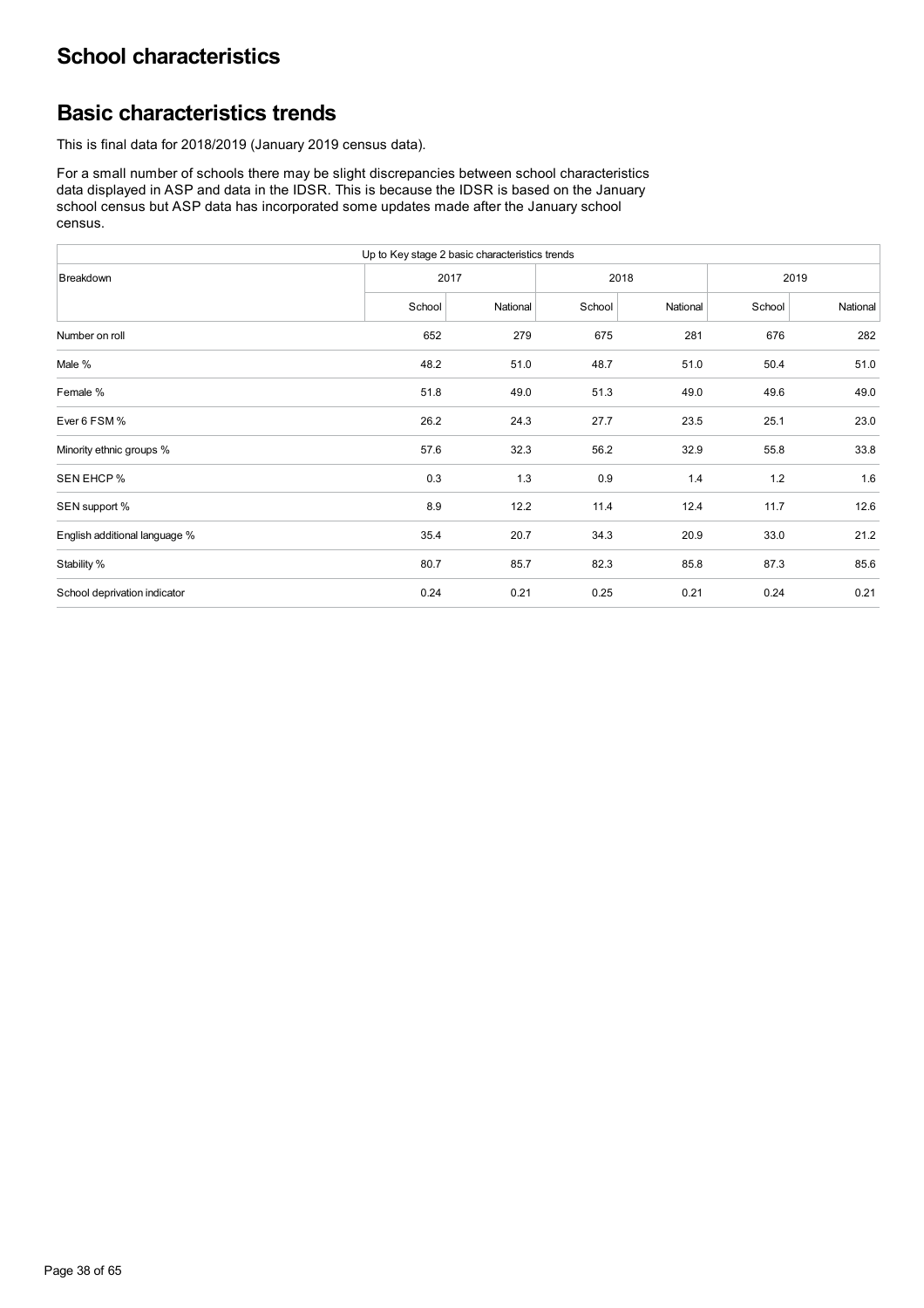## **Basic characteristics by national curriculum year group**

This is final data for 2018/2019 (January 2019 census data).

For a small number of schools there may be slight discrepancies between school characteristics data displayed in ASP and data in the IDSR. This is because the IDSR is based on the January school census but ASP data has incorporated some updates made after the January school census.

| Basic characteristics by national curriculum year group |                   |           |             |                 |    |                                                           |                 |                         |                  |  |  |  |  |
|---------------------------------------------------------|-------------------|-----------|-------------|-----------------|----|-----------------------------------------------------------|-----------------|-------------------------|------------------|--|--|--|--|
| National curriculum year<br>group                       | Number on<br>roll | Male<br>% | Female<br>% | Ever 6 FSM<br>% | %  | Minority ethnic groups   English additional language<br>% | All SEN<br>$\%$ | <b>SEN EHCP</b><br>$\%$ | SEN support<br>% |  |  |  |  |
| 6                                                       | 61                | 56        | 44          | 23              | 54 | 28                                                        | 18              | 3                       | 15               |  |  |  |  |
| 5                                                       | 85                | 51        | 49          | 41              | 61 | 40                                                        | 18              | 0                       | 18               |  |  |  |  |
| $\overline{4}$                                          | 89                | 46        | 54          | 20              | 60 | 29                                                        | 18              | $\mathbf 0$             | 18               |  |  |  |  |
| 3                                                       | 89                | 46        | 54          | 27              | 55 | 37                                                        | 12              | $\mathbf 0$             | 12               |  |  |  |  |
| 2                                                       | 88                | 50        | 50          | 17              | 44 | 25                                                        | 15              | 2                       | 13               |  |  |  |  |
| 1                                                       | 90                | 48        | 52          | 24              | 59 | 37                                                        | 10              | 2                       | 8                |  |  |  |  |
| Pre-compulsory                                          | 174               | 55        | 45          | 23              | 56 | 33                                                        |                 |                         | 6                |  |  |  |  |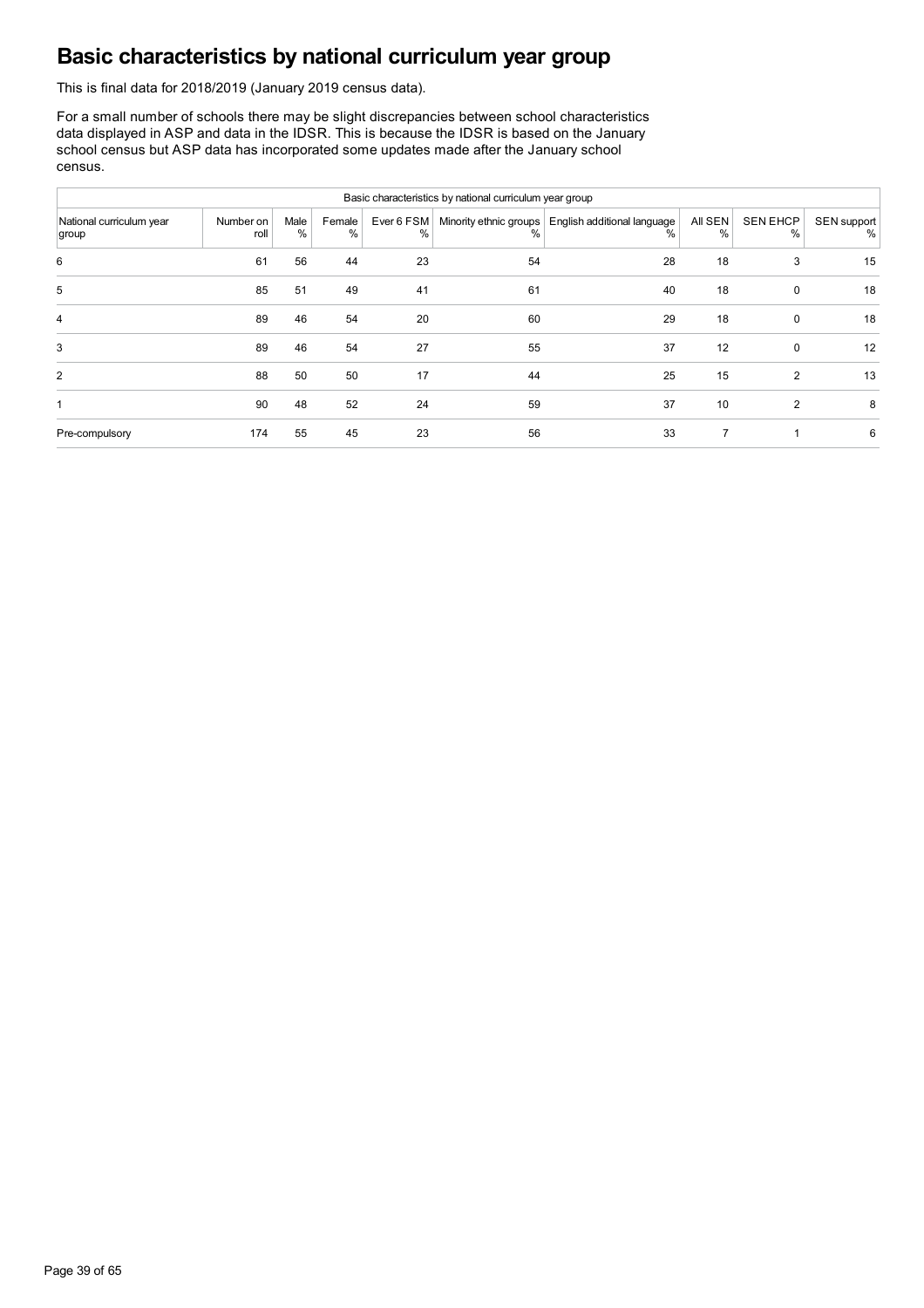## **Prior attainment of pupils by year group**

This is final data for 2018/2019 (January 2019 census data).

For a small number of schools there may be slight discrepancies between school characteristics data displayed in ASP and data in the IDSR. This is because the IDSR is based on the January school census but ASP data has incorporated some updates made after the January school census.

| Key stage 1 prior attainment by year group |        |                                    |                   |                       |          |        |          |        |          |  |  |
|--------------------------------------------|--------|------------------------------------|-------------------|-----------------------|----------|--------|----------|--------|----------|--|--|
| School year                                |        | Average point score at key stage 1 |                   | % by prior attainment |          |        |          |        |          |  |  |
|                                            |        |                                    |                   |                       | High     |        | Middle   | Low    |          |  |  |
|                                            | School | National                           | <b>Difference</b> | School                | National | School | National | School | National |  |  |
| Year <sub>6</sub>                          | 17.2   | 16.3                               | 0.9               | 48                    | 34       | 48     | 58       |        | 8        |  |  |

| Key stage 1 reading prior attainment by year group |        |               |        |                   |        |                 |        |             |                       |          |  |
|----------------------------------------------------|--------|---------------|--------|-------------------|--------|-----------------|--------|-------------|-----------------------|----------|--|
| School year                                        |        | Greater depth |        | Expected standard |        | Working towards |        | Foundations | Below pre-key stage 1 |          |  |
|                                                    | School | National      | School | National          | School | National        | School | National    | School                | National |  |
| Year 5                                             | 21     | 23            | 56     | 72                | 19     | 18              | 11     | 5           | $\Omega$              |          |  |
| Year 4                                             | 26     | 25            | 70     | 74                | 19     | 17              | 6      | 4           | $\Omega$              |          |  |
| Year <sub>3</sub>                                  | 36     | 25            | 78     | 75                | 12     | 17              | 6      | 5           |                       |          |  |

| Key stage 1 writing prior attainment by year group |        |               |        |                   |        |                 |        |             |                       |          |  |
|----------------------------------------------------|--------|---------------|--------|-------------------|--------|-----------------|--------|-------------|-----------------------|----------|--|
| School year                                        |        | Greater depth |        | Expected standard |        | Working towards |        | Foundations | Below pre-key stage 1 |          |  |
|                                                    | School | National      | School | National          | School | National        | School | National    | School                | National |  |
| Year 5                                             | 12     | 13            | 52     | 64                | 29     | 26              | 4      | 5           |                       |          |  |
| Year 4                                             | 21     | 15            | 67     | 67                | 22     | 24              | 4      | 5           | $\mathbf 0$           |          |  |
| Year <sub>3</sub>                                  | 22     | 16            | 70     | 70                | 20     | 22              | 6      | 5           |                       |          |  |

| Key stage 1 maths prior attainment by year group |        |               |        |                   |        |                 |        |             |                       |          |  |
|--------------------------------------------------|--------|---------------|--------|-------------------|--------|-----------------|--------|-------------|-----------------------|----------|--|
| School year                                      |        | Greater depth |        | Expected standard |        | Working towards |        | Foundations | Below pre-key stage 1 |          |  |
|                                                  | School | National      | School | National          | School | National        | School | National    | School                | National |  |
| Year 5                                           | 20     | 17            | 66     | 71                | 16     | 20              | 4      | 4           | $\mathbf 0$           |          |  |
| Year 4                                           | 18     | 20            | 75     | 74                | 13     | 18              | 6      | 4           | $\mathbf 0$           |          |  |
| Year <sub>3</sub>                                | 33     | 22            | 80     | 76                | 10     | 18              | 6      | 4           |                       |          |  |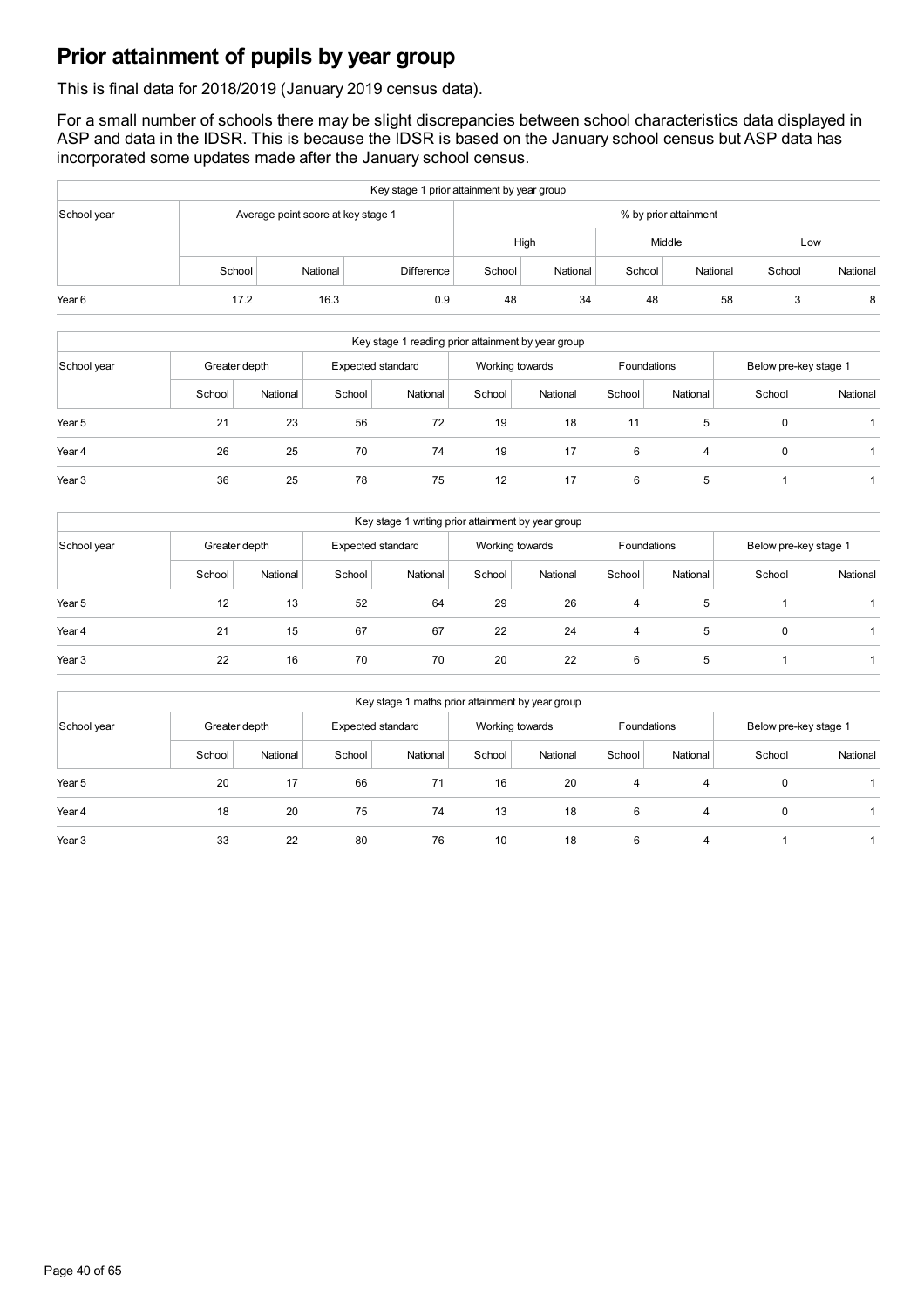## **Glossary**

## **Key stage 2 headline measures**

#### **Progress score**

These scores show how much progress pupils at this school made in reading, writing and maths between the end of key stage 1 and the end of key stage 2, compared to pupils across England who got similar results at the end of key stage 1.

The scores are calculated by comparing the key stage 2 test and assessment results of pupils at this school with the results of pupils in schools across England who started with similar assessment results at the end of the previous key stage - key stage 1.

In a small number of cases, pupils can have extremely negative progress scores that disproportionately affect a school's progress score. To reduce the impact of these extreme scores, we set a limit on how negative a pupil's progress score can be when calculating the school average. This will normally apply to 1 or 2 pupils if any.

Where a pupil's score is more negative than this minimum value, an adjusted score will replace the pupil's original progress score for the purpose of calculating a school's overall progress average. For further information, see the technical guidance.

In 2018/19, the new pre-key stage standards were used for the first time to report teacher assessment in reading, writing and maths for pupils working below the standard of national curriculum assessments engaged in subject-specific study. The progress methodology reflects this in the nominal points allocated for these pupils, only for the purpose of creating school level progress scores.

https://www.gov.uk/government/publications/primary-school-accountability

### **Confidence interval**

It is difficult to say with certainty how much of the progress scores are down to the school (which may have scored higher with a different group of pupils) and how much is down to the pupils (for example some may have performed well at any school). The confidence intervals reflect this uncertainty. If the confidence intervals for 2 schools overlap, then we can't say for certain that the 2 progress scores for these schools are significantly different.

Generally speaking, the greater the number of pupils, the smaller the range of the confidence interval. For smaller schools, the confidence interval tends to be larger, since fewer pupils are included, and therefore the score will be more greatly impacted by performance of individual pupils.

A school is above average if their progress score is above 0 and the whole confidence interval is above 0. Similarly, a school is below average if their progress score is below 0 and the whole confidence interval is below 0.

For more information on statistical confidence, and more detailed technical guidance in general, see:

<https://www.gov.uk/government/publications/primary-school-accountability>

### **Change in methodology**

Attainment in reading, writing and maths (combined) is not directly comparable to earlier years (2016 and 2017) because of changes to the writing teacher assessment frameworks in 2017.

https://www.gov.uk/government/publications/teacher-assessment-frameworks-at-the-end-of-key-stage-2

#### **Achieving the expected standard or higher**

Pupils are 'meeting the expected standard' if they achieve a 'scaled score' of 100 or more in their reading and maths tests, and their teacher assesses them as 'working at the expected standard' or better in writing. For a more detailed explanation, see Scaled scores at key stage 2, Key stage 2 teacher assessment and Primary school accountability.

https://www.gov.uk/guidance/scaled-scores-at-key-stage-2

https://www.gov.uk/government/collections/key-stage-2-teacher-assessment

https://www.gov.uk/government/publications/primary-school-accountability

#### **Percentage of pupils achieving the higher standard**

Pupils are 'achieving at a higher standard' if they achieve a 'scaled score' of 110 or more in their reading and maths tests, and their teacher assesses them as 'working at a greater depth within the expected standard' in writing. This standard was set for the first time in 2016 by the Department for Education to provide information about pupils across England achieving in the top 5%. For a more detailed explanation, see Scaled scores at key stage 2, Key stage 2 teacher assessment and Primary school accountability.

<https://www.gov.uk/guidance/scaled-scores-at-key-stage-2>

<https://www.gov.uk/government/collections/key-stage-2-teacher-assessment>

https://www.gov.uk/government/publications/primary-school-accountability

#### **Average score in reading**

The average scaled score for each pupil group. The expected standard is a score of 100 or more. The higher standard is 110 or more. Scaled scores allow us to compare pupil group performance year on year. Read more about scaled scores.

https://www.gov.uk/guidance/scaled-scores-at-key-stage-2

#### **Average score in maths**

The average scaled score for each pupil group. The expected standard is a score of 100 or more. The higher standard is 110 or more. Scaled scores allow us to compare pupil group performance year on year. Read more about scaled scores.

https://www.gov.uk/guidance/scaled-scores-at-key-stage-2

#### **National average**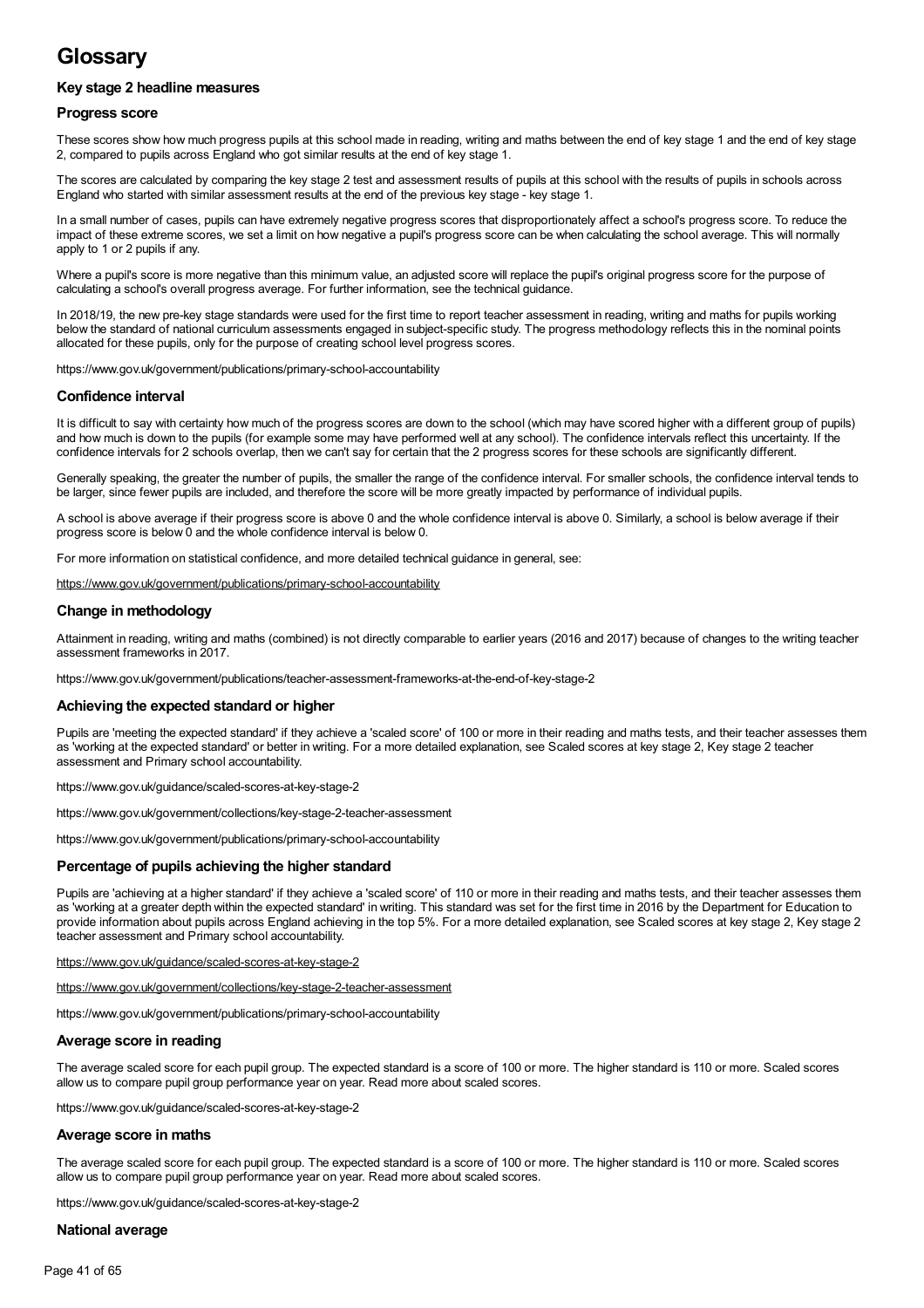The data used for the national comparator is all state-funded schools in England. These include academies, free schools, local authority maintained schools and special schools.

### **Local authority average**

The data used for this comparator is all state-funded schools in this school's local authority.

### **Key stage 2 disadvantaged**

#### **Progress score**

These scores show how much progress pupils at this school made in reading, writing and maths between the end of key stage 1 and the end of key stage 2, compared to pupils across England who got similar results at the end of key stage 1.

The scores are calculated by comparing the key stage 2 test and assessment results of pupils at this school with the results of pupils in schools across England who started with similar assessment results at the end of the previous key stage - key stage 1.

In a small number of cases, pupils can have extremely negative progress scores that disproportionately affect a school's progress score. To reduce the impact of these extreme scores, we set a limit on how negative a pupil's progress score can be when calculating the school average. This will normally apply to 1 or 2 pupils if any.

Where a pupil's score is more negative than this minimum value, an adjusted score will replace the pupil's original progress score for the purpose of calculating a school's overall progress average. For further information, see the technical guidance.

In 2018/19, the new pre-key stage standards were used for the first time to report teacher assessment in reading, writing and maths for pupils working below the standard of national curriculum assessments engaged in subject-specific study. The progress methodology reflects this in the nominal points allocated for these pupils, only for the purpose of creating school level progress scores.

https://www.gov.uk/government/publications/primary-school-accountability

#### **Confidence interval**

It is difficult to say with certainty how much of the progress scores are down to the school (which may have scored higher with a different group of pupils) and how much is down to the pupils (for example some may have performed well at any school). The confidence intervals reflect this uncertainty. If the confidence intervals for 2 schools overlap, then we can't say for certain that the 2 progress scores for these schools are significantly different.

Generally speaking, the greater the number of pupils, the smaller the range of the confidence interval. For smaller schools, the confidence interval tends to be larger, since fewer pupils are included, and therefore the score will be more greatly impacted by performance of individual pupils.

A school is above average if their progress score is above 0 and the whole confidence interval is above 0. Similarly, a school is below average if their progress score is below 0 and the whole confidence interval is below 0.

For more information on statistical confidence, and more detailed technical guidance in general, see:

<https://www.gov.uk/government/publications/primary-school-accountability>

#### **National average for non-disadvantaged pupils**

The comparator for this row is the national average for non-disadvantaged pupils at all state-funded schools in England. These include academies, free schools, local authority maintained schools and special schools.

This is the default DfE national comparator.

#### **Switch comparator**

This button changes your view of disadvantaged pupils' data to a 'like-for-like' comparator based on the national average for disadvantaged pupils. This is different from the default DfE national comparator, which is the national average for non-disadvantaged pupils.

#### **Like-for-like national average**

The comparator for this row is the national average for disadvantaged pupils. This is different from the default DfE national comparator, which is the national average for non-disadvantaged (and for Ever 6 FSM and CLA itis non-Ever 6 FSM and non-CLA) pupils.

#### **National average for disadvantaged pupils**

The comparator for this row is the national average for disadvantaged children. This is different from the default DfE national comparator, which is the national average for non-disadvantaged children.

#### **Prior attainment of disadvantaged pupils - 3 year trends**

Changes to eligibility criteria for Free School Meals (FSM) under Universal Credit has implications for schools' disadvantaged pupil data (for further information see the government response to eligibility for free school meals and the early years pupil premium under Universal Credit consultation). Schools' disadvantaged cohorts vary year on year and it is important to consider prior attainment when comparing performance. Where a school's disadvantaged cohort's attainment has increased or decreased significantly between years, this may partly be explained by changes in the size and make up of the cohort. Furthermore, please treat disadvantaged pupil data with caution when comparing school performance nationally, until Universal Credit roll out is completed.

<https://www.gov.uk/government/consultations/eligibility-for-free-school-meals-and-the-early-years-pupil-premium-under-universal-credit>

<https://consult.education.gov.uk/healthy-pupil-unit/fsm/>

## **Change in methodology (Reading, writing and maths combined)**

Attainment in reading, writing and maths (combined) is not directly comparable to earlier years (2016 and 2017) because of changes to writing teacher assessment frameworks in 2017.

https://www.gov.uk/government/publications/teacher-assessment-frameworks-at-the-end-of-key-stage-2

#### **Average score in reading**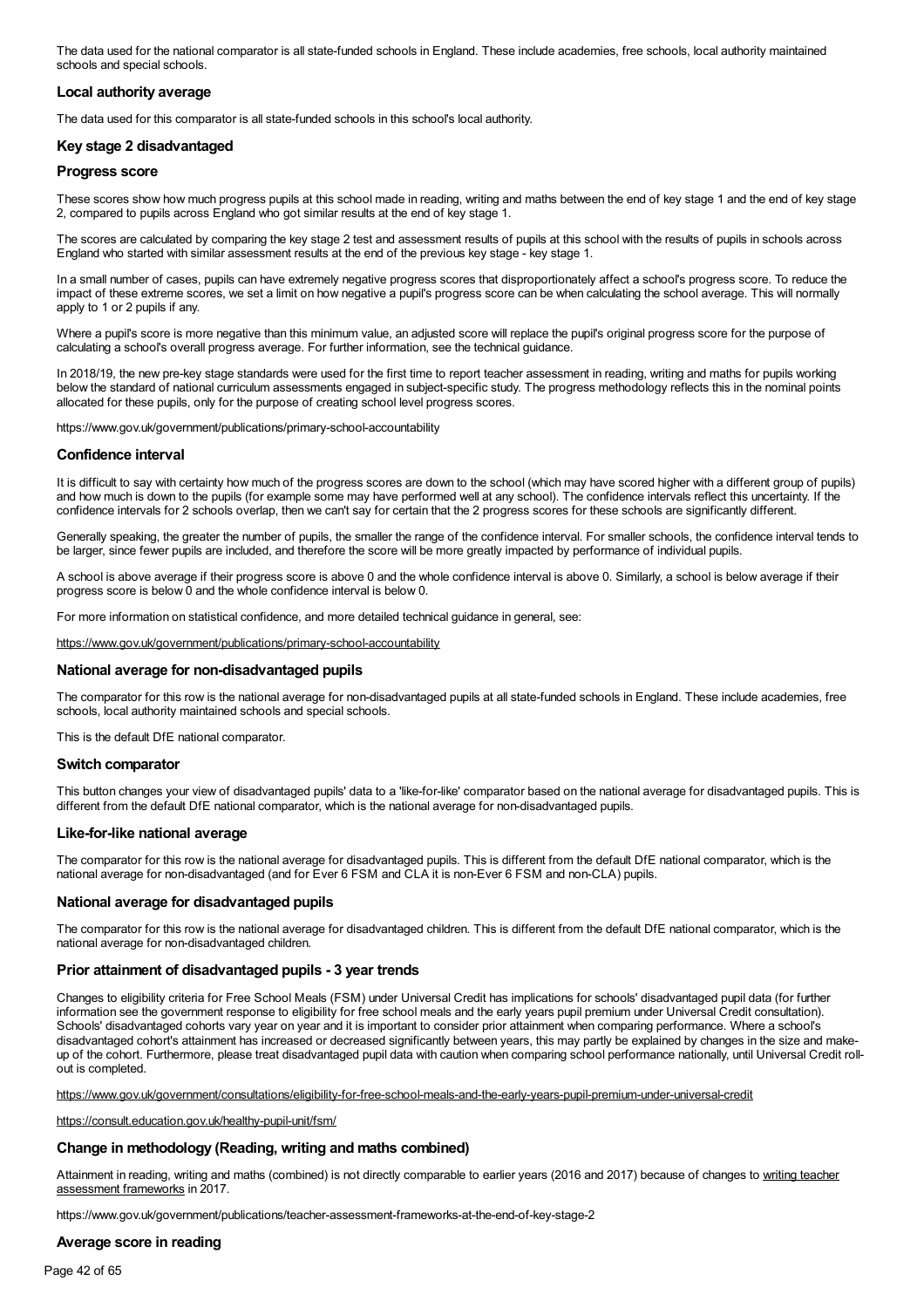The average scaled score for each pupil group. The expected standard is a score of 100 or more. The higher standard is 110 or more. Scaled scores allow us to compare pupil group performance year on year. Read more about scaled scores.

https://www.gov.uk/guidance/scaled-scores-at-key-stage-2

#### **Average score in maths**

The average scaled score for each pupil group. The expected standard is a score of 100 or more. The higher standard is 110 or more. Scaled scores allow us to compare pupil group performance year on year. Read more about scaled scores.

https://www.gov.uk/guidance/scaled-scores-at-key-stage-2

### **National average**

The national comparator where columns show 'All' is 'All pupils'. Where the column shows 'Dis', the national comparator is 'Non-disadvantaged pupils'.

#### **Difference**

The difference between the school's average and the national average for non-disadvantaged pupils. Figures are rounded, so there may be small discrepancies.

Read more about difference.

<https://www.gov.uk/government/publications/primary-school-accountability>

#### **National average for non-disadvantaged pupils**

The comparator for this row is the national average for non-disadvantaged pupils at all state-funded schools in England. These include academies, free schools, local authority maintained schools and special schools.

#### **Prior attainment**

#### **Reading low**

Prior attainment is the attainment level of a pupil at the end of the previous key stage - key stage 1. These figures indicate how well a school helps all of its pupils to meet their potential. Low prior attainers achieved an average point score of below 12.

#### Read more about average point scores.

The national comparator used for this row is the national figure for low prior attainment in reading.

https://www.gov.uk/government/publications/primary-school-accountability

#### **Reading middle**

Prior attainment is the attainment level of a pupil at the end of the previous key stage - key stage 1. These figures indicate how well a school helps all of its pupils to meet their potential. Middle prior attainers achieved an average point score of 12 or higher and below 18. Read more about average point scores.

The national comparator used for this row is the national figure for middle prior attainment in reading.

https://www.gov.uk/government/publications/primary-school-accountability

#### **Reading high**

Prior attainment is the attainment level of a pupil at the end of the previous key stage - key stage 1. These figures indicate how well a school helps all of its pupils to meet their potential. High prior attainers achieved an average point score of 18 or higher.

#### Read more about average point scores.

The national comparator used for this row is the national figure for high prior attainment in reading.

https://www.gov.uk/government/publications/primary-school-accountability

#### **Writing low**

Prior attainment is the attainment level of a pupil at the end of the previous key stage - key stage 1. These figures indicate how well a school helps all of its pupils to meet their potential. Low prior attainers achieved an average point score of below 12.

#### Read more about average point scores.

The national comparator used for this row is the national figure for low prior attainment in writing.

https://www.gov.uk/government/publications/primary-school-accountability

#### **Writing middle**

Prior attainment is the attainment level of a pupil at the end of the previous key stage - key stage 1. These figures indicate how well a school helps all of its pupils to meet their potential. Middle prior attainers achieved an average point score of 12 or higher and below 18.

#### Read more about average point scores.

The national comparator used for this row is the national figure for middle prior attainment in writing.

https://www.gov.uk/government/publications/primary-school-accountability

#### **Writing high**

Prior attainment is the attainment level of a pupil at the end of the previous key stage - key stage 1. These figures indicate how well a school helps all of its pupils to meet their potential. High prior attainers achieved an average point score of 18 or higher.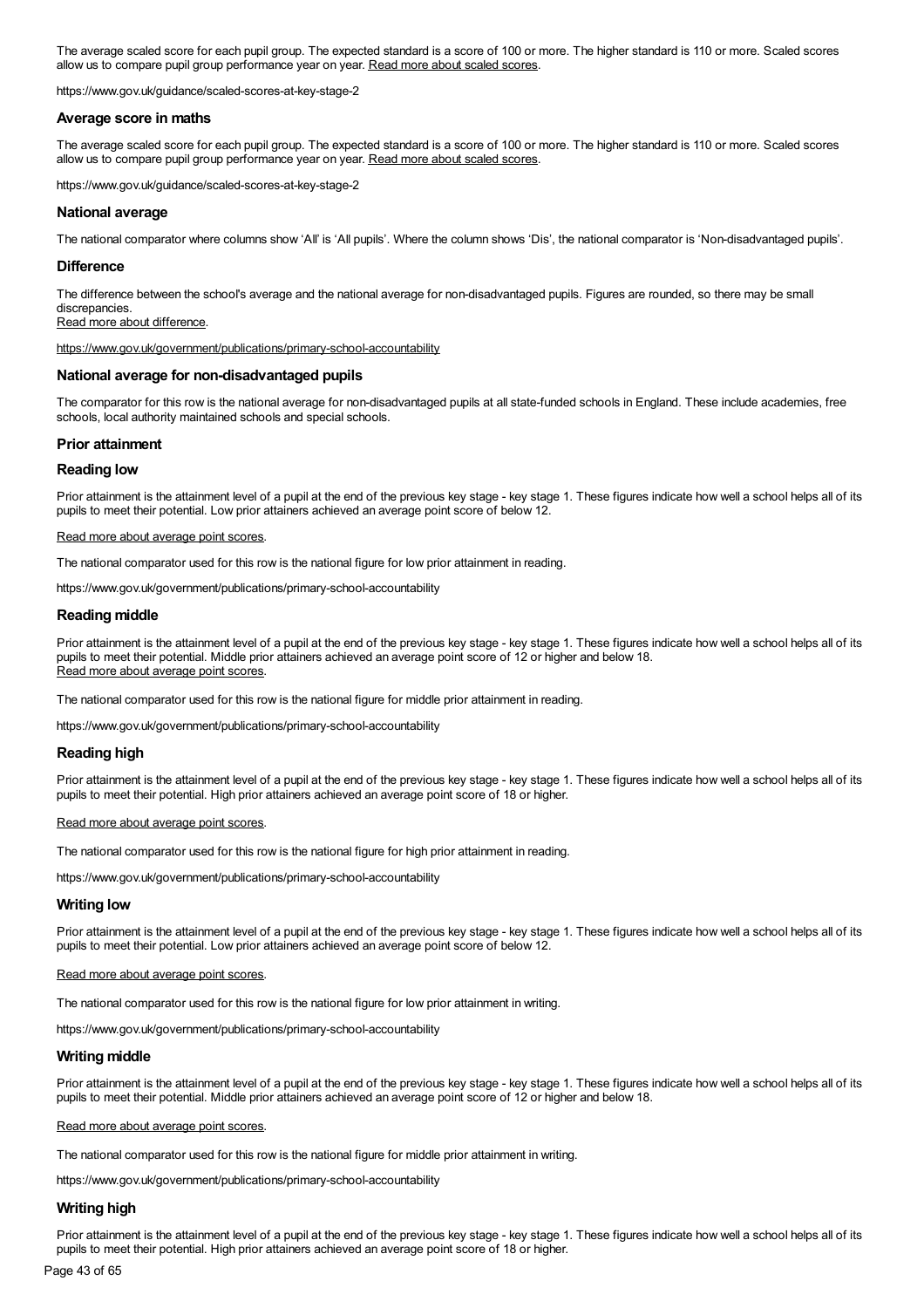#### Read more about average point scores.

The national comparator used for this row is the national figure for high prior attainment in writing.

https://www.gov.uk/government/publications/primary-school-accountability

#### **Maths low**

Prior attainment is the attainment level of a pupil at the end of the previous key stage - key stage 1. These figures indicate how well a school helps all of its pupils to meet their potential. Low prior attainers achieved an average point score of below 12.

#### Read more about average point scores.

The national comparator used for this row is the national figure for low prior attainment in maths.

https://www.gov.uk/government/publications/primary-school-accountability

#### **Maths middle**

Prior attainment is the attainment level of a pupil at the end of the previous key stage - key stage 1. These figures indicate how well a school helps all of its pupils to meet their potential. Middle prior attainers achieved an average point score of 12 or higher and below 18. Read more about average point scores.

The national comparator used for this row is the national figure for middle prior attainment in maths.

https://www.gov.uk/government/publications/primary-school-accountability

#### **Maths high**

Prior attainment is the attainment level of a pupil at the end of the previous key stage - key stage 1. These figures indicate how well a school helps all of its pupils to meet their potential. High prior attainers achieved an average point score of 18 or higher. Read more about average point scores.

The national comparator used for this row is the national figure for high prior attainment in maths.

https://www.gov.uk/government/publications/primary-school-accountability

#### **Low prior attainment**

Prior attainment is the attainment level of a pupil at the end of the previous key stage - key stage 1. These figures indicate how well a school helps all of its pupils to meet their potential. Low prior attainers achieved an average point score of below 12

#### Read more about average point scores.

https://www.gov.uk/government/publications/primary-school-accountability

#### **Middle prior attainment**

Prior attainment is the attainment level of a pupil at the end of the previous key stage - key stage 1. These figures indicate how well a school helps all of its pupils to meet their potential. Middle prior attainers achieved an average point score of 12 or higher and below 18.

#### Read more about average point scores.

https://www.gov.uk/government/publications/primary-school-accountability

#### **High prior attainment**

Prior attainment is the attainment level of a pupil at the end of the previous key stage - key stage 1. These figures indicate how well a school helps all of its pupils to meet their potential. High prior attainers achieved an average point score of 18 or higher.

#### Read more about average point scores.

https://www.gov.uk/government/publications/primary-school-accountability

### **Key stage 2 three year average**

If a school has converted from one school type to another in the last three years, three year averages on ASP will include results from the predecessor school.

### **Percentage of pupils achieving the expected standard for reading, writing and maths, 2017-2019**

Three year averages are an important way to show how schools are performing across time, smoothing out small variations in a single year, for example, due to a small cohort size. To take into account varying pupil numbers each year, the three-year average is weighted by the size of the school's cohort in each year.

### **Change in methodology**

Attainment in reading, writing and maths (combined) is not directly comparable to earlier years (2016 and 2017) because of changes to writing teacher assessment frameworks in 2017.

https://www.gov.uk/government/publications/teacher-assessment-frameworks-at-the-end-of-key-stage-2

#### **Percentage of pupils achieving the higher standard for reading, writing and maths, 2017-2019**

Three year averages are an important way to show how schools are performing across time, smoothing out small variations in a single year, for example, due to a small cohort size. To take into account varying pupil numbers each year, the three-year average is weighted by the size of the school's cohort in each year.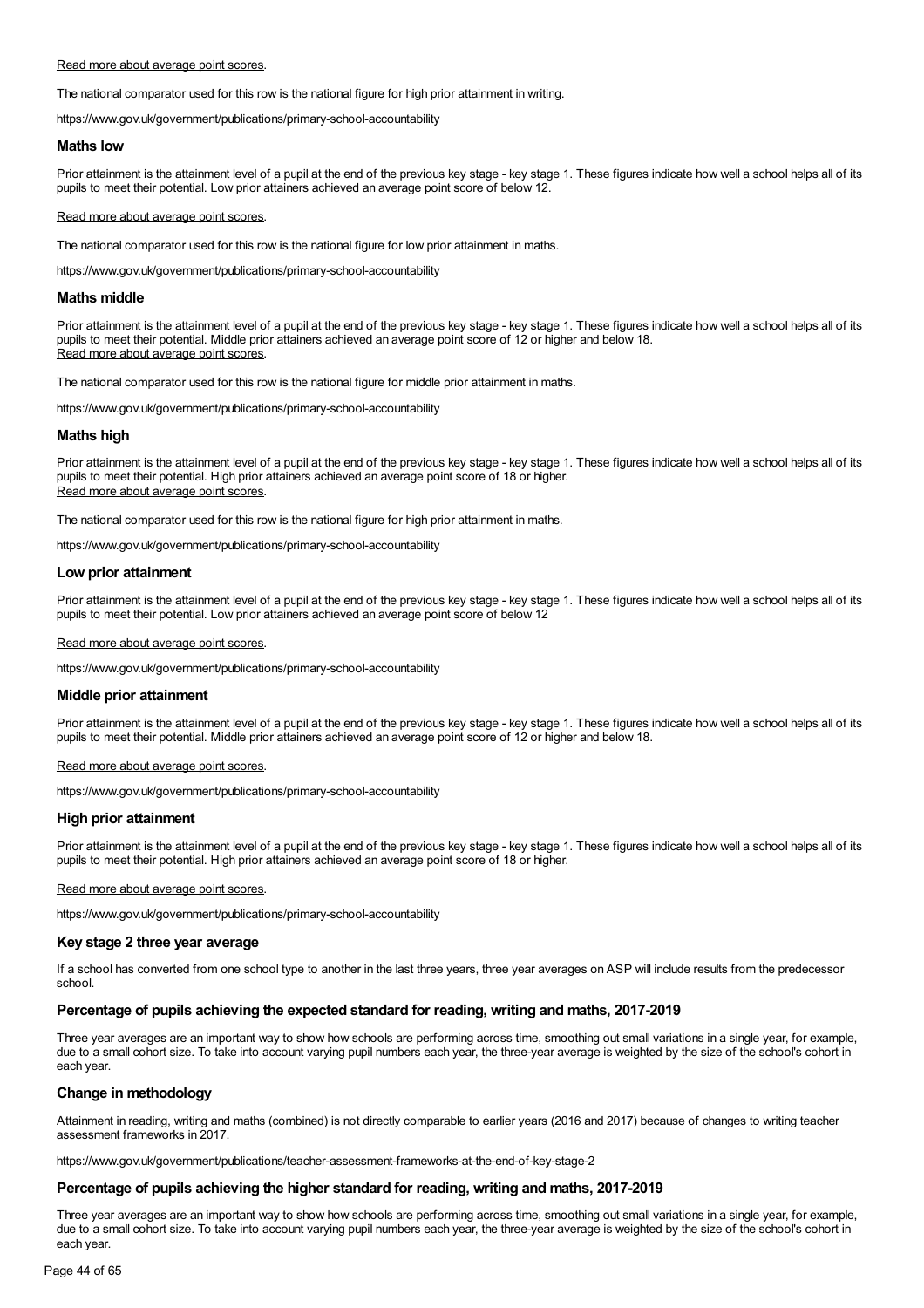## **Change in methodology**

Attainment in reading, writing and maths (combined) is not directly comparable to earlier years (2016 and 2017) because of changes to writing teacher assessment frameworks in 2017.

https://www.gov.uk/government/publications/teacher-assessment-frameworks-at-the-end-of-key-stage-2

#### **Average scaled score in reading 2017-2019**

Three year averages are an important way to show how schools are performing across time, smoothing out small variations in a single year, for example, due to a small cohort size. To take into account varying pupil numbers each year, the three-year average is weighted by the size of the school's cohort in each year.

The average scaled score for each pupil group. The expected standard is a score of 100 or more. The higher standard is 110 or more. Scaled scores allow us to compare pupil group performance year on year. Read more about scaled scores

https://www.gov.uk/guidance/scaled-scores-at-key-stage-2

#### **Average scaled score in maths 2017-2019**

Three year averages are an important way to show how schools are performing across time, smoothing out small variations in a single year, for example, due to a small cohort size. To take into account varying pupil numbers each year, the three-year average is weighted by the size of the school's cohort in each year.

The average scaled score for each pupil group. The expected standard is a score of 100 or more. The higher standard is 110 or more. Scaled scores allow us to compare pupil group performance year on year. Read more about scaled scores

#### <https://www.gov.uk/guidance/scaled-scores-at-key-stage-2>

#### **National average**

The data used for the national comparator is all state-funded schools in England. These include academies, free schools, local authority maintained schools and special schools.

#### **Local authority average**

The data used for this comparator is all state-funded schools in this school's local authority.

#### **Key stage 2 results over 3 years**

#### **Progress score**

These scores show how much progress pupils at this school made in reading, writing and maths between the end of key stage 1 and the end of key stage 2, compared to pupils across England who got similar results at the end of key stage 1.

The scores are calculated by comparing the key stage 2 test and assessment results of pupils at this school with the results of pupils in schools across England who started with similar assessment results at the end of the previous key stage - key stage 1.

In a small number of cases, pupils can have extremely negative progress scores that disproportionately affect a school's progress score. To reduce the impact of these extreme scores, we set a limit on how negative a pupil's progress score can be when calculating the school average. This will normally apply to 1 or 2 pupils if any.

Where a pupil's score is more negative than this minimum value, an adjusted score will replace the pupil's original progress score for the purpose of calculating a school's overall progress average. For further information, see the technical guidance.

In 2018/19, the new pre-key stage standards were used for the first time to report teacher assessment in reading, writing and maths for pupils working below the standard of national curriculum assessments engaged in subject-specific study. The progress methodology reflects this in the nominal points allocated for these pupils, only for the purpose of creating school level progress scores.

https://www.gov.uk/government/publications/primary-school-accountability

#### **Confidence interval**

It is difficult to say with certainty how much of the progress scores are down to the school (which may have scored higher with a different group of pupils) and how much is down to the pupils (for example some may have performed well at any school). The confidence intervals reflect this uncertainty. If the confidence intervals for 2 schools overlap, then we can't say for certain that the 2 progress scores for these schools are significantly different.

Generally speaking, the greater the number of pupils, the smaller the range of the confidence interval. For smaller schools, the confidence interval tends to be larger, since fewer pupils are included, and therefore the score will be more greatly impacted by performance of individual pupils.

A school is above average if their progress score is above 0 and the whole confidence interval is above 0. Similarly, a school is below average if their progress score is below 0 and the whole confidence interval is below 0.

For more information on statistical confidence, and more detailed technical guidance in general, see:

<https://www.gov.uk/government/publications/primary-school-accountability>

#### **Change in methodology**

We introduced a change in methodology for calculating progress scores. This means 2018 and 2019 scores are not directly comparable with 2017 scores.

#### **Percentage of pupils achieving the expected standard or higher**

Pupils are 'meeting the expected standard' if they achieve a 'scaled score' of 100 or more in their reading and maths tests, and their teacher assesses them as 'working at the expected standard' or better in writing. For a more detailed explanation, see:

<https://www.gov.uk/guidance/scaled-scores-at-key-stage-2>

<https://www.gov.uk/government/collections/key-stage-2-teacher-assessment>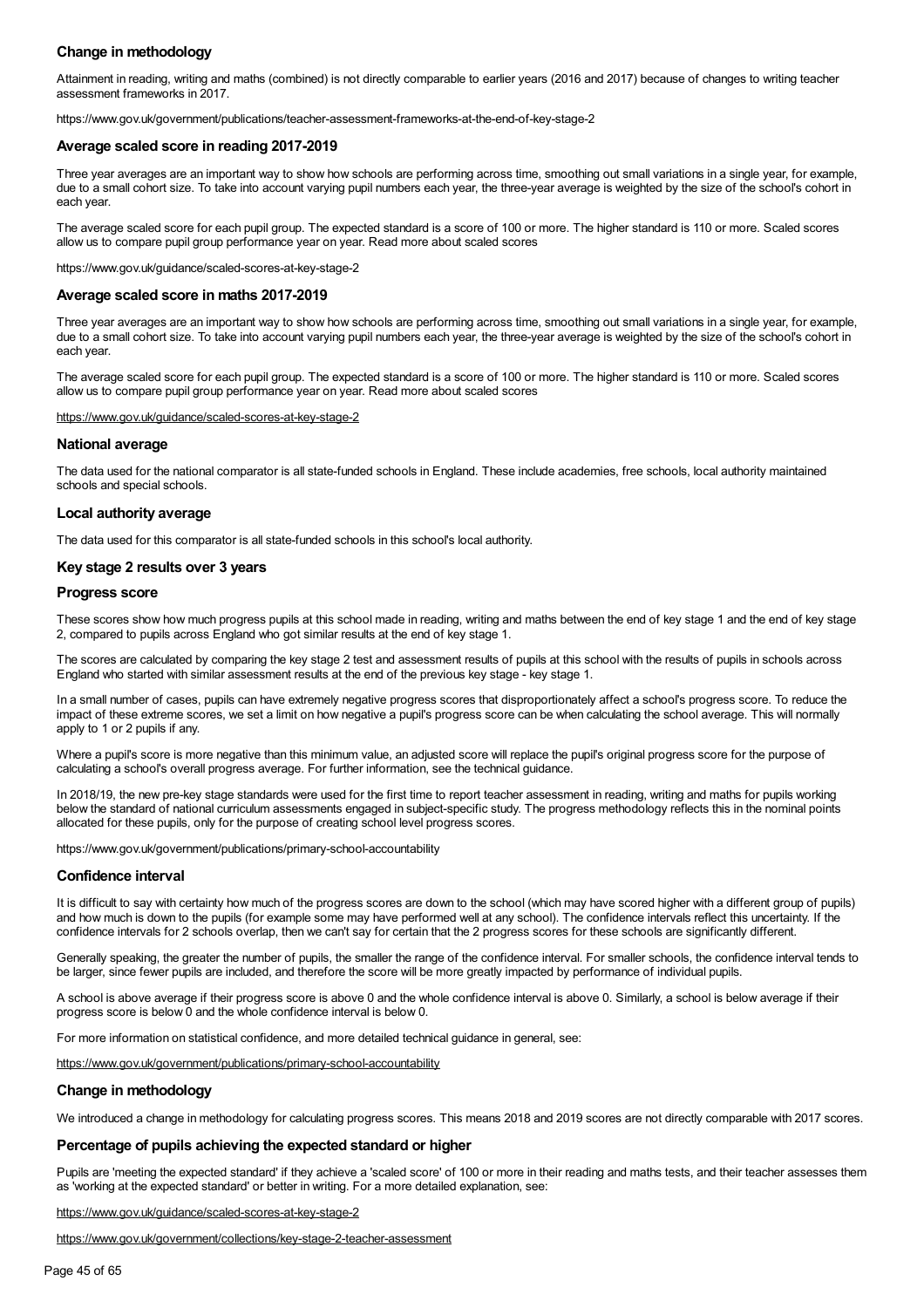## **Change in methodology**

Attainment in reading, writing and maths (combined) is not directly comparable to earlier years (2016 and 2017) because of changes to writing teacher assessment frameworks in 2017.

https://www.gov.uk/government/publications/teacher-assessment-frameworks-at-the-end-of-key-stage-2

#### **Percentage of pupils achieving the higher standard**

Pupils are 'achieving at a higher standard' if they achieve a 'scaled score' of 110 or more in their reading and maths tests, and their teacher assesses them as 'working at a greater depth within the expected standard' in writing. We set this standard for the first time in 2016 to provide information about pupils across England achieving in the top 5%. For a more detailed explanation, see:

<https://www.gov.uk/guidance/scaled-scores-at-key-stage-2>

<https://www.gov.uk/government/collections/key-stage-2-teacher-assessment>

<https://www.gov.uk/government/publications/primary-school-accountability>

#### **Change in methodology**

Attainment in reading, writing and maths (combined) is not directly comparable to earlier years (2016 and 2017) because of changes to writing teacher assessment frameworks in 2017.

https://www.gov.uk/government/publications/teacher-assessment-frameworks -at-the-end-of-key-stage-2

#### **Average scaled score in reading**

The average scaled score for each pupil group. The expected standard is a score of 100 or more. The higher standard is 110 or more. Scaled scores allow us to compare pupil group performance year on year.

https://www.gov.uk/guidance/scaled-scores-at-key-stage-2

#### **Average scaled score in maths**

The average scaled score for each pupil group. The expected standard is a score of 100 or more. The higher standard is 110 or more. Scaled scores allow us to compare pupil group performance year on year.

https://www.gov.uk/guidance/scaled-scores-at-key-stage-2

#### **National average**

The data used for the national comparator is all state-funded schools in England. These include academies, free schools, local authority maintained schools and special schools.

#### **Local authority average**

The data used for this comparator is all state-funded schools in this school's local authority.

#### **Key stage 2 headline reports**

#### **Reading / Maths**

#### **Progress score**

These scores show how much progress pupils at this school made in reading, writing and maths between the end of key stage 1 and the end of key stage 2, compared to pupils across England who got similar results at the end of key stage 1.

The scores are calculated by comparing the key stage 2 test and assessment results of pupils at this school with the results of pupils in schools across England who started with similar assessment results at the end of the previous key stage - key stage 1.

In a small number of cases, pupils can have extremely negative progress scores that disproportionately affect a school's progress score. To reduce the impact of these extreme scores, we set a limit on how negative a pupil's progress score can be when calculating the school average. This will normally apply to 1 or 2 pupils if any.

Where a pupil's score is more negative than this minimum value, an adjusted score will replace the pupil's original progress score for the purpose of calculating a school's overall progress average. For further information, see the technical guidance.

In 2018/19, the new pre-key stage standards were used for the first time to report teacher assessment in reading, writing and maths for pupils working below the standard of national curriculum assessments engaged in subject-specific study. The progress methodology reflects this in the nominal points allocated for these pupils, only for the purpose of creating school level progress scores.

https://www.gov.uk/government/publications/primary-school-accountability

#### **Achieving the expected standard**

A scaled score of 100 or higher. Scaled scores allow us to compare pupil group performance year on year.

Read more about scaled scores

https://www.gov.uk/guidance/scaled-scores-at-key-stage-2

#### **Achieving a higher standard**

A scaled score of 110 or higher. Scaled scores allow us to compare pupil group performance year on year.

Read more about scaled scores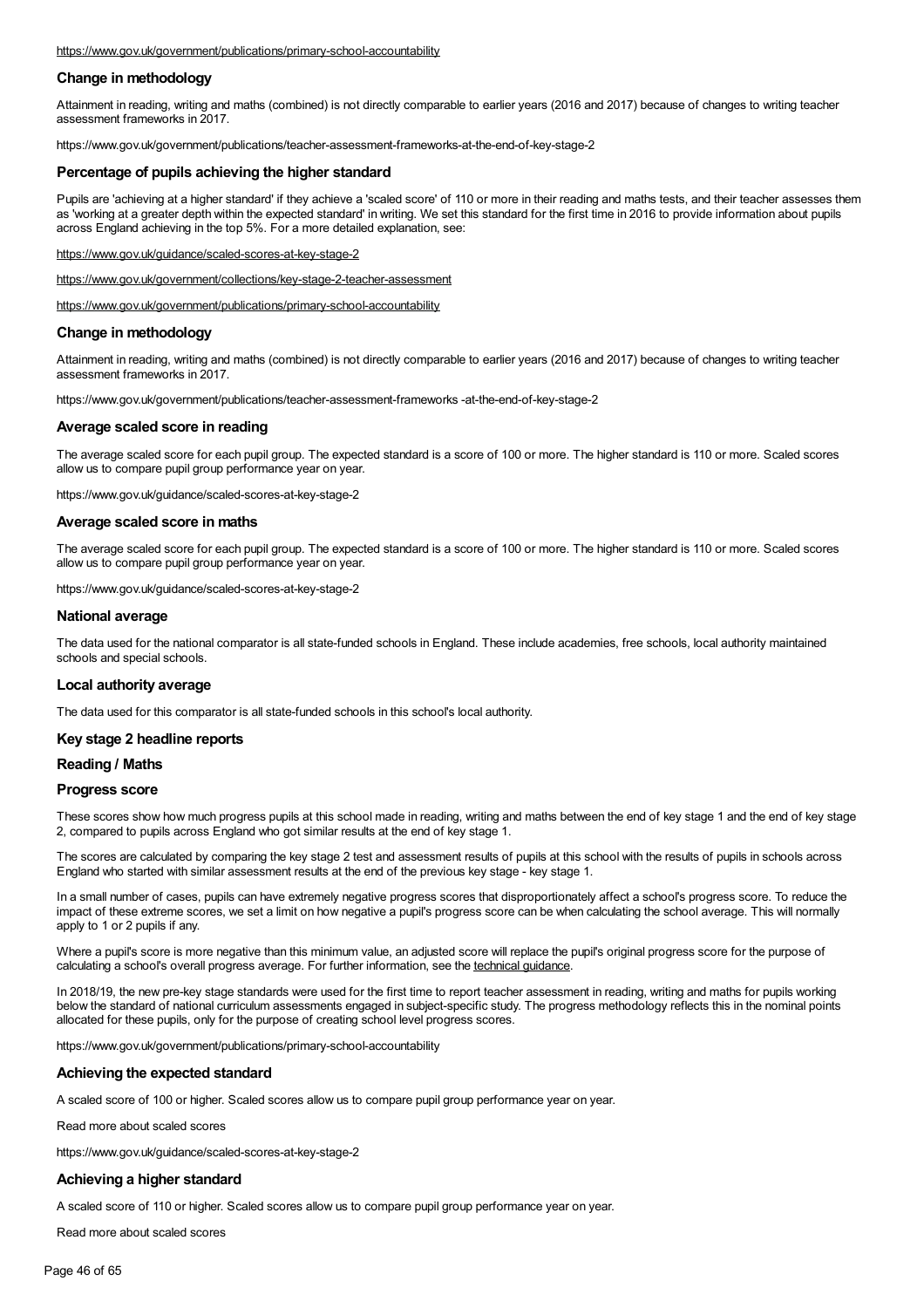https://www.gov.uk/guidance/scaled-scores-at-key-stage-2

### **Average score**

The average scaled score for each pupil group. The expected standard is a score of 100 or more. The higher standard is 110 or more. Scaled scores allow us to compare pupil group performance year on year.

Read more about scaled scores

https://www.gov.uk/guidance/scaled-scores-at-key-stage-2

#### **Writing**

#### **Progress score**

These scores show how much progress pupils at this school made in reading, writing and maths between the end of key stage 1 and the end of key stage 2, compared to pupils across England who got similar results at the end of key stage 1.

The scores are calculated by comparing the key stage 2 test and assessment results of pupils at this school with the results of pupils in schools across England who started with similar assessment results at the end of the previous key stage - key stage 1.

In a small number of cases, pupils can have extremely negative progress scores that disproportionately affect a school's progress score. To reduce the impact of these extreme scores, we set a limit on how negative a pupil's progress score can be when calculating the school average. This will normally apply to 1 or 2 pupils if any.

Where a pupil's score is more negative than this minimum value, an adjusted score will replace the pupil's original progress score for the purpose of calculating a school's overall progress average. For further information, see the technical guidance

In 2018/19, the new pre-key stage standards were used for the first time to report teacher assessment in reading, writing and maths for pupils working below the standard of national curriculum assessments engaged in subject-specific study. The progress methodology reflects this in the nominal points allocated for these pupils, only for the purpose of creating school level progress scores.

https://www.gov.uk/government/publications/primary-school-accountability

#### **Change in methodology**

Changes made to the 2017/18 writing teacher assessment frameworks mean judgements are not directly comparable to those made using the previous interim frameworks in 2016 and 2017.

<https://www.gov.uk/government/publications/teacher-assessment-frameworks-at-the-end-of-key-stage-2>

#### **Achieved the expected standard**

This refers to pupils who can write at a level meeting or exceeding the national standard.

Read more about writing standards

https://www.gov.uk/government/publications/teacher-assessment-frameworks-at-the-end-of-key-stage-2

#### **Achieved a greater depth**

This refers to pupils who can write at a level clearly exceeding the national standard.

Read more about writing standards

https://www.gov.uk/government/publications/teacher-assessment-frameworks-at-the-end-of-key-stage-2

#### **Reading, writing and maths combined**

#### **Change in methodology**

Attainment in reading, writing and maths (combined) is not directly comparable to earlier years (2016 and 2017) because of changes to writing teacher assessment frameworks in 2017.

<https://www.gov.uk/government/publications/teacher-assessment-frameworks-at-the-end-of-key-stage-2>

#### **Achieving the expected standard or higher**

Pupils are 'meeting the expected standard' if they achieve a 'scaled score' of 100 or more in their reading and maths tests, and their teacher assesses them as 'working at the expected standard' or better in writing. For a more detailed explanation, see:

<https://www.gov.uk/guidance/scaled-scores-at-key-stage-2>

<https://www.gov.uk/government/collections/key-stage-2-teacher-assessment>

<https://www.gov.uk/government/publications/primary-school-accountability>

#### **Achieving the higher standard**

Pupils are 'achieving at a higher standard' if they achieve a 'scaled score' of 110 or more in their reading and maths tests, and their teacher assesses them as 'working at a greater depth within the expected standard' in writing. For a more detailed explanation, see:

<https://www.gov.uk/guidance/scaled-scores-at-key-stage-2>

<https://www.gov.uk/government/collections/key-stage-2-teacher-assessment>

<https://www.gov.uk/government/publications/primary-school-accountability>

#### **KS2 Progress scatter plot**

**Progress score**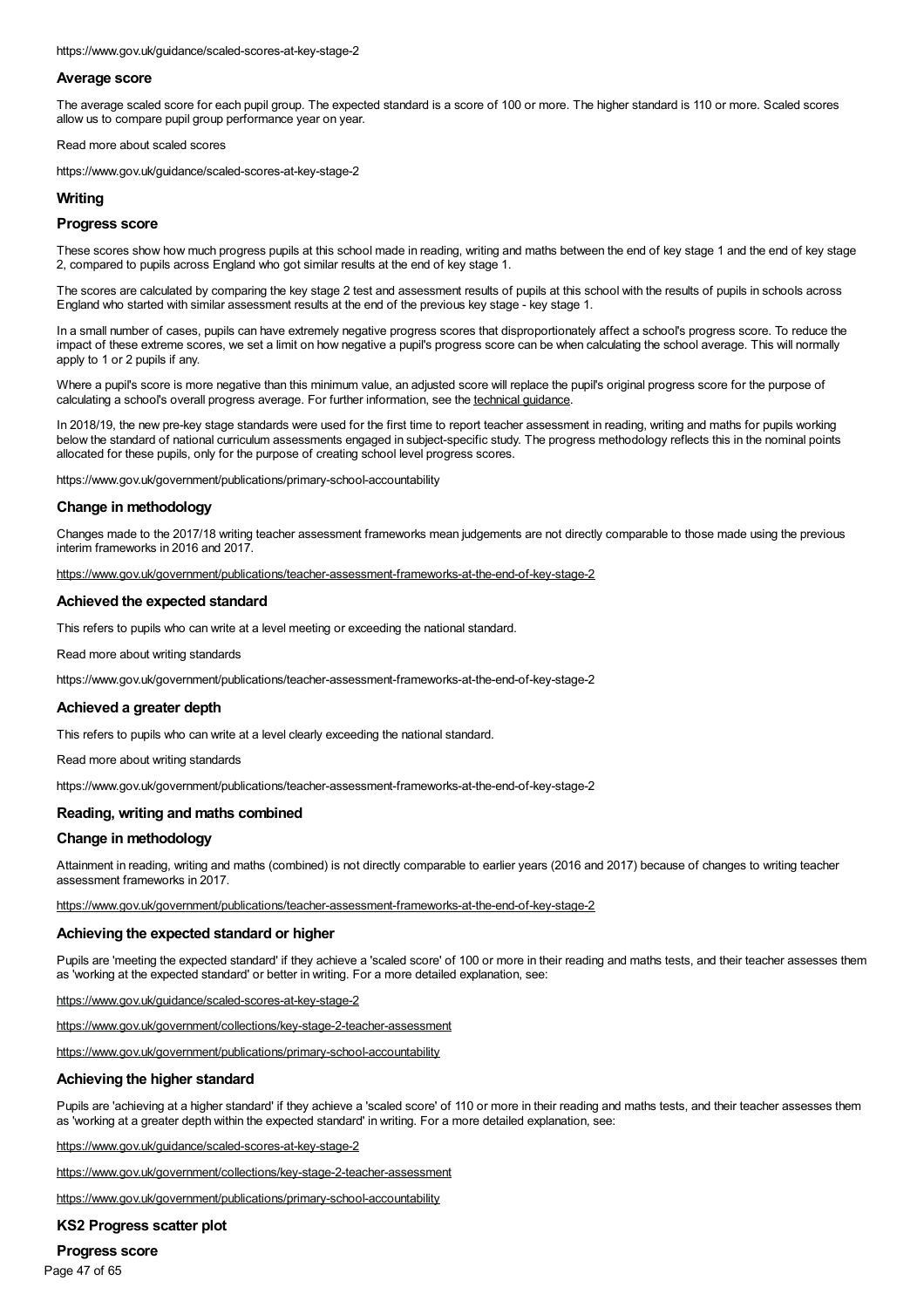We calculate the scores by comparing the key stage 2 test and assessment results of pupils at this school with the results of pupils in schools across England who started with similar assessment results at the end of key stage 1.

See School performance tables: about the data for more information.

In a small number of cases, pupils can have extremely negative progress scores that disproportionately affect a school's overall progress score. To reduce the impact of these extreme scores, we set a limit on how negative a pupil's progress score can be when calculating the school average. This will normally apply to 1 or 2 pupils per school, if any.

Where a pupil's score is more negative than this minimum value, an adjusted score will replace the pupil's original progress score for the purpose of calculating a school's overall progress average. For further information, see the technical guidance.

In 2018/19, the new pre-key stage standards were used for the first time to report teacher assessment in reading, writing and maths for pupils working below the standard of national curriculum assessments engaged in subject-specific study. The progress methodology reflects this in the nominal points allocated for these pupils, only for the purpose of creating school level progress scores.

https://www.gov.uk/government/collections/school-performance-tables-about-the-data

https://www.gov.uk/government/publications/primary-school-accountability

#### **Key stage 1 prior attainment overall**

This is a pupil's average performance at key stage 1 across reading, writing and mathematics. Read more about prior attainment.

[https://www.gov.uk/government/uploads/system/uploads/attachment\\_data/file/560969/Primary\\_school\\_accountability\\_summary.pdf.pdf](https://www.gov.uk/government/uploads/system/uploads/attachment_data/file/560969/Primary_school_accountability_summary.pdf.pdf)

#### **Highlight pupils by**

This highlight will show you either all pupils or your filter selections, broken down by your highlight selection (for example, male and female pupils). If you want to only see a particular selection of pupils (for example, male pupils only), use the filter options below.

#### **Number of pupils**

Points on the scatter plot may overlap when 2 or more pupils' performance is similar. To view them more easily, use the 'Zoom in' tool above the scatter plot.

If you click on a point that overlaps with similar scores, you can scroll through these pupils' details by using the 'Next' prompt.

Please use the pupil list report as an alternative view of this pupil data.

#### **KS2 Attainment scatter plot**

#### **Key stage 2 reading**

The average scaled score for each pupil group. The expected standard is a score of 100 or more. The higher standard is 110 or more. Read more about scaled scores.

This scatter plot displays the outcomes of pupils who did the national curriculum assessments and achieved a scaled score and therefore not the outcomes of pupils working below the national curriculum assessment standard.

https://www.gov.uk/guidance/scaled-scores-at-key-stage-2

#### **Key stage 2 writing**

Writing is teacher assessed and we report pupil attainment in line with the framework. The scatter plot includes the outcomes for pupils working below the standard of the test as reported against the pre key stage 2 standards.

<https://www.gov.uk/government/publications/teacher-assessment-frameworks-at-the-end-of-key-stage-2>

#### **GDS**

Working at greater depth.

#### **EXS**

Working at the expected standard.

#### **WTS**

Working towards the expected standard.

#### **Pre key stage 2 standards**

Read more about pre key stage 2 standards.

<https://www.gov.uk/government/publications/teacher-assessment-frameworks-at-the-end-of-key-stage-2>

#### **Key stage 2 maths**

The average scaled score for each pupil group. The expected standard is a score of 100 or more. The higher standard is 110 or more. Read more about scaled scores.

This scatter plot displays the outcomes of pupils who did the national curriculum assessments and achieved a scaled score and therefore not the outcomes of pupils working below the national curriculum assessment standard.

https://www.gov.uk/guidance/scaled-scores-at-key-stage-2

#### **Key stage 1 prior attainment overall**

This is a pupil's average performance at key stage 1 across reading, writing and mathematics. Read more about prior attainment.

Page 48 of 65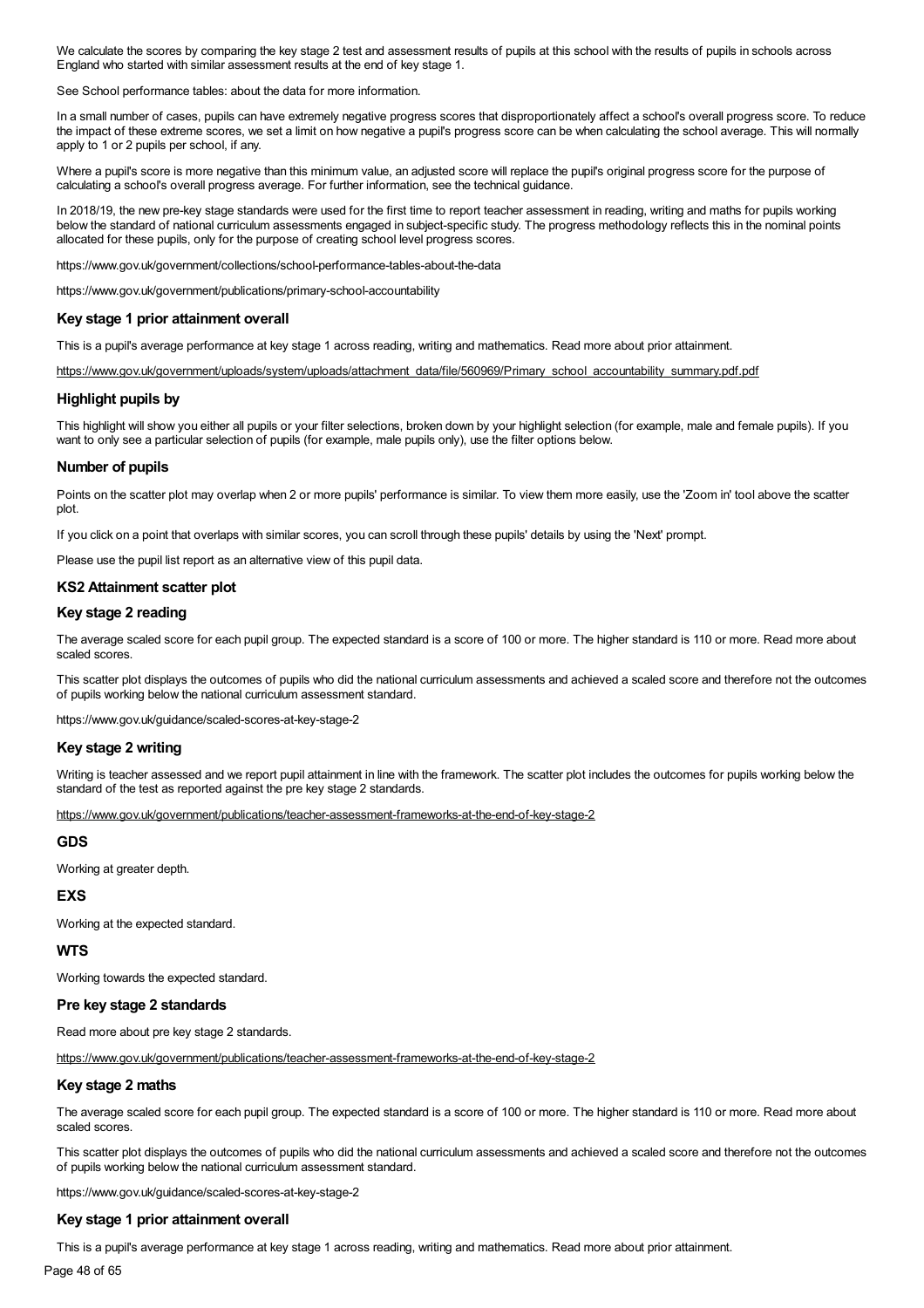## **Key stage 1 prior attainment in reading**

This is a pupil's average performance at key stage 1 in reading. Read more about prior attainment.

[https://www.gov.uk/government/uploads/system/uploads/attachment\\_data/file/560969/Primary\\_school\\_accountability\\_summary.pdf.pdf](https://www.gov.uk/government/uploads/system/uploads/attachment_data/file/560969/Primary_school_accountability_summary.pdf.pdf)

#### **Key stage 1 prior attainment in writing**

This is a pupil's average performance at key stage 1 in writing. Read more about prior attainment.

[https://www.gov.uk/government/uploads/system/uploads/attachment\\_data/file/560969/Primary\\_school\\_accountability\\_summary.pdf.pdf](https://www.gov.uk/government/uploads/system/uploads/attachment_data/file/560969/Primary_school_accountability_summary.pdf.pdf)

#### **Key stage 1 prior attainment in maths**

This is a pupil's average performance at key stage 1 in maths. Read more about prior attainment.

[https://www.gov.uk/government/uploads/system/uploads/attachment\\_data/file/560969/Primary\\_school\\_accountability\\_summary.pdf.pdf](https://www.gov.uk/government/uploads/system/uploads/attachment_data/file/560969/Primary_school_accountability_summary.pdf.pdf)

#### **Highlight pupils by**

This highlight will show you either all pupils or your filter selections, broken down by your highlight selection (for example, male and female pupils). If you want to only see a particular selection of pupils (for example, male pupils only), use the filter options below.

#### **Number of pupils**

Points on the scatter plot may overlap when 2 or more pupils' performance is similar. To view them more easily, use the 'Zoom in' tool above the scatter plot.

If you click on a point that overlaps with similar scores, you can scroll through these pupils' details by using the 'Next' prompt.

Please use the pupil list report as an alternative view of this pupil data.

### **Key stage 2 additional reports**

#### **EGPS**

#### **Expected standard**

A scaled score of 100 or higher. Scaled scores allow us to compare pupil group performance year on year. Read more about scaled scores.

https://www.gov.uk/guidance/scaled-scores-at-key-stage-2

#### **Higher standard**

A scaled score of 110 or higher. Scaled scores allow us to compare pupil group performance year on year. Read more about scaled scores.

https://www.gov.uk/guidance/scaled-scores-at-key-stage-2

#### **Average score**

The average scaled score for each pupil group. The expected standard is a score of 100 or more. The higher standard is 110 or more. Scaled scores allow us to compare pupil group performance year on year.

Read more about scaled scores

https://www.gov.uk/guidance/scaled-scores-at-key-stage-2

### **Science**

At least the expected standard in science

A scaled score of 100 or higher. Scaled scores allow us to compare pupil group performance year on year.

Read more about scaled scores

https://www.gov.uk/guidance/scaled-scores-at-key-stage-2

#### **All key stage 2 pupil group reports**

### **National average**

The data used for the national comparator is all state-funded schools in England. These include academies, free schools, local authority maintained schools and special schools.

## **Male**

The national comparator used in this row is the national average for male pupils.

#### **Female**

The national comparator used in this row is the national average for female pupils.

#### **Disadvantaged (default)**

Pupils may be defined as disadvantaged if:

- they are known to have been eligible for free school meals in the past 6 years, or

- they are recorded as having been looked after for at least one day, or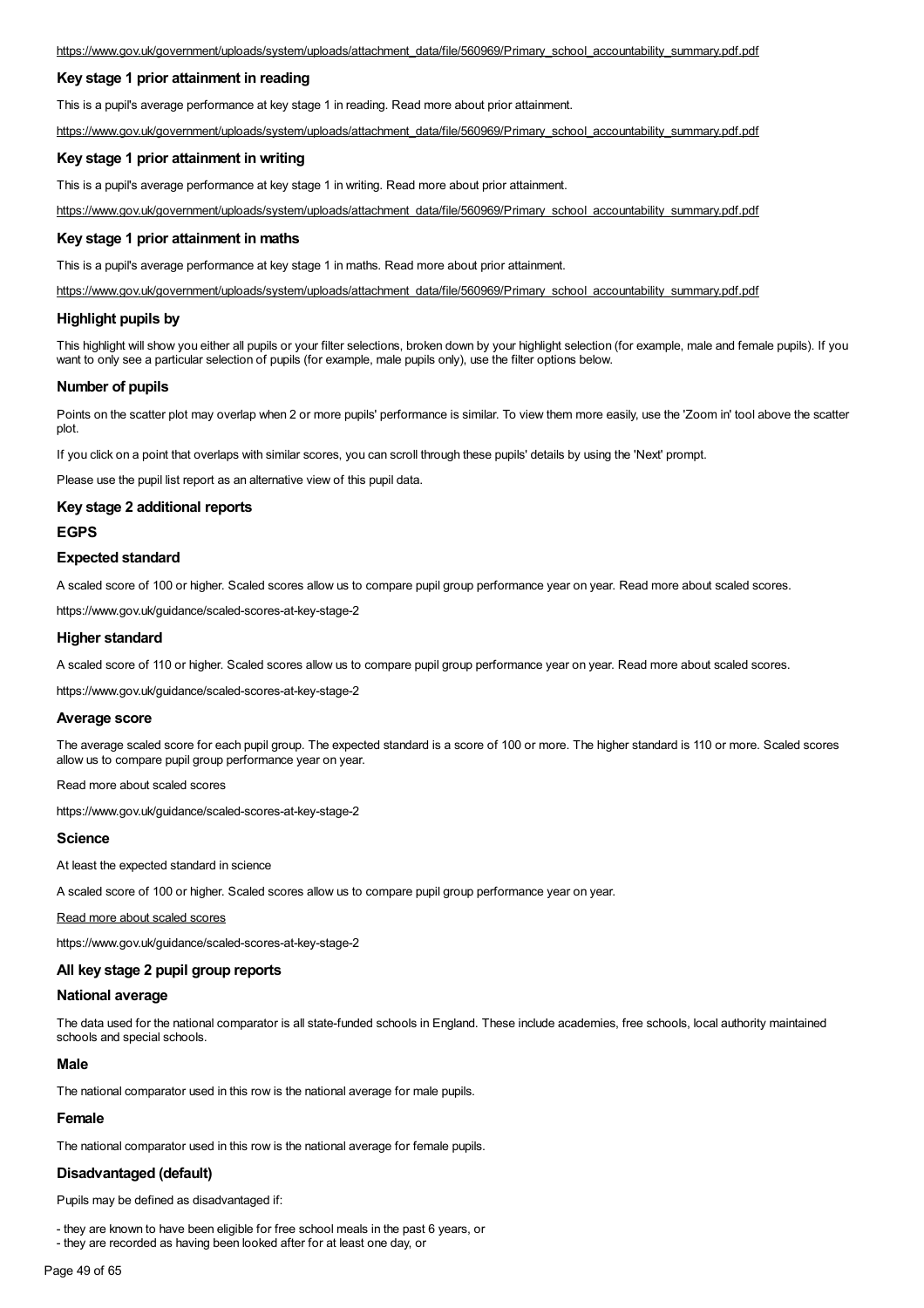- they are recorded as having been adopted from care

The national comparator for this row is the national average for non-disadvantaged children.

#### **Disadvantaged (like-for-like)**

Pupils may be defined as disadvantaged if:

- they are known to have been eligible for free school meals in the past 6 years, or
- they are recorded as having been looked after for at least one day, or
- they are recorded as having been adopted from care

The comparator for this row is the national average for disadvantaged pupils. This is different to the default DfE national comparator.

### **Ever 6 FSM (default)**

Pupils known to have been eligible for free school meals in any of the previous 6 academic years, as well as those first known to be eligible in January of the year this data covers.

The national comparator used in this row is the national average for children who are not eligible for free school meals.

#### **Ever 6 FSM (like-for-like)**

Pupils known to have been eligible for free school meals in any of the previous 6 academic years, as well as those first known to be eligible in January of the year this data covers.

The comparator for this row is the national average for Ever 6 FSM pupils. This is different to the default DfE national comparator.

#### **Children looked after (default)**

This means children looked after by local authority for at least 1 day during the year and aged 4-15 as at 31 August. It excludes children looked after under an agreed series of short placements and also those who were on remand/committed for trial or sentence and accommodated by the local authority.

Small CLA cohorts in most schools mean you should treat this data with caution, in particular when comparing against national benchmarks. Also, note that ASP uses a different definition for the CLA national average compared to other DfE statistical publications covering attainment of looked after children.

The national comparator used in this row is the national average for pupils in state-funded schools who have not been looked after for 1 day for the year in question. Note that 'not looked after children' in this case will include pupils who may have been looked after previously but were not looked after for at least 1 day in the year in question as well have pupils who have never been looked after.

https://www.gov.uk/government/statistics/outcomes-for-children-looked-after-by-las-31-march-2018

#### **Children looked after (like-for-like)**

This means children looked after by local authority for at least 1 day during the year and aged 4-15 as at 31 August. It excludes children looked after under an agreed series of short placements and also those who were on remand/committed for trial or sentence and accommodated by the local authority.

Small CLA cohorts in most schools mean you should treat this data with caution, in particular when comparing against national benchmarks. Also, note that ASP uses a different definition for the CLA national average compared to other DfE statistical publications covering attainment of looked after children.

The national comparator used in this row is the national average for pupils in state-funded schools who have been looked after for at least 1 day for the year in question. This is different to the default DfE national comparator.

https://www.gov.uk/government/statistics/outcomes-for-children-looked-after-by-las-31-march-2018

#### **Other (default)**

Non-disadvantaged children.

The national comparator used in this row is the national average for non-disadvantaged children.

#### **Other (like-for-like)**

Non-disadvantaged children.

In this like-for-like view of the data, the national comparator used in this row remains the national average for non-disadvantaged children.

#### **Switch comparator**

This button changes your view of disadvantaged pupils' data and its component measures Ever 6 FSM and CLA to a 'like-for-like' comparator based on the national average for each cohort of pupils.

This is different from the default DfE national comparator, which is the national average for non-disadvantaged, non-Ever 6 FSM and non-CLA pupils.

#### **Like-for-like national average**

The comparators for disadvantaged pupils, Ever 6 FSM and CLA pupils are the national averages for disadvantaged pupils, Ever 6 FSM and CLA pupils.

This is different from the default DfE national comparator, which is the national average for non-disadvantaged, non-Ever 6 FSM and CLA.

The comparator for other pupils remains as non-disadvantaged pupils nationally.

#### **SEN EHCP**

This refers to pupils with Special Educational Needs (SEN) who have learning difficulties or disabilities that make it harder for them to learn than most children of the same age. There's a formal assessment to decide if a pupil needs an education, health and care plan (EHCP).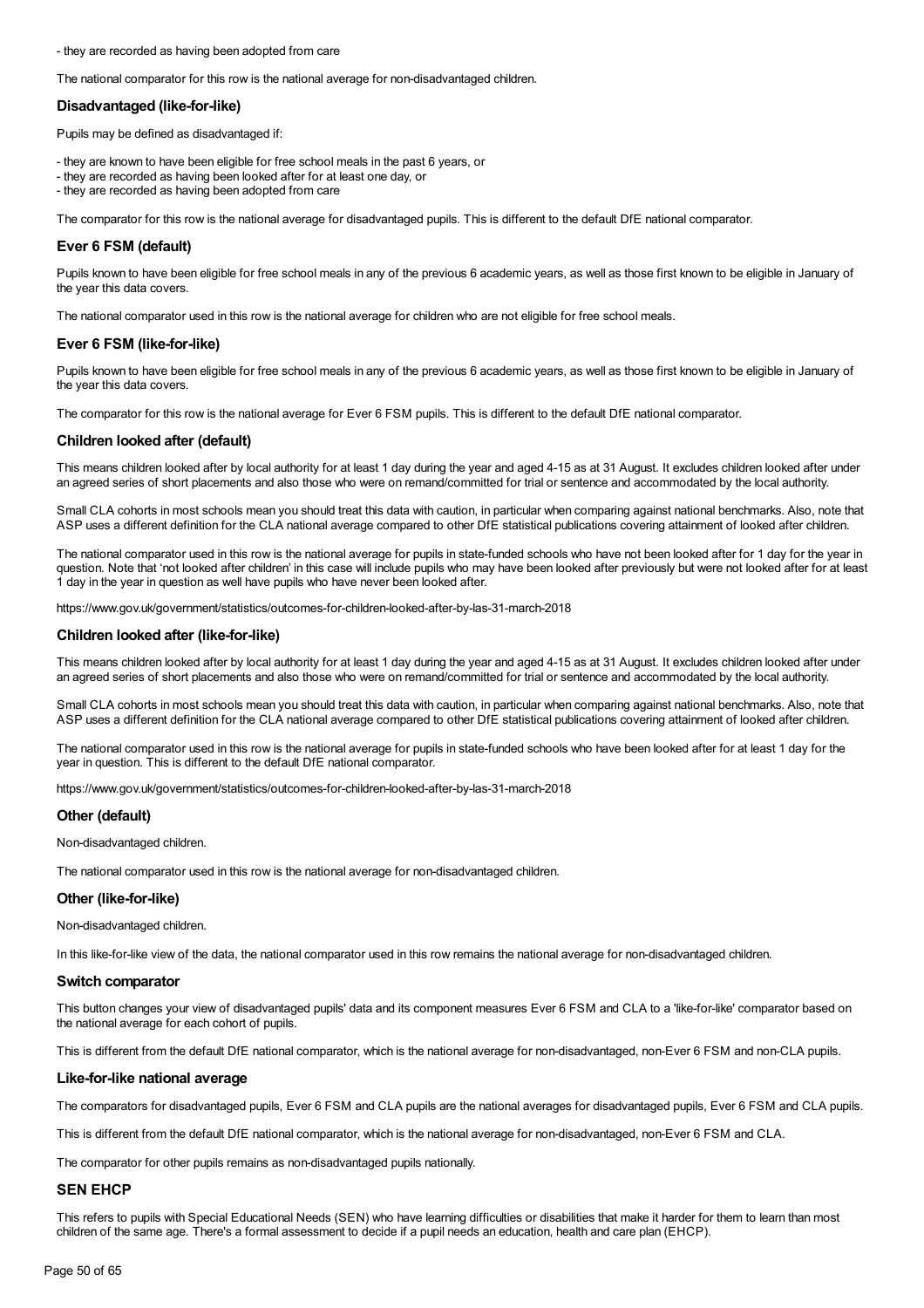The national comparator used in this row is the national average for all pupils.

#### **SEN support**

This is when the school gives children extra or different help from its usual curriculum. Outside specialists may advise or support the class teacher and SEN coordinator.

The national comparator used in this row is the national average for all pupils.

#### **No SEN**

Pupils with no Special Educational Needs.

The national comparator used in this row is the national average for pupils with no SEN.

#### **Non-mobile**

Pupils who were on the school roll for the whole of years 5 and 6.

The national comparator used in this row is the national average for pupils on the school roll for the whole of years 5 and 6.

#### **English first language**

This refers to children who were initially exposed to English during early development and continue to be exposed to English in the home or in the community.

The national comparator used in this row is the national average for all pupils.

#### **English additional language**

This refers to children who were initially exposed to a non-English language during early development and continue to be exposed to this language in the home or in the community.

The national comparator used in this row is the national average for all pupils.

#### **Prior attainment**

#### **Low overall**

Prior attainment is the attainment level of a pupil at the end of the previous key stage - key stage 1. These figures indicate how well a school helps all of its pupils to meet their potential. Low prior attainers achieved an average point score of below 12. Read more about average point scores.

The national comparator used for this row is the national figure for low prior attainment overall.

https://www.gov.uk/government/publications/primary-school-accountability

#### **Middle overall**

Prior attainment is the attainment level of a pupil at the end of the previous key stage - key stage 1. These figures indicate how well a school helps all of its pupils to meet their potential. Middle prior attainers achieved an average point score of 12 or higher and below 18. Read more about average point scores.

The national comparator used for this row is the national figure for middle prior attainment overall.

https://www.gov.uk/government/publications/primary-school-accountability

#### **High overall**

Prior attainment is the attainment level of a pupil at the end of the previous key stage - key stage 1. These figures indicate how well a school helps all of its pupils to meet their potential. High prior attainers achieved an average point score of 18 or higher. Read more about average point scores.

The national comparator used for this row is the national figure for high prior attainment overall.

#### **Reading low**

Prior attainment is the attainment level of a pupil at the end of the previous key stage - key stage 1. These figures indicate how well a school helps all of its pupils to meet their potential. Low prior attainers achieved an average point score of below 12. Read more about average point scores.

The national comparator used for this row is the national figure for low prior attainment in reading.

https://www.gov.uk/government/publications/primary-school-accountability

#### **Reading middle**

Prior attainment is the attainment level of a pupil at the end of the previous key stage - key stage 1. These figures indicate how well a school helps all of its pupils to meet their potential. Middle prior attainers achieved an average point score of 12 or higher and below 18. Read more about average point scores.

The national comparator used for this row is the national figure for middle prior attainment in reading.

https://www.gov.uk/government/publications/primary-school-accountability

#### **Reading high**

Prior attainment is the attainment level of a pupil at the end of the previous key stage - key stage 1. These figures indicate how well a school helps all of its pupils to meet their potential. High prior attainers achieved an average point score of 18 or higher. Read more about average point scores.

The national comparator used for this row is the national figure for high prior attainment in reading.

<https://www.gov.uk/government/publications/primary-school-accountability>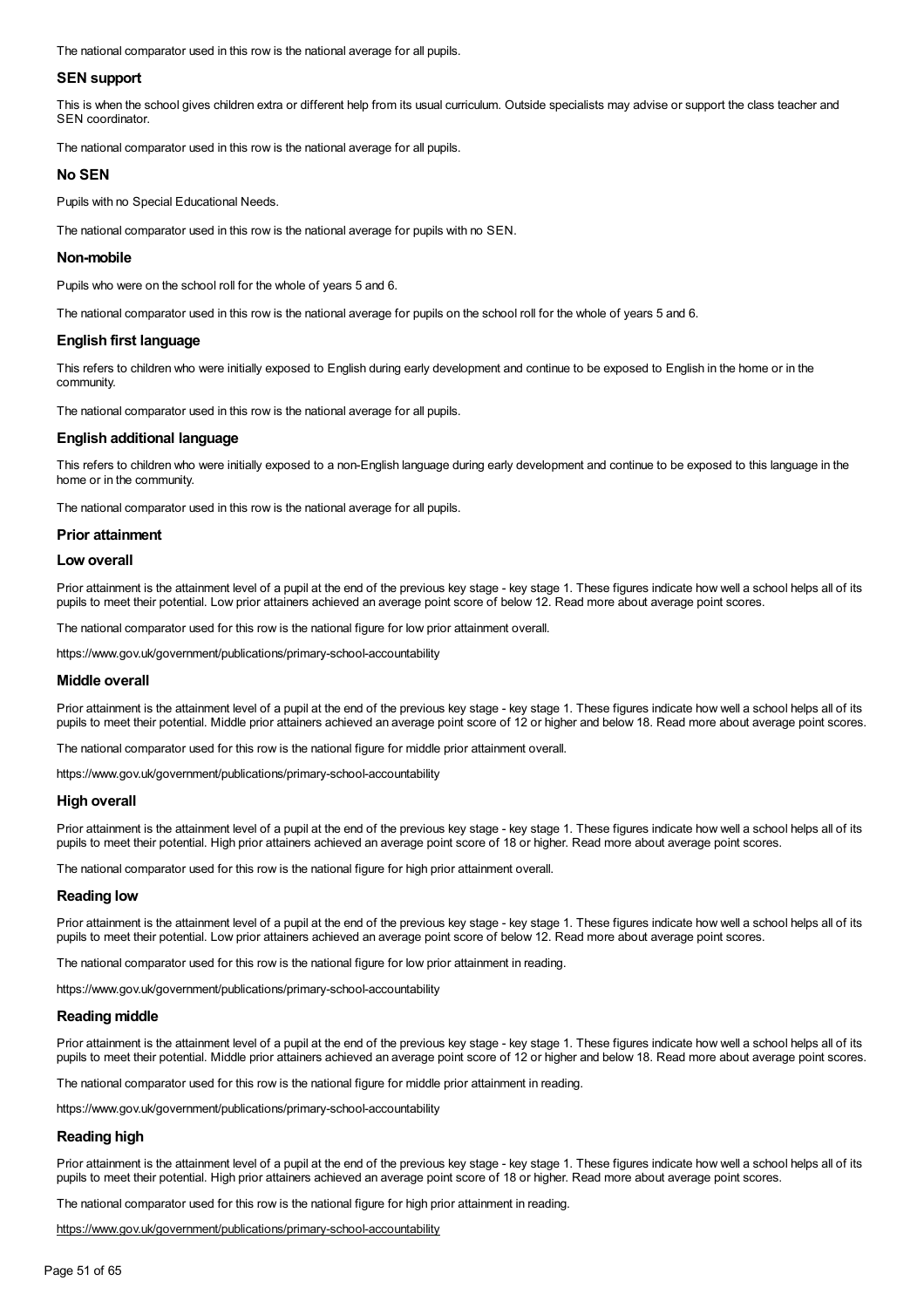## **Writing low**

Prior attainment is the attainment level of a pupil at the end of the previous key stage - key stage 1. These figures indicate how well a school helps all of its pupils to meet their potential. Low prior attainers achieved an average point score of below 12. Read more about average point scores.

The national comparator used for this row is the national figure for low prior attainment in writing.

https://www.gov.uk/government/publications/primary-school-accountability

#### **Writing middle**

Prior attainment is the attainment level of a pupil at the end of the previous key stage - key stage 1. These figures indicate how well a school helps all of its pupils to meet their potential. Middle prior attainers achieved an average point score of 12 or higher and below 18. Read more about average point scores.

The national comparator used for this row is the national figure for middle prior attainment in writing.

https://www.gov.uk/government/publications/primary-school-accountability

#### **Writing high**

Prior attainment is the attainment level of a pupil at the end of the previous key stage - key stage 1. These figures indicate how well a school helps all of its pupils to meet their potential. High prior attainers achieved an average point score of 18 or higher. Read more about average point scores.

The national comparator used for this row is the national figure for high prior attainment in writing.

https://www.gov.uk/government/publications/primary-school-accountability

#### **Maths low**

Prior attainment is the attainment level of a pupil at the end of the previous key stage - key stage 1. These figures indicate how well a school helps all of its pupils to meet their potential. Low prior attainers achieved an average point score of below 12. Read more about average point scores.

The national comparator used for this row is the national figure for low prior attainment in maths.

https://www.gov.uk/government/publications/primary-school-accountability

#### **Maths middle**

Prior attainment is the attainment level of a pupil at the end of the previous key stage - key stage 1. These figures indicate how well a school helps all of its pupils to meet their potential. Middle prior attainers achieved an average point score of 12 or higher and below 18. Read more about average point scores.

The national comparator used for this row is the national figure for middle prior attainment in maths.

https://www.gov.uk/government/publications/primary-school-accountability

#### **Maths high**

Prior attainment is the attainment level of a pupil at the end of the previous key stage - key stage 1. These figures indicate how well a school helps all of its pupils to meet their potential. High prior attainers achieved an average point score of 18 or higher. Read more about average point scores.

The national comparator used for this row is the national figure for high prior attainment in maths.

https://www.gov.uk/government/publications/primary-school-accountability

#### **Key stage 1 performance measures**

#### **Percentage achieving the expected standard or higher in reading**

The pupil achieved the expected standard or greater depth in reading. Read more about key stage 1 standards.

https://www.gov.uk/government/publications/teacher-assessment-frameworks-at-the-end-of-key-stage-1

#### **Percentage achieving greater depth in reading**

The pupil achieved a greater depth in reading. Read more about key stage 1 standards.

https://www.gov.uk/government/publications/teacher-assessment-frameworks-at-the-end-of-key-stage-1

#### **Percentage achieving the expected standard or higher in writing**

The pupil achieved the expected standard or greater depth in writing. Read more about key stage 1 standards.

https://www.gov.uk/government/publications/teacher-assessment-frameworks-at-the-end-of-key-stage-1

#### **Percentage achieving greater depth in writing**

The pupil achieved a greater depth in writing. Read more about key stage 1 standards.

https://www.gov.uk/government/publications/teacher-assessment-frameworks-at-the-end-of-key-stage-1

#### **Percentage achieving the expected standard or higher in maths**

The pupil achieved the expected standard or greater depth in maths. Read more about key stage 1 standards.

https://www.gov.uk/government/publications/teacher-assessment-frameworks-at-the-end-of-key-stage-1

#### **Percentage achieving greater depth in maths**

The pupil achieved a greater depth in maths. Read more about key stage 1 standards.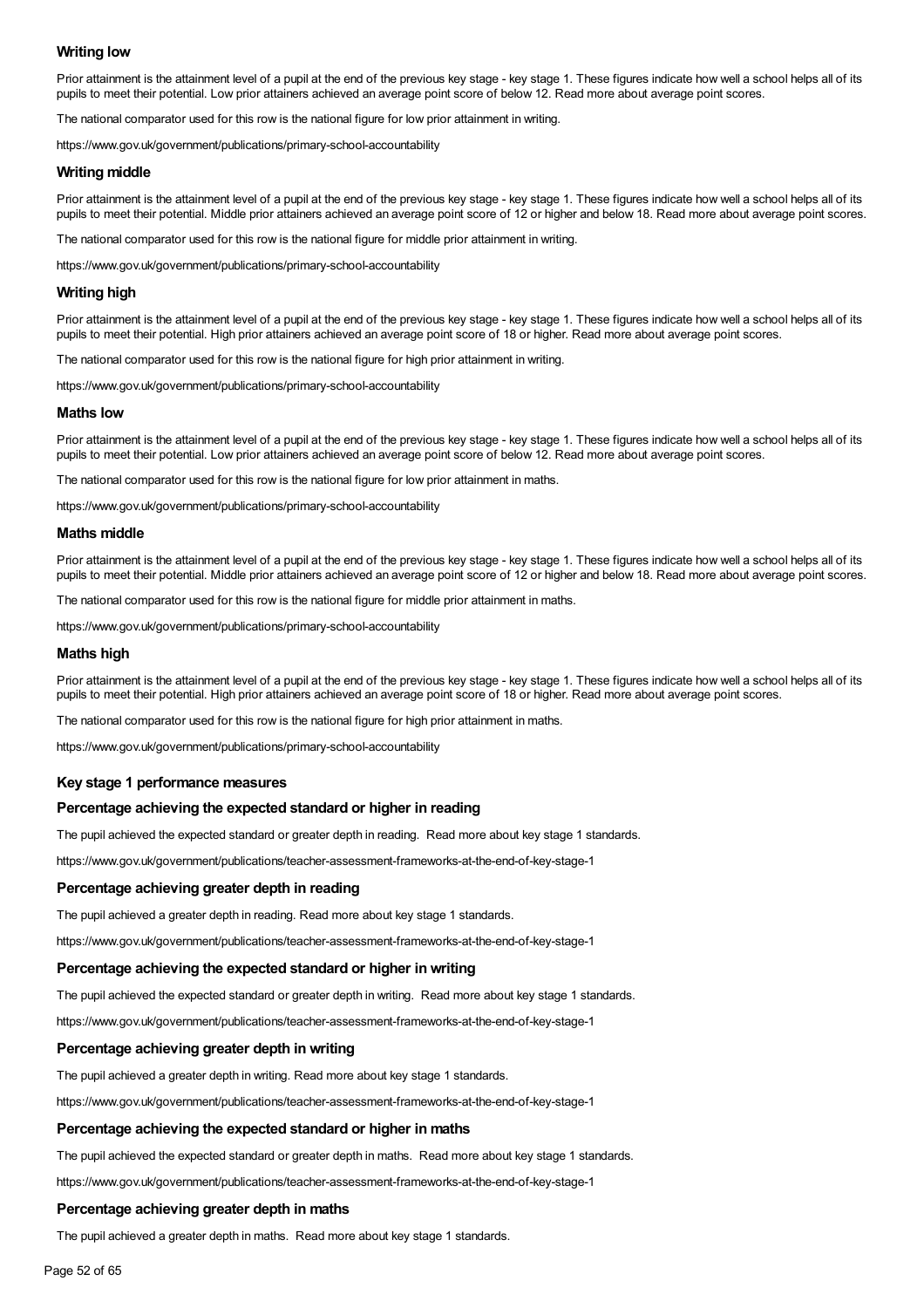https://www.gov.uk/government/publications/teacher-assessment-frameworks-at-the-end-of-key-stage-1

### **Local authority average**

The data used for this comparator is all state-funded schools in this school's local authority.

#### **National average**

The data used for the national comparator is all state-funded schools in England. These include academies, free schools, local authority maintained schools and special schools.

### **Key stage 1 additional reports**

#### **Reading**

#### **Achieved greater depth**

The pupil achieved a greater depth in reading. Read more about key stage 1 standards.

https://www.gov.uk/government/publications/teacher-assessment-frameworks-at-the-end-of-key-stage-1

#### **Achieved the expected standard or higher**

The pupil achieved the expected standard or greater depth in reading. Read more about key stage 1 standards.

https://www.gov.uk/government/publications/teacher-assessment-frameworks-at-the-end-of-key-stage-1

#### **Working towards**

The pupil is working towards the expected standard of reading. Read more about key stage 1 standards.

https://www.gov.uk/government/publications/pre-key-stage-1-standards

#### **Pre-key stage 1 standards**

Read more about the pre-key stage 1 standards.

https://www.gov.uk/government/publications/pre-key-stage-1-standards

## **Writing**

#### **Achieved greater depth**

The pupil achieved a greater depth in writing. Read more about key stage 1 standards.

https://www.gov.uk/government/publications/teacher-assessment-frameworks-at-the-end-of-key-stage-1

#### **Achieved the expected standard or higher**

The pupil achieved the expected standard or greater depth in writing. Read more about key stage 1 standards.

https://www.gov.uk/government/publications/teacher-assessment-frameworks-at-the-end-of-key-stage-1

#### **Working towards**

The pupil is working towards the expected standard of writing. Read more about key stage 1 standards

https://www.gov.uk/government/publications/pre-key-stage-1-standards

### **Pre-key stage 1 standards**

Read more about the pre-key stage 1 standards.

https://www.gov.uk/government/publications/pre-key-stage-1-standards

## **Maths**

## **Achieved greater depth**

The pupil achieved a greater depth in maths. Read more about key stage 1 standards.

https://www.gov.uk/government/publications/teacher-assessment-frameworks-at-the-end-of-key-stage-1

## **Achieved the expected standard or higher**

The pupil achieved the expected standard or greater depth in maths. Read more about key stage 1 standards.

https://www.gov.uk/government/publications/teacher-assessment-frameworks-at-the-end-of-key-stage-1

## **Working towards**

The pupil is working towards the expected standard of maths. Read more about key stage 1 standards.

https://www.gov.uk/government/publications/pre-key-stage-1-standards

## **Pre-key stage 1 standards**

Read more about the pre-key stage 1 standards.

https://www.gov.uk/government/publications/pre-key-stage-1-standards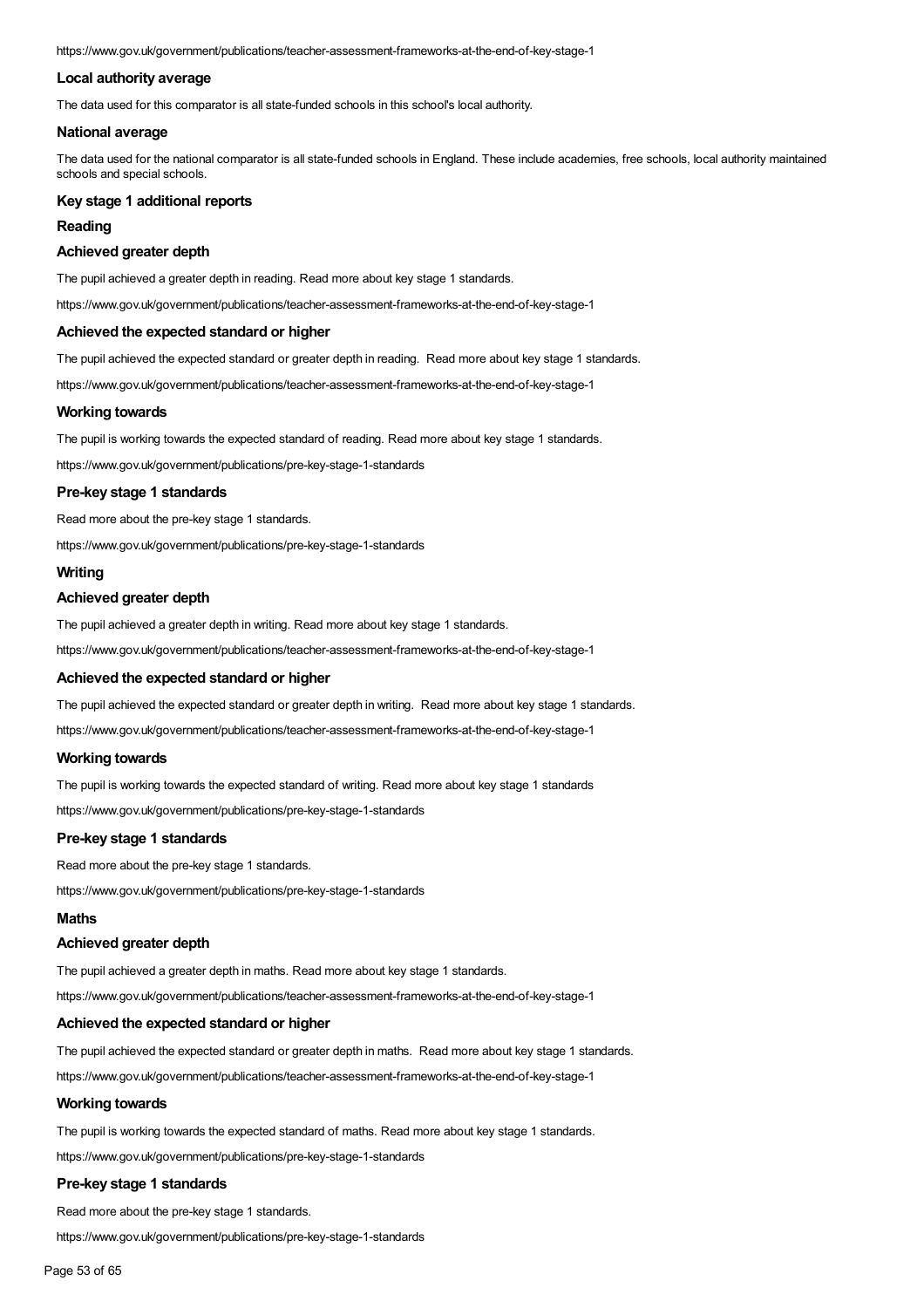## **All key stage 1 pupil group reports**

## **Male**

The national comparator used in this row is the national average for male pupils.

## **Female**

The national comparator used in this row is the national average for female pupils.

## **Disadvantaged**

- Pupils may be defined as disadvantaged if:
- they are known to have been eligible for free school meals in the past 6 years, or
- they are recorded as having been looked after for at least one day, or
- they are recorded as having been adopted from care

The national comparator for this row is the national average for non-disadvantaged children.

## **Ever 6 FSM**

Pupils known to have been eligible for free school meals in any of the previous 6 academic years, as well as those first known to be eligible in January of the year this data covers.

The national comparator used in this row is the national average for children who are not eligible for free school meals.

## **Children looked after**

This means children looked after by local authority for at least 1 day during the year and aged 4-15 as at 31 August. It excludes children looked after under an agreed series of short placements and also those who were on remand/committed for trial or sentence and accommodated by the local authority.

Small CLA cohorts in most schools mean you should treat this data with caution, in particular when comparing against national benchmarks. Also, note that ASP uses a different definition for the CLA national average compared to other DfE statistical publications covering attainment of looked after children.

The national comparator used in this row is the national average for pupils in state-funded schools who have not been looked after for 1 day for the year in question. Note that 'not looked after children' in this case will include pupils who may have been looked after previously but were not looked after for at least 1 day in the year in question as well have pupils who have never been looked after.

https://www.gov.uk/government/statistics/outcomes-for-children-looked-after-by-las-31-march-2018

### **Other**

Non-disadvantaged children.

The national comparator used in this row is the national average for non-disadvantaged children.

## **SEN EHCP**

This refers to pupils with Special Educational Needs (SEN) who have learning difficulties or disabilities that make it harder for them to learn than most children of the same age. There's a formal assessment to decide if a pupil needs an Education, Health and Care Plan (EHCP).

The national comparator used in this row is the national average for all pupils.

## **SEN support**

This is when the school gives children extra or different help from its usual curriculum. Outside specialists may advise or support the class teacher and SEN coordinator.

The national comparator used in this row is the national average for all pupils.

## **No SEN**

Pupils with no Special Educational Needs.

The national comparator used in this row is the national average for pupils with no SEN.

## **English first language**

This refers to children who were initially exposed to English during early development and continue to be exposed to English in the home or in the community.

The national comparator used in this row is the national average for all pupils.

## **English additional language**

This refers to children who were initially exposed to a non-English language during early development and continue to be exposed to this language in the home or in the community.

The national comparator used in this row is the national average for all pupils.

#### **National average**

The data used for the national comparator is all state-funded schools in England. These include academies, free schools, local authority maintained schools and special schools.

## **Phonics performance measures**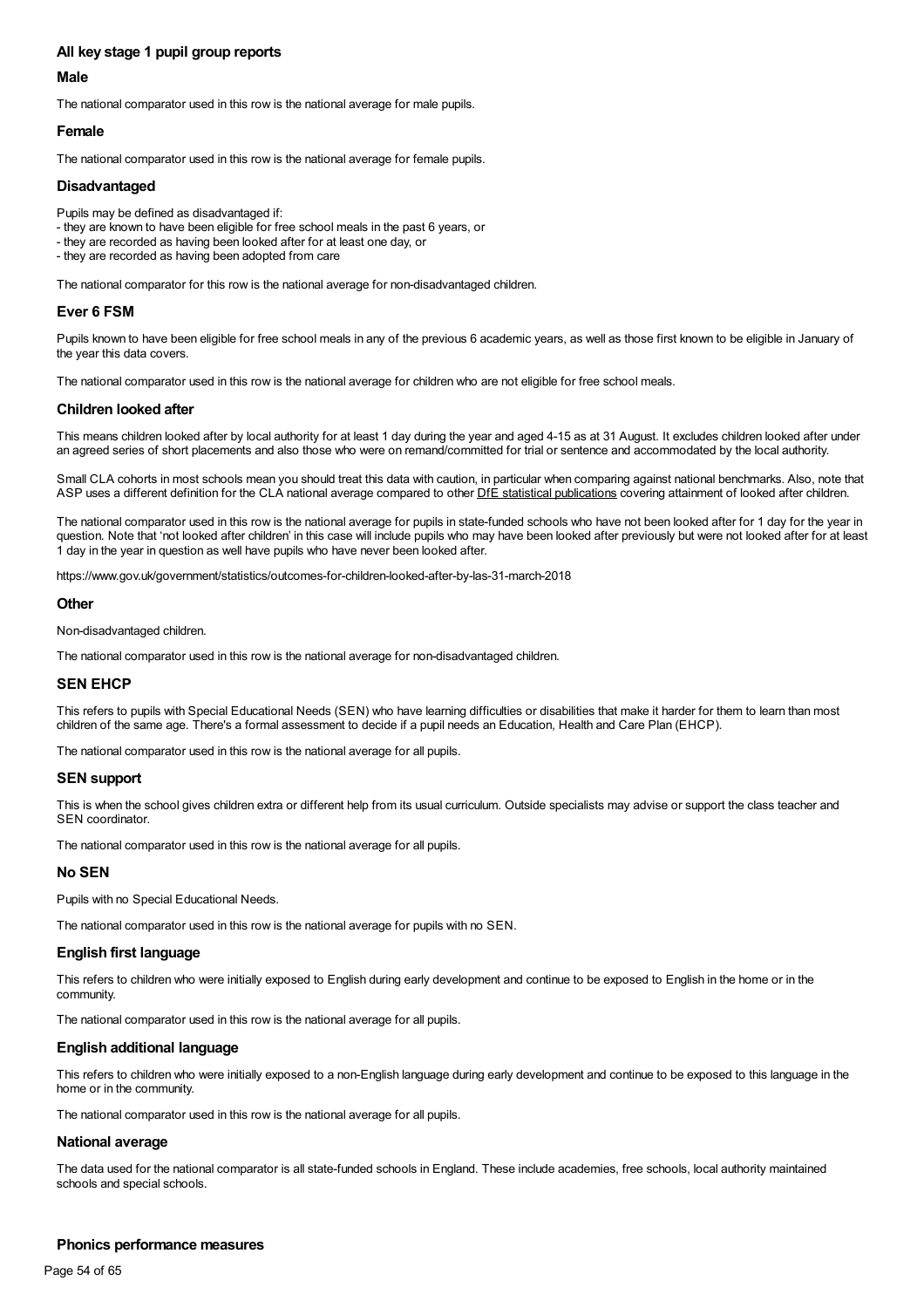## **Attainment in phonics by mark**

This graph shows the distribution of pupils' marks in phonics. A mark of 32 or higher out of 40 is the expected standard for the phonics check.

#### **Attainment in phonics by %**

This graph shows the distribution of pupils' marks in phonics against national and local authority comparators. A mark of 32 or higher out of 40 is the expected standard for the phonics check.

### **Marks in phonics check**

Percentages have been rounded to nearest whole number, so may not sum to 100.

### **All Phonics pupil group reports**

#### **Local authority average**

The data used for this comparator is all state-funded schools in this school's local authority.

#### **National average**

The data used for the national comparator is all state-funded schools in England. These include academies, free schools, local authority maintained schools and special schools.

#### **Year 1 attainment**

#### **National average**

The data used for the national comparator is all state-funded schools in England. These include academies, free schools, local authority maintained schools and special schools.

## **Disadvantaged**

Pupils may be defined as disadvantaged if:

- they are known to have been eligible for free school meals in the past 6 years, or
- they are recorded as having been looked after for at least one day, or

- they are recorded as having been adopted from care

The national comparator for this row is the national average for non-disadvantaged children.

## **Ever 6 FSM**

Pupils known to have been eligible for free school meals in any of the previous 6 academic years, as well as those first known to be eligible in January of the year this data covers.

The national comparator used in this row is the national average for children who are not eligible for free school meals.

#### **Children looked after**

This means children looked after by local authority for at least 1 day during the year and aged 4-15 as at 31 August. It excludes children looked after under an agreed series of short placements and also those who were on remand/committed for trial or sentence and accommodated by the local authority.

Small CLA cohorts in most schools mean you should treat this data with caution, in particular when comparing against national benchmarks. Also, note that ASP uses a different definition for the CLA national average compared to other DfE statistical publications covering attainment of looked after children.

The national comparator used in this row is the national average for pupils in state-funded schools who have not been looked after for 1 day for the year in question. Note that 'not looked after children' in this case will include pupils who may have been looked after previously but were not looked after for at least 1 day in the year in question as well have pupils who have never been looked after.

https://www.gov.uk/government/statistics/outcomes-for-children-looked-after-by-las-31-march-2018

#### **Other**

Non-disadvantaged children.

The national comparator used in this row is the national average for non-disadvantaged children.

#### **SEN EHCP**

This refers to pupils with Special Educational Needs (SEN) who have learning difficulties or disabilities that make it harder for them to learn than most children of the same age. There's a formal assessment to decide if a pupil needs an education, health and care plan (EHCP).

The national comparator used in this row is the national average for all pupils.

## **SEN support**

This is when the school gives children extra or different help from its usual curriculum. Outside specialists may advise or support the class teacher and SEN coordinator.

The national comparator used in this row is the national average for all pupils.

## **No SEN**

Pupils with no Special Educational Needs.

The national comparator used in this row is the national average for pupils with no SEN.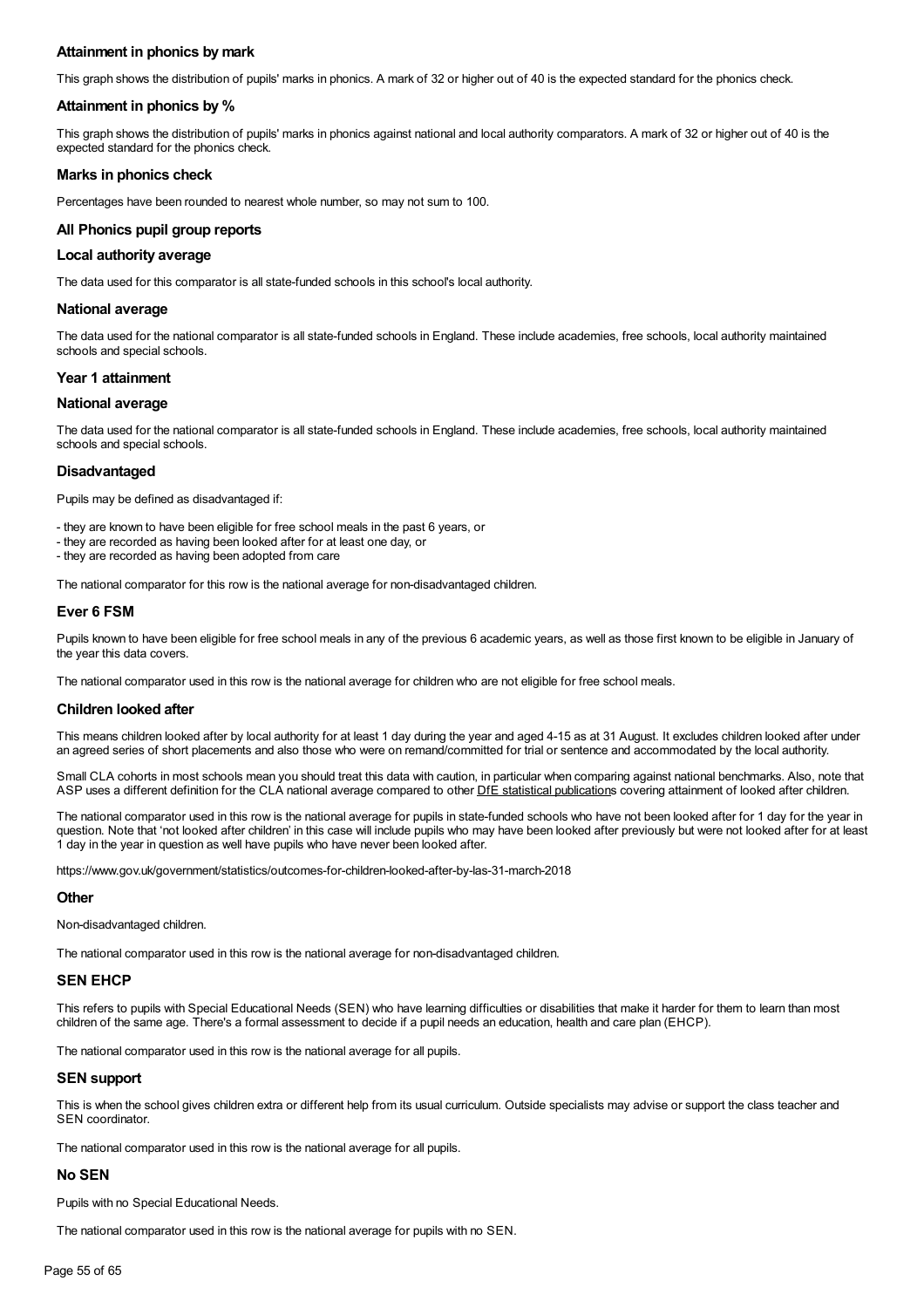## **English first language**

This refers to children who were initially exposed to English during early development and continue to be exposed to English in the home or in the community.

The national comparator used in this row is the national average for all pupils.

## **English additional language**

This refers to children who were initially exposed to a non-English language during early development and continue to be exposed to this language in the home or in the community.

The national comparator used in this row is the national average for all pupils.

### **Year 2 attainment**

#### **Cohort**

The overall 'Cohort' figure for Year 2 Phonics also includes any pupils who were expected to take the Year 2 Phonics check, but for whom no data was recorded.

### **Disadvantaged**

Pupils may be defined as disadvantaged if:

- they are known to have been eligible for free school meals in the past 6 years, or
- they are recorded as having been looked after for at least one day, or
- they are recorded as having been adopted from care

The national comparator for this row is the national average for non-disadvantaged children.

### **Ever 6 FSM**

Pupils known to have been eligible for free school meals in any of the previous 6 academic years, as well as those first known to be eligible in January of the year this data covers.

The national comparator used in this row is the national average for children who are not eligible for free school meals.

### **Children looked after**

This means children looked after by local authority for at least 1 day during the year and aged 4-15 as at 31 August. It excludes children looked after under an agreed series of short placements and also those who were on remand/committed for trial or sentence and accommodated by the local authority.

Small CLA cohorts in most schools mean you should treat this data with caution, in particular when comparing against national benchmarks. Also, note that ASP uses a different definition for the CLA national average compared to other DfE statistical publications covering attainment of looked after children.

The national comparator used in this row is the national average for pupils in state-funded schools who have not been looked after for 1 day for the year in question. Note that 'not looked after children' in this case will include pupils who may have been looked after previously but were not looked after for at least 1 day in the year in question as well have pupils who have never been looked after.

https://www.gov.uk/government/statistics/outcomes-for-children-looked-after-by-las-31-march-2018

#### **Other**

Non-disadvantaged children.

The national comparator used in this row is the national average for non-disadvantaged children.

#### **SEN EHCP**

This refers to pupils with Special Educational Needs (SEN) who have learning difficulties or disabilities that make it harder for them to learn than most children of the same age. There's a formal assessment to decide if a pupil needs an education, health and care plan (EHCP).

The national comparator used in this row is the national average for all pupils.

#### **SEN support**

This is when the school gives children extra or different help from its usual curriculum. Outside specialists may advise or support the class teacher and SEN coordinator.

The national comparator used in this row is the national average for all pupils.

#### **No SEN**

Pupils with no Special Educational Needs.

The national comparator used in this row is the national average for pupils with no SEN.

## **English first language**

This refers to children who were initially exposed to English during early development and continue to be exposed to English in the home or in the community.

The national comparator used in this row is the national average for all pupils.

#### **English additional language**

This refers to children who were initially exposed to a non-English language during early development and continue to be exposed to this language in the Page 56 of 65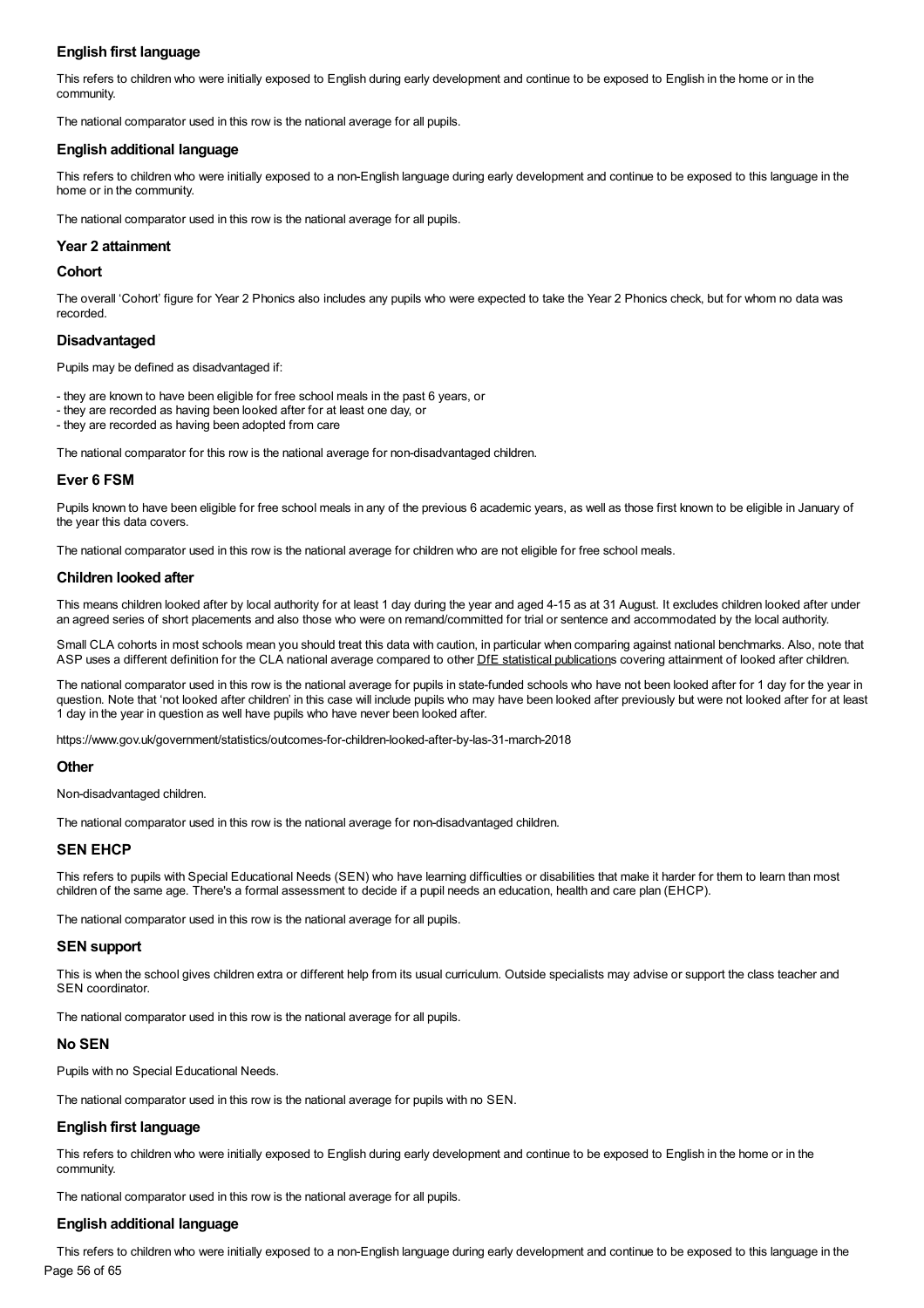home or in the community.

The national comparator used in this row is the national average for all pupils.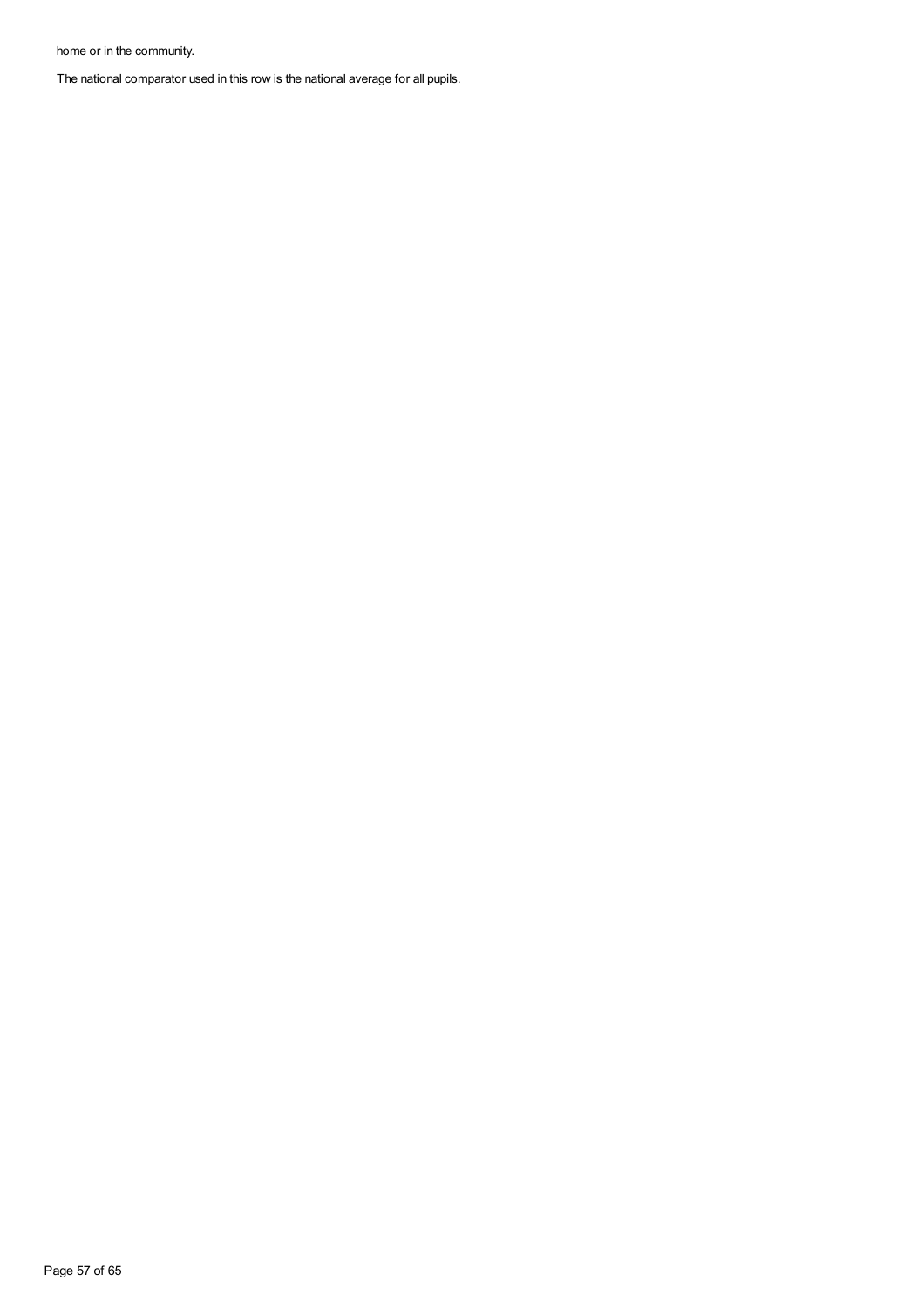### **EYFS performance measures**

### **Percentage of pupils achieving a good level of development**

Children achieving a good level of development are those achieving at least the expected level in these areas of learning:

- communication and language
- physical development
- personal, social and emotional development
- literacy
- maths

#### **Local authority average**

The data used for this comparator is all state-funded schools in this school's local authority.

#### **National average**

The data used for the national comparator is all state-funded schools in England. These include academies, free schools, local authority maintained schools and special schools.

### **EYFS additional reports**

#### **Percentage of pupils achieving a good level of development**

Children achieving a good level of development are those achieving at least the expected level in these areas of learning:

- communication and language
- physical development
- personal, social and emotional development
- literacy
- maths

#### **FSM**

Pupils known to have been eligible for free school meals on census day in January of the year this data covers.

The national comparator used in this column is the national average for children who were not eligible for free school meals on census day in January of the year this data covers.

#### **Non-FSM**

Pupils who were not eligible for free school meals on census day in January of the year this data covers.

The national comparator used in this column is the national average for children who were not eligible for free school meals on census day in January of the year this data covers.

#### **SEN EHCP**

This refers to pupils with Special Educational Needs (SEN) who have learning difficulties or disabilities that make it harder for them to learn than most children of the same age. There's a formal assessment to decide if a pupil needs an education, health and care plan (EHCP).

The national comparator used in this column is the national average for all pupils.

#### **SEN support**

This is when the school gives children extra or different help from its usual curriculum. Outside specialists may advise or support the class teacher and SEN coordinator.

The national comparator used in this column is the national average for all pupils.

## **No SEN**

Pupils with no Special Educational Needs and those whose SEN provision could not be determined.

The national comparator used in this column is the national average for pupils with no SEN and those whose SEN provision could not be determined.

#### **National average**

The data used for the national comparator is all state-funded schools in England. These include academies, free schools, local authority maintained schools and special schools.

### **Percentage of pupils achieving at least the expected level**

The percentage of children achieving 'expected' or 'exceeded' in each early learning goal.

## **FSM**

Pupils known to have been eligible for free school meals on census day in January of the year this data covers.

The national comparator used in this column is the national average for children who were not eligible for free school meals on census day in January of the year this data covers.

#### **Non-FSM**

Pupils who were not eligible for free school meals on census day in January of the year this data covers.

The national comparator used in this column is the national average for children who were not eligible for free school meals on census day in January of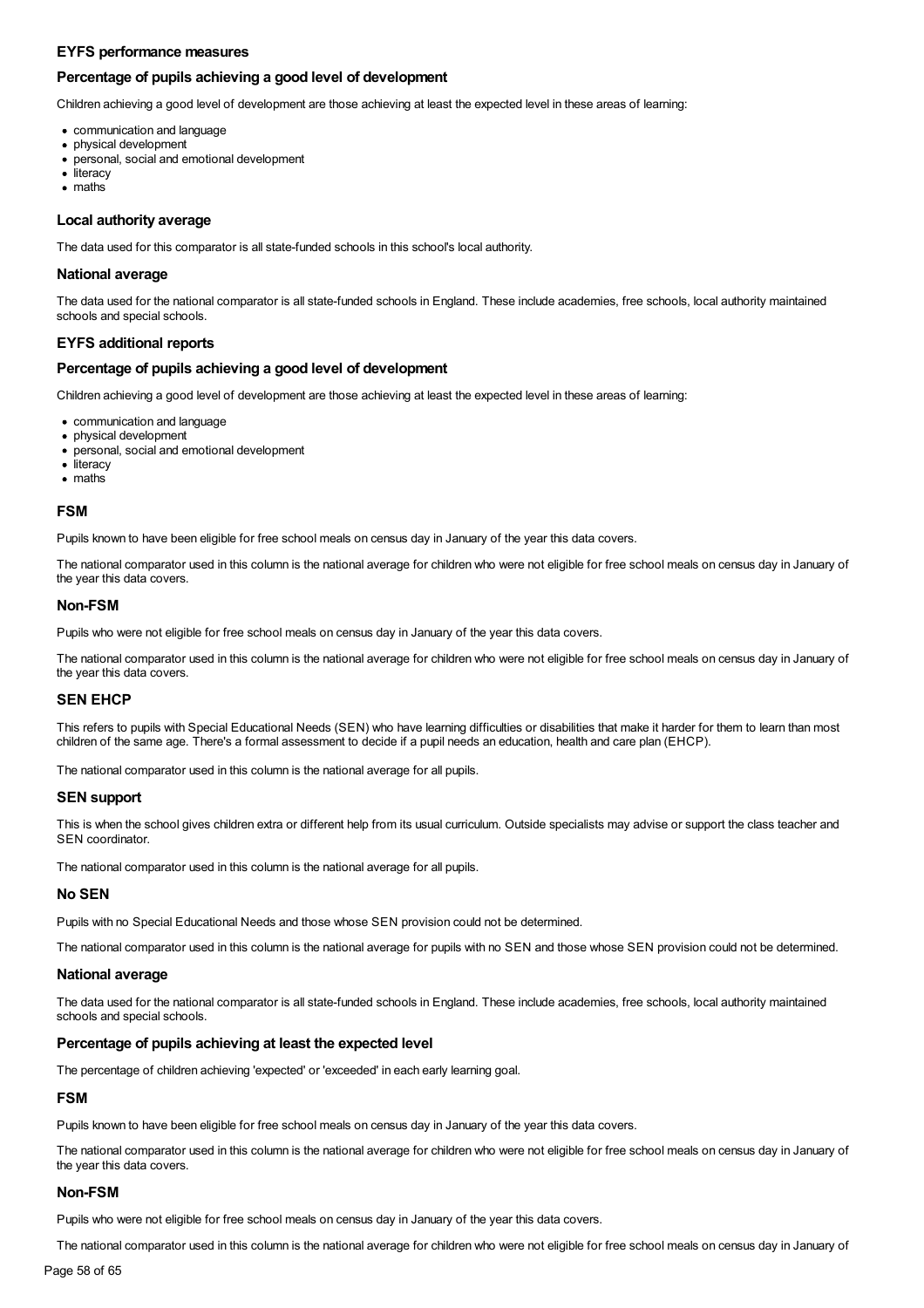the year this data covers.

## **SEN EHCP**

This refers to pupils with Special Educational Needs (SEN) who have learning difficulties or disabilities that make it harder for them to learn than most children of the same age. There's a formal assessment to decide if a pupil needs an education, health and care plan (EHCP).

The national comparator used in this column is the national average for all pupils.

### **SEN support**

This is when the school gives children extra or different help from its usual curriculum. Outside specialists may advise or support the class teacher and SEN coordinator.

The national comparator used in this column is the national average for all pupils.

### **No SEN**

Pupils with no Special Educational Needs and those whose SEN provision could not be determined.

The national comparator used in this column is the national average for pupils with no SEN and those whose SEN provision could not be determined.

### **National average**

The data used for the national comparator is all state-funded schools in England. These include academies, free schools, local authority maintained schools and special schools.

### **Communication and language**

Experiencing a rich language environment and developing confidence and skills in expressing themselves.

#### Find out more:

[https://www.gov.uk/government/uploads/system/uploads/attachment\\_data/file/596629/EYFS\\_STATUTORY\\_FRAMEWORK\\_2017.pdf](https://www.gov.uk/government/uploads/system/uploads/attachment_data/file/596629/EYFS_STATUTORY_FRAMEWORK_2017.pdf)

### **Physical development**

Being active and interactive, and developing coordination, control and movement.

Find out more:

[https://www.gov.uk/government/uploads/system/uploads/attachment\\_data/file/596629/EYFS\\_STATUTORY\\_FRAMEWORK\\_2017.pdf](https://www.gov.uk/government/uploads/system/uploads/attachment_data/file/596629/EYFS_STATUTORY_FRAMEWORK_2017.pdf)

### **Personal, social and emotional development**

Forming positive relationships and respect for others, as well as social skills and managing their feelings.

#### Find out more:

[https://www.gov.uk/government/uploads/system/uploads/attachment\\_data/file/596629/EYFS\\_STATUTORY\\_FRAMEWORK\\_2017.pdf](https://www.gov.uk/government/uploads/system/uploads/attachment_data/file/596629/EYFS_STATUTORY_FRAMEWORK_2017.pdf)

#### **Literacy**

Linking sounds and letters, and beginning to read and write.

#### Find out more:

[https://www.gov.uk/government/uploads/system/uploads/attachment\\_data/file/596629/EYFS\\_STATUTORY\\_FRAMEWORK\\_2017.pdf](https://www.gov.uk/government/uploads/system/uploads/attachment_data/file/596629/EYFS_STATUTORY_FRAMEWORK_2017.pdf)

## **Maths**

Developing skills in counting, understanding and using numbers.

Find out more:

[https://www.gov.uk/government/uploads/system/uploads/attachment\\_data/file/596629/EYFS\\_STATUTORY\\_FRAMEWORK\\_2017.pdf](https://www.gov.uk/government/uploads/system/uploads/attachment_data/file/596629/EYFS_STATUTORY_FRAMEWORK_2017.pdf)

## **Understanding the world**

Making sense of the physical world and the community where they live.

Find out more:

[https://www.gov.uk/government/uploads/system/uploads/attachment\\_data/file/596629/EYFS\\_STATUTORY\\_FRAMEWORK\\_2017.pdf](https://www.gov.uk/government/uploads/system/uploads/attachment_data/file/596629/EYFS_STATUTORY_FRAMEWORK_2017.pdf)

## **Expressive arts, design and making**

Exploring and playing with a wide range of media and materials, as well as opportunities for sharing their thoughts, ideas and feelings.

Find out more:

[https://www.gov.uk/government/uploads/system/uploads/attachment\\_data/file/596629/EYFS\\_STATUTORY\\_FRAMEWORK\\_2017.pdf](https://www.gov.uk/government/uploads/system/uploads/attachment_data/file/596629/EYFS_STATUTORY_FRAMEWORK_2017.pdf)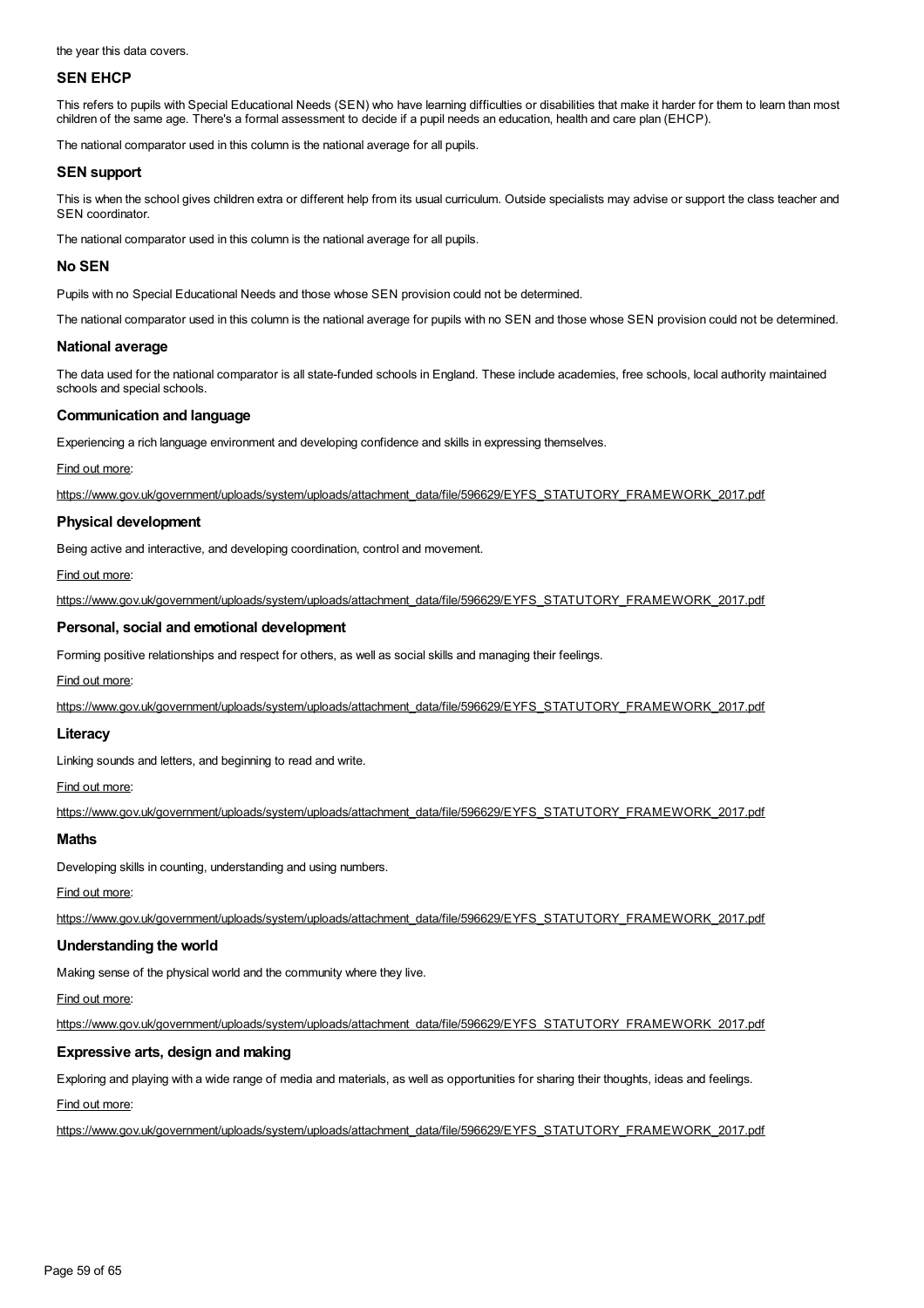## **Absence**

## **Absence**

For schools which opened or closed part way through this period, their absence information will be based on a shorter period.

The national comparators shown are based on a breakdown of state-funded primary, state-funded secondary and special schools, in line with statistical releases on absence.

Read more about the methodology used for compiling absence statistics.

https://www.gov.uk/government/publications/absence-statistics-guide

#### **National average**

The national comparator used for primary schools is all state-funded mainstream primary schools in England. The national comparator used for secondary schools is all state-funded mainstream secondary schools in England. The national comparator for special schools used here is the national average for special schools. Included in these are academies, free schools and local authority maintained schools. Special schools also include non-maintained special schools.

### **Male**

The national comparator used in this row is the national average for male pupils.

#### **Female**

The national comparator used in this row is the national average for female pupils.

#### **Ever 6 FSM**

Pupils known to have been eligible for free school meals in any of the previous 6 academic years, as well as those first known to be eligible in January of the year this data covers.

The national comparator used in this row is the national average for children who are eligible for free school meals.

### **Non-Ever 6 FSM**

Pupils who were not eligible for free school meals in any of the previous 6 academic years.

The national comparator used in this row is the national average for children who are not eligible for free school meals.

#### **SEN EHCP**

This refers to pupils with Special Educational Needs (SEN) who have learning difficulties or disabilities that make it harder for them to learn than most children of the same age. There's a formal assessment to decide if a pupil needs an education, health and care plan (EHCP).

The national comparator used in this row is the national average for pupils with an EHCP.

#### **SEN support**

This is when the school gives children extra or different help from its usual curriculum. Outside specialists may advise or support the class teacher and SEN coordinator.

The national comparator used in this row is the national average for pupils with SEN support.

#### **No SEN**

Pupils with no Special Educational Needs.

The national comparator used in this row is the national average for pupils with no SEN.

#### **English first language**

This refers to children who were initially exposed to English during early development and continue to be exposed to English in the home or in the community.

The national comparator used in this row is the national average for pupils with English as their first language.

### **English additional language**

This refers to children who were initially exposed to a non-English language during early development and continue to be exposed to this language in the home or in the community.

The national comparator used in this row is the national average for pupils with English as an additional language.

#### **Absence – 3 year trends**

For schools which opened or closed part way through this period, their absence information will be based on a shorter period.

Read more about the methodology used for compiling absence statistics.

https://www.gov.uk/government/publications/absence-statistics-guide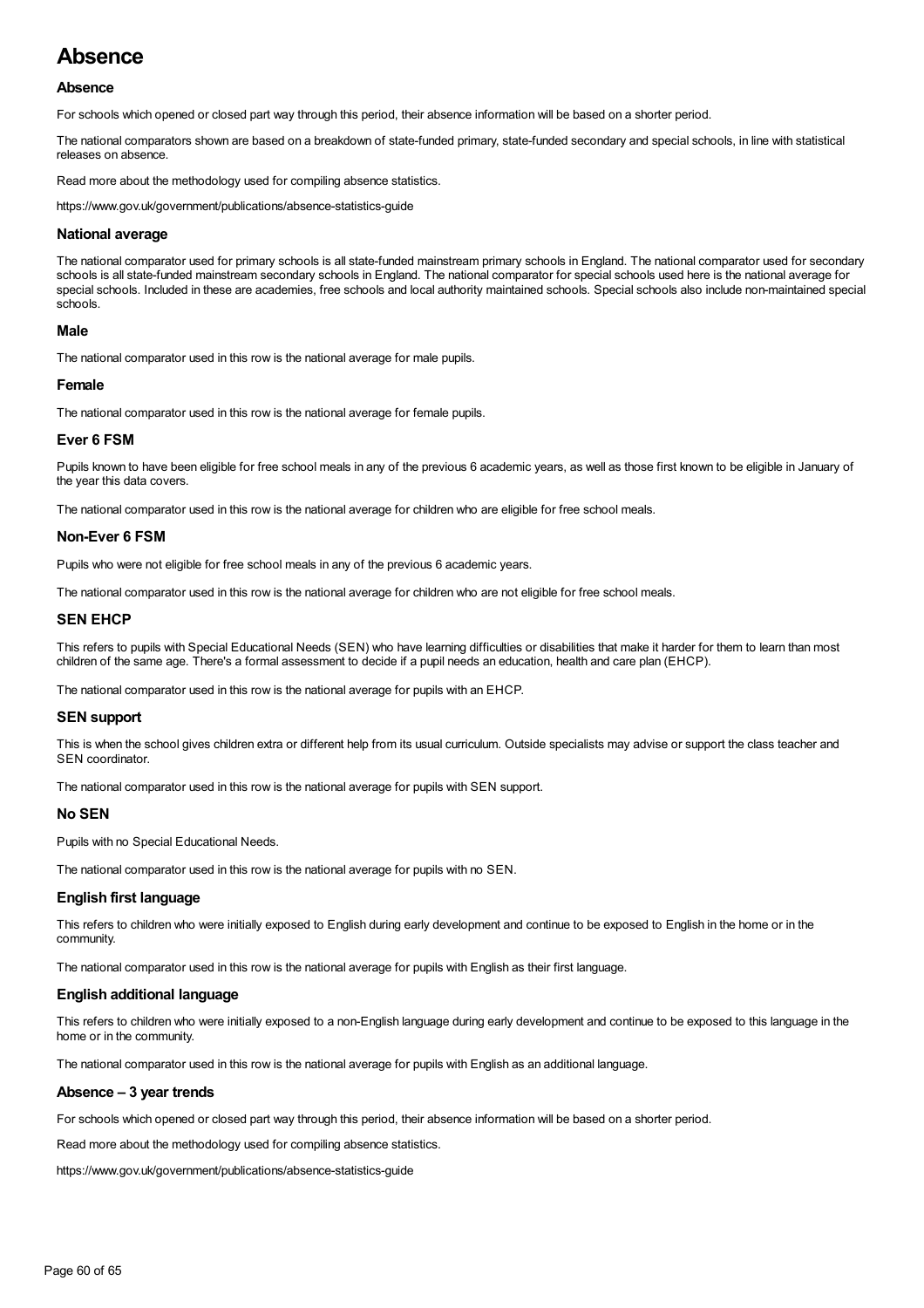## **National average**

The national comparator used for primary schools is all state-funded mainstream primary schools in England. The national comparator used for secondary schools is all state-funded mainstream secondary schools in England. The national comparator for special schools used here is the national average for special schools. Included in these are academies, free schools and local authority maintained schools. Special schools also include non-maintained special schools.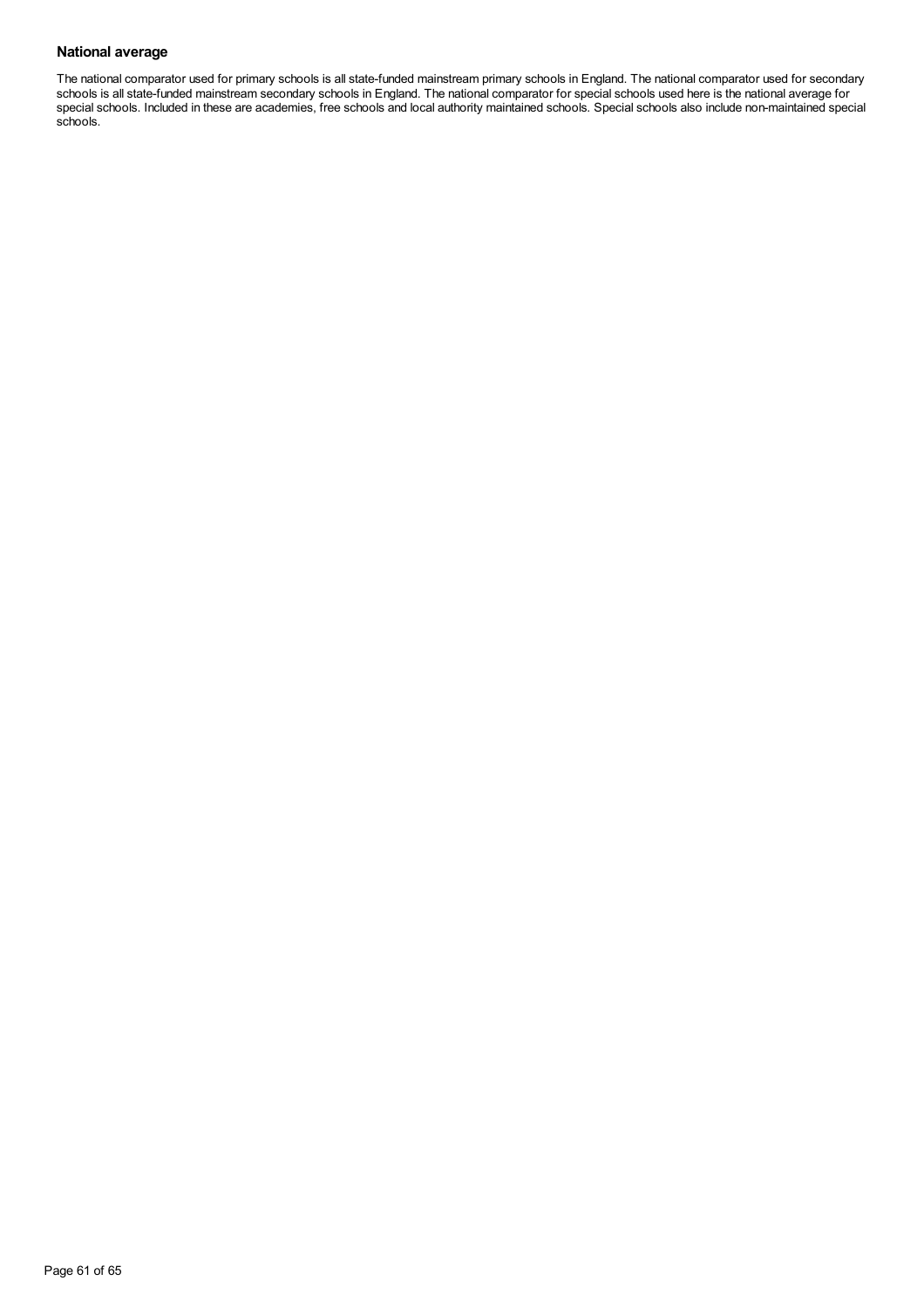## **School characteristics**

## **Basic characteristics trends**

## **Up to Key stage 5 basic characteristics trends**

## **National average**

The national comparator used for primary schools is all state-funded mainstream primary schools in England. The national comparator used for secondary schools is all state-funded mainstream secondary schools in England. For all-through schools, the national comparator is all state-funded mainstream secondary schools in England. The national comparator used for special schools is all state-funded special schools in England. 2017 and 2018 figures are not available as this is a new measure. Included in these are academies, free schools, local authority maintained schools and special schools.

## **Male**

The national comparator used in this row is the national average for male pupils.

## **Female**

The national comparator used in this row is the national average for female pupils.

## **Ever 6 FSM**

Pupils known to have been eligible for free school meals in any of the previous 6 academic years, as well as those first known to be eligible in January of the year this data covers.

The national comparator used in this row is the national average for children who are eligible for free school meals.

## **Minority ethnic groups**

Pupils who are not white British.

The national comparator used in this row is the national average for non-white British pupils.

## **SEN EHCP**

This refers to pupils with Special Educational Needs (SEN) who have learning difficulties or disabilities that make it harder for them to learn than most children of the same age. There's a formal assessment to decide if a pupil needs an education, health and care plan (EHCP).

The national comparator used in this row is the national average for pupils with SEN with EHCP.

## **SEN support**

This is when the school gives children extra or different help from its usual curriculum. Outside specialists may advise or support the class teacher and SEN coordinator.

The national comparator used in this row is the national average for pupils with SEN support.

## **English additional language**

This refers to children who were initially exposed to a non-English language during early development and continue to be exposed to this language in the home or in the community.

The national comparator used in this row is the national average for pupils with English as an additional language.

## **Stability %**

Stability is a measure of the percentage of students who were admitted to the school at the standard time of admission. The stability percentage is found by dividing pupils considered stable by all eligible pupils (pupils in years 1 to 11 and with current single or current main dual registration at the school).

The national comparator used in this row is the national average for stable pupils.

## **School deprivation indicator**

Pupils living in an area of income deprived families.

The national comparator used in this row is the national average for pupils living in an area of income deprived families.

## **Basic characteristics by national curriculum year group**

## **Ever 6 FSM**

Pupils known to have been eligible for free school meals in any of the previous 6 academic years, as well as those first known to be eligible in January of the year this data covers.

## **Minority ethnic groups**

Pupils who are not white British.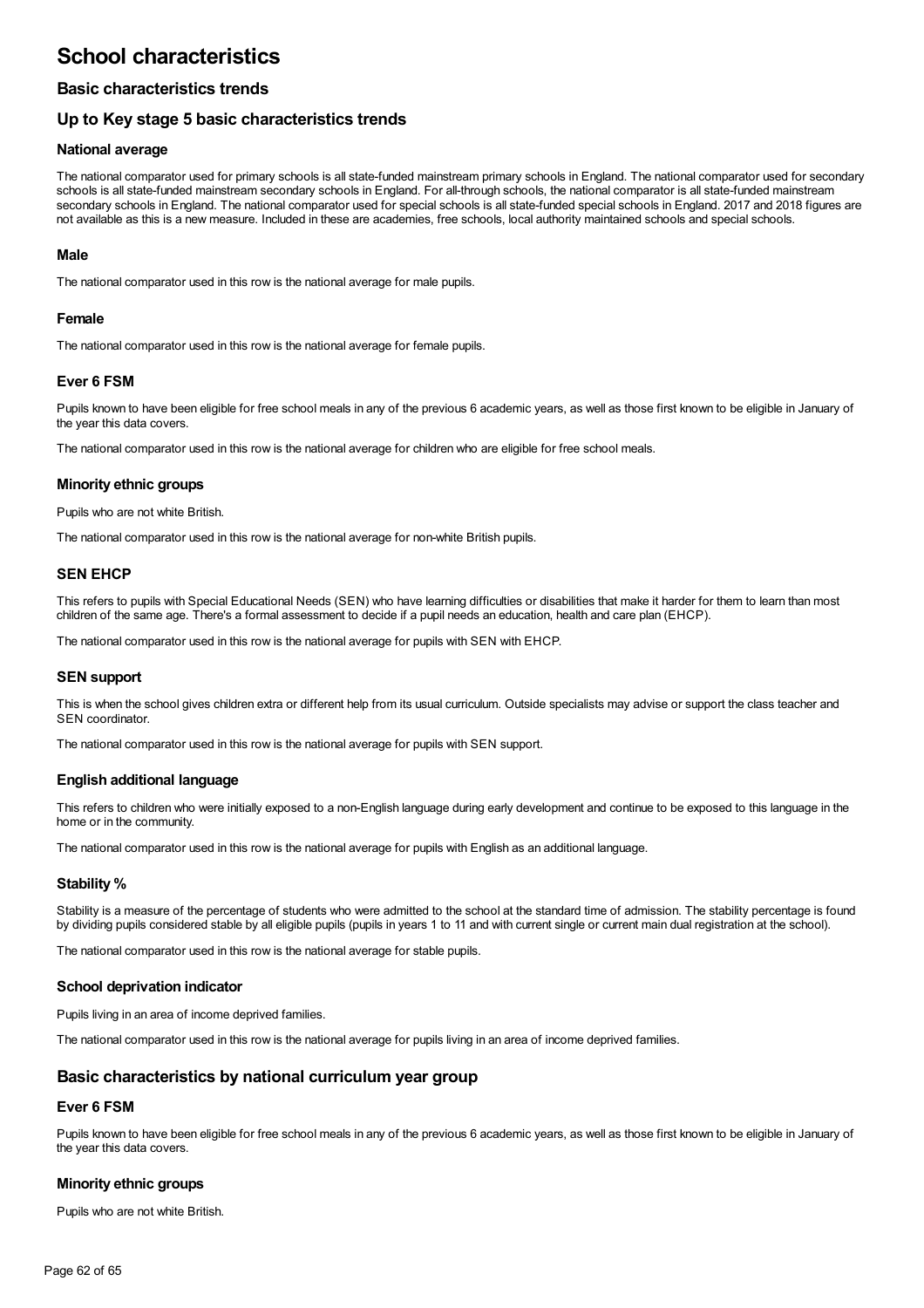## **English additional language**

This refers to children who were initially exposed to a non-English language during early development and continue to be exposed to this language in the home or in the community.

## **All SEN**

Includes SEN pupils with an education, health and care plan and SEN support pupils.

## **SEN EHCP**

This refers to pupils with Special Educational Needs (SEN) who have learning difficulties or disabilities that make it harder for them to learn than most children of the same age. There's a formal assessment to decide if a pupil needs an education, health and care plan (EHCP).

## **SEN support**

This is when the school gives children extra or different help from its usual curriculum. Outside specialists may advise or support the class teacher and SEN coordinator.

## **Post-compulsory**

The post-compulsory stage is key stage 5 (16-18 provision).

## **Pre-compulsory**

The pre-compulsory stage is nursery/ reception (Early years foundation stage profile level).

## **Prior attainment of pupils by year group**

## **Prior attainment data**

This data shows the previous key stage prior attainment for each school year. For example, the year 11 row shows the prior attainment of pupils at key stage 2, when they were in year 6.

## **National average**

The data used for the national comparator is all state-funded schools in England. These include academies, free schools, local authority maintained schools and special schools.

## **Key stage 2 prior attainment by year group (years 10 and 11)**

## **High overall**

Prior attainment is the attainment level of a pupil at the end of the previous key stage - key stage 2. These figures indicate how well a school helps all of its pupils to meet their potential. High prior attainers achieved an average point score of 30 or higher. Read more about average point scores.

https://www.gov.uk/government/publications/primary-school-accountability

#### **Middle overall**

Prior attainment is the attainment level of a pupil at the end of the previous key stage - key stage 2. These figures indicate how well a school helps all of its pupils to meet their potential. Middle prior attainers achieved an average point score of 24 or higher and below 30. Read more about average point scores.

https://www.gov.uk/government/publications/primary-school-accountability

## **Low overall**

Prior attainment is the attainment level of a pupil at the end of the previous key stage - key stage 2. These figures indicate how well a school helps all of its pupils to meet their potential. Low prior attainers achieved an average point score of below 24. Read more about average point scores.

https://www.gov.uk/government/publications/primary-school-accountability

## **Key stage 2 prior attainment by year group (years 7, 8 and 9)**

## **Average scaled score**

This score is an average for pupils in the school. The expected standard is a score of 100 or more. The higher standard is 110 or more. For a more detailed explanation, see Scaled scores at key stage 2.

https://www.gov.uk/guidance/scaled-scores-at-key-stage-2

#### **Achieving the expected standard**

Pupils are meeting the expected standard if they achieve a scaled score of 100 or more in their reading and maths tests, and their teacher assesses them as 'working at the expected standard' or better in writing. For a more detailed explanation, see Scaled scores at key stage 2.

https://www.gov.uk/guidance/understanding-scaled-scores-at-key-stage-2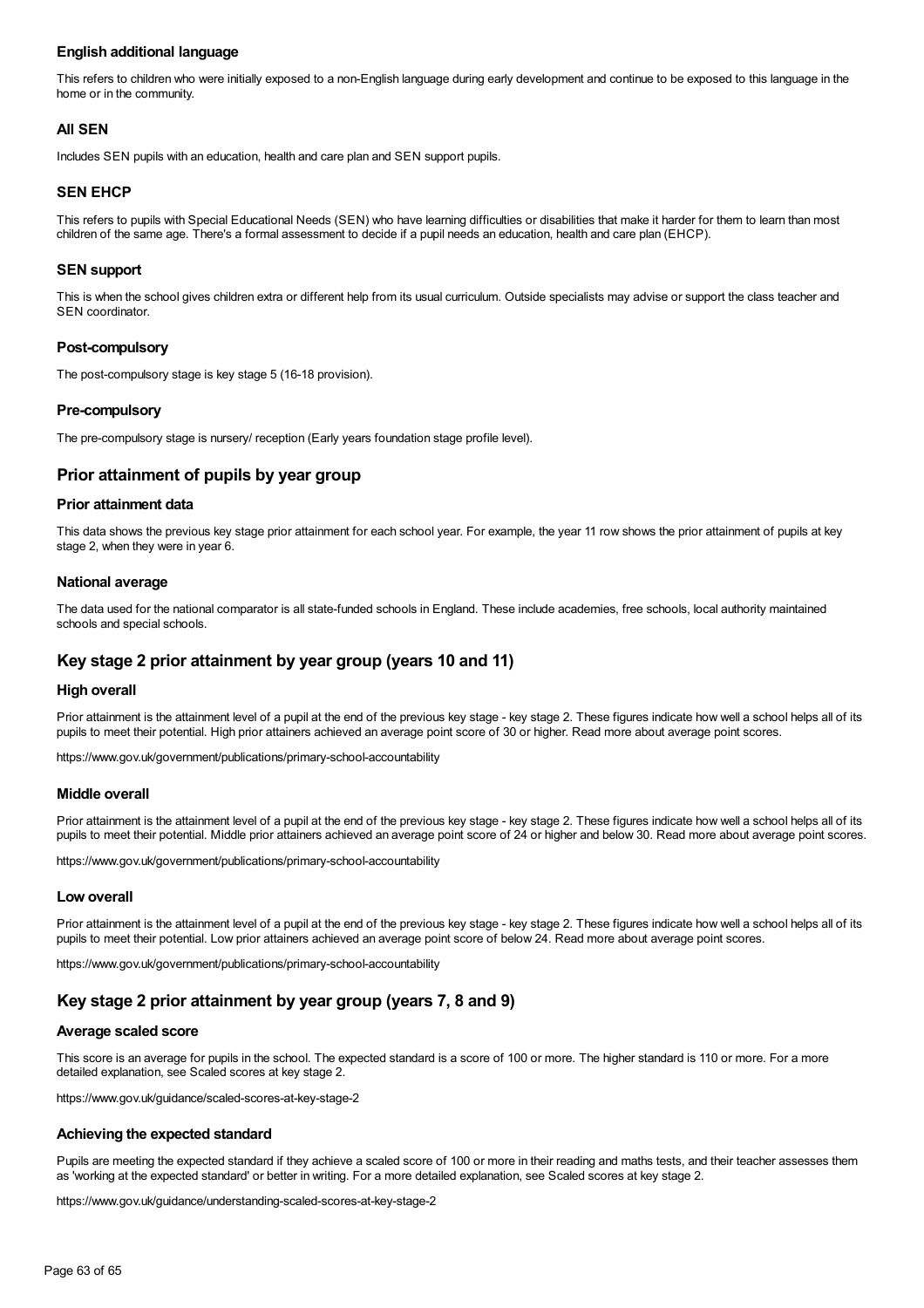## **Achieving the expected standard**

Pupils are meeting the expected standard if their teacher assesses them as 'working at the expected standard' or better in writing.

## **Key stage 1 prior attainment by year group**

## **High overall**

Prior attainment is the attainment level of a pupil at the end of the previous key stage - key stage 1. These figures indicate how well a school helps all of its pupils to meet their potential. High prior attainers achieved an average point score of 18 or higher. Read more about average point scores.

https://www.gov.uk/government/publications/primary-school-accountability

## **Middle overall**

Prior attainment is the attainment level of a pupil at the end of the previous key stage - key stage 1. These figures indicate how well a school helps all of its pupils to meet their potential. Middle prior attainers achieved an average point score of 12 or higher and below 18. Read more about average point scores.

https://www.gov.uk/government/publications/primary-school-accountability

### **Low overall**

Prior attainment is the attainment level of a pupil at the end of the previous key stage - key stage 1. These figures indicate how well a school helps all of its pupils to meet their potential. Low prior attainers achieved an average point score of below 12. Read more about average point scores.

https://www.gov.uk/government/publications/primary-school-accountability

## **Key stage 1 reading prior attainment by year group**

## **Achieved greater depth**

The pupil achieved a greater depth of reading, compared to the standard.

## **Achieving the expected standard**

The pupil achieved or exceeded the expected standard of reading.

### **Working towards**

The pupil exceeded the pre-key stage 1 standard of reading and was working towards the key stage 1 standard.

#### **Foundations**

The pupil achieved the pre-key stage 1 standard of reading.

#### **Below pre-key stage 1**

The pupil did not achieve the pre-key stage 1 standard of reading.

## **Key stage 1 writing prior attainment by year group**

## **Achieved greater depth**

The pupil achieved a greater depth of writing, compared to the standard.

## **Achieving the expected standard**

The pupil achieved or exceeded the expected standard of writing.

## **Working towards**

The pupil exceeded the pre-key stage 1 standard of writing and was working towards the key stage 1 standard.

## **Foundations**

The pupil achieved the pre-key stage 1 standard of writing.

## **Below pre-key stage 1**

The pupil did not achieve the pre-key stage 1 standard of writing.

## **Key stage 1 maths prior attainment by year group**

## **Achieved greater depth**

The pupil achieved a greater depth of maths, compared to the standard.